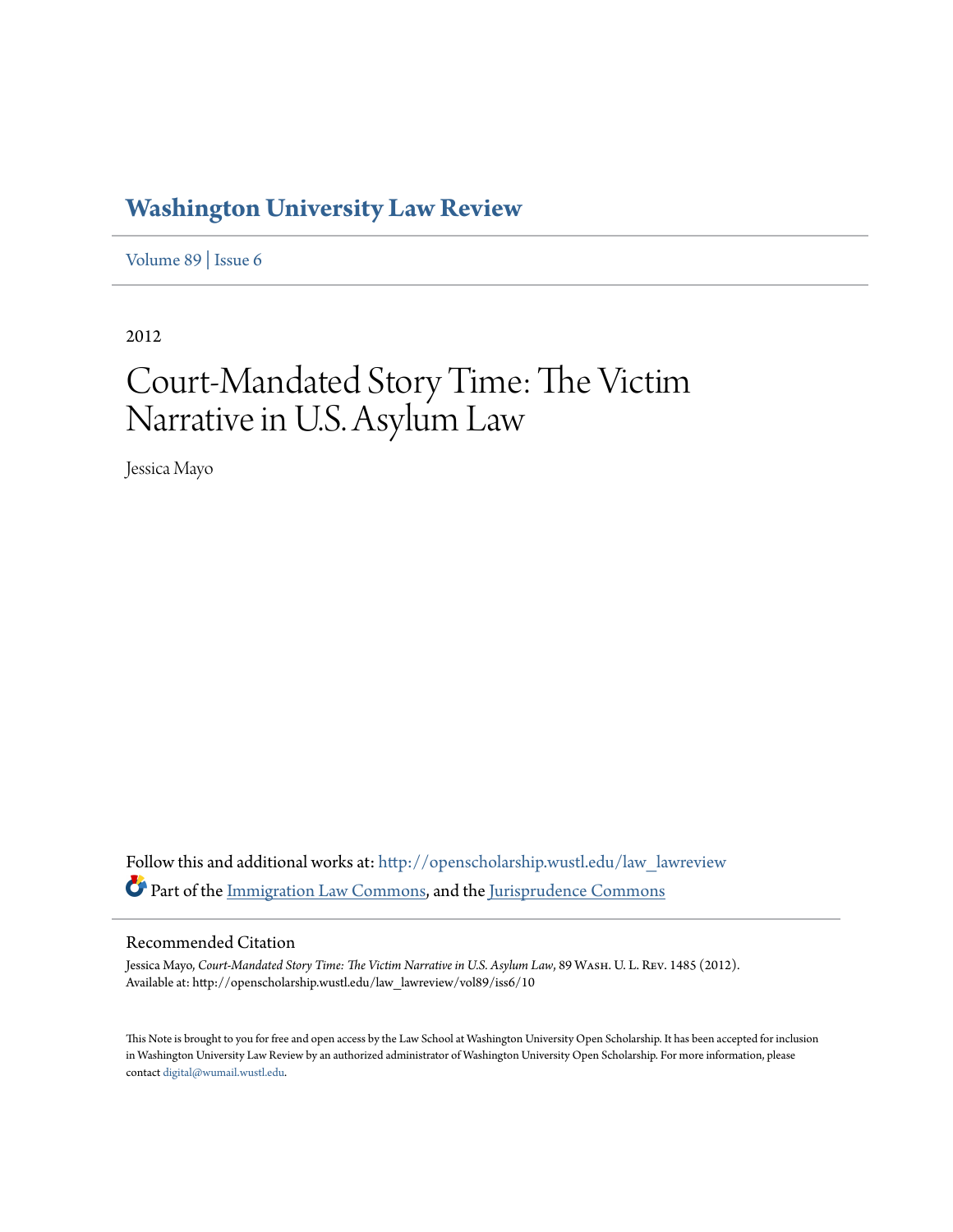### **COURT-MANDATED STORY TIME: THE VICTIM NARRATIVE IN U.S. ASYLUM LAW**

*This much we know: stories can change people"s minds.*<sup>1</sup>

#### <span id="page-1-1"></span><span id="page-1-0"></span>**INTRODUCTION**

In the late 2000s and early 2010s, anti-immigrant rhetoric rose on a tide of fears about the U.S. economy.<sup>2</sup> Nativist narratives inspired by rising unemployment dominated an increasingly antagonistic debate about U.S. immigration policy.<sup>3</sup> Restrictive state laws, most notably those found in Alabama and Arizona,<sup>4</sup> and a movement to ban birthright citizenship<sup>5</sup> became hot political topics that sent some Republican and Tea Party politicians scurrying to claim the positions their constituencies demanded.<sup>6</sup>

But as popular concern regarding "illegals"<sup>7</sup> dominated the discussion, federal immigration policy continued on, misunderstood and excluded from the highly political sound bites that shape public opinion.<sup>8</sup> Most

<sup>1.</sup> Steven J. Johansen, *Was Colonel Sanders a Terrorist? An Essay on the Ethical Limits of Applied Legal Storytelling*, 7 J. ASS'N LEGAL WRITING DIRECTORS 63, 63 (2010).

<sup>2.</sup> AUDREY SINGER & JILL H. WILSON, METRO. POLICY PROGRAM, THE IMPACT OF THE GREAT RECESSION ON METROPOLITAN IMMIGRATION TRENDS 1 (2010), *available at* http://www.brookings .edu/~/media/Files/rc/papers/2010/1216\_immigration\_singer\_wilson/1216\_immigration\_singer\_wilso n.pdf ("During 2009, the U.S. economy was in the throes of the Great Recession, and immigration had become a highly polarized topic of debate, reflected by a rise in anti-immigrant sentiment.").

<sup>3.</sup> The Merriam-Webster Dictionary defines "nativism" as "a policy of favoring native inhabitants as opposed to immigrants.‖ *Nativism Definition*, MERRIAM-WEBSTER.COM, http://www .merriam-webster.com/dictionary/nativism (last visited May 19, 2012). For some prominent American nativist writings, see PETER BRIMELOW, ALIEN NATION: COMMON SENSE ABOUT AMERICA'S IMMIGRATION DISASTER (1995), and Patrick J. Buchanan, *Nation or Notion? America Rose from Kin and Culture, Not an Abstract Proposition*, AM. CONSERVATIVE, Sept. 25, 2006, at 12.

<sup>4.</sup> Beason-Hammon Alabama Taxpayer and Citizen Protection Act, Pub. Act No. 535, 2011 Ala. Laws 535; Support Our Law Enforcement and Safe Neighborhoods Act, ch. 113, 2010 Ariz. Sess. Laws 113.

<sup>5.</sup> Marc Lacey, *On Immigration, Birthright Fight in U.S. Is Looming*, N.Y. TIMES, Jan. 5, 2011, at A1.

<sup>6.</sup> *See, e.g*., Julie Hirschfeld Davis, *McCain Retools Immigration Stance*, WASH. POST, Feb. 27, 2008, http://www.washingtonpost.com/wpdyn/content/article/2008/02/27/AR2008022702495\_pf.html.

<sup>7.</sup> Just as this Note focuses on the use of narratives, it is itself a narrative. I seek to use objective language, such as "undocumented" rather than "illegal," that contributes to a nuanced discussion of underlying issues and avoids political ideologies. I must acknowledge that these choices themselves create a particular type of narrative effect.

<sup>8.</sup> There were some significant changes in federal immigration policy during the summer of 2011 that, while provoking the ire of conservative pundits, actually received very little attention by the public. In particular, the Department of Homeland Security issued a memo stating that it would exercise prosecutorial discretion to administratively close removal cases for immigrants who presented certain favorable factors. In practical terms, the memo announces the Department's intention to focus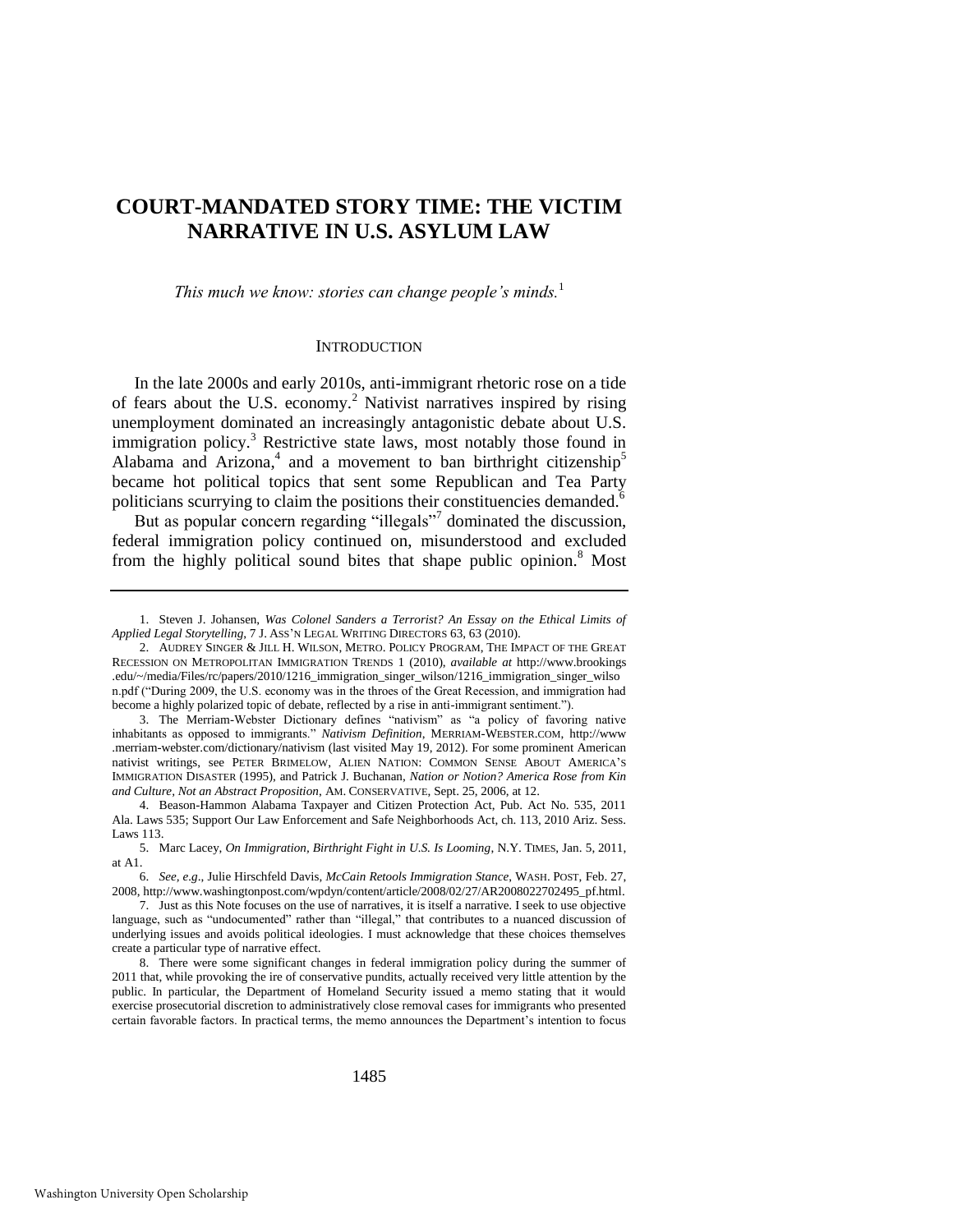political rhetoric involves immigration from Mexico. Unbeknownst to many of those most passionate about immigration issues, people of Hispanic origin make up about 15 percent of the U.S. population, and only about 6 percent of the Hispanic population in the United States is foreignborn.<sup>9</sup> Those who are not foreign-born are U.S. citizens.<sup>10</sup> Many of those who are foreign-born have legal status in the United States. Of the immigrants filling our land with different tongues and cultural diversity, most came legally as family-sponsored immigrants, as holders of employment-based visas, or, as this Note discusses, as refugees and asylees. $11$ 

Over 73,000 refugees settled in the United States in 2010.<sup>12</sup> The refugees had the necessary paperwork to legally immigrate to the United States after having been determined by the United Nations to be a victim of persecution.<sup>13</sup> The vast majority of these immigrants were resettled from refugee camps to which they escaped after fleeing war, unrest, or other forms of persecution in their own native country.<sup>14</sup> Similarly, those seeking asylum come to the United States after having suffered persecution but without formal recognition of their status.<sup>15</sup> They arrive either under a temporary visa or without documentation and then seek recognition from the U.S. government that they are victims of persecution and qualify as asylees.<sup>16</sup>

The narratives accompanying U.S. asylum law differ markedly from those filling the pages of the current immigration debate. Asylum

its removal efforts on immigrants who have committed crimes. Memorandum from John Morton, Dir., U.S. Dep't of Homeland Sec., for All Field Office Directors, All Special Agents in Charge, and All Chief Counsel (June 17, 2011), *available at* http://www.ice.gov/doclib/secure-communities/pdf/ prosecutorial-discretion-memo.pdf.

<sup>9.</sup> ELIZABETH M. GRIECO, U.S. CENSUS BUREAU, RACE AND HISPANIC ORIGIN OF THE FOREIGN-BORN POPULATION IN THE UNITED STATES: 2007, at 3 (2010), *available at* http://www .census.gov/prod/2010pubs/acs-11.pdf.

<sup>10. &</sup>quot;All persons born or naturalized in the United States, and subject to the jurisdiction thereof, are citizens of the United States and of the State wherein they reside." U.S. CONST. amend. XIV, § 1. The Supreme Court interpreted this clause to provide citizenship to people born in the United States, regardless of the parents' citizenship status. United States v. Wong Kim Ark, 169 U.S. 649, 704 (1898). This principle is now codified in federal law. 8 U.S.C. § 1401 (2006).

<sup>11.</sup> Legal immigration to the United States occurs through four primary avenues: immediate relative and family sponsored visas, employment-based visas, diversity visas, and refugee admissions. MICHAEL A. SCAPERLANDA, IMMIGRATION LAW: A PRIMER 42 (2009).

<sup>12.</sup> *FY10 Refugee Admissions Statistics*, U.S. DEP'T OF STATE, http://www.state.gov/j/prm/ releases/statistics/181160.htm (last visited May 19, 2012).

<sup>13.</sup> See infra not[e 23](#page-4-0) for the definition of "refugee."

<sup>14.</sup> *See infra* not[e 23.](#page-4-0) 

<sup>15</sup>*.* For a discussion of the standard for asylum, see *infra* Part I.B.

<sup>16</sup>*. See infra* notes [24–](#page-4-1)[25 a](#page-5-0)nd accompanying text.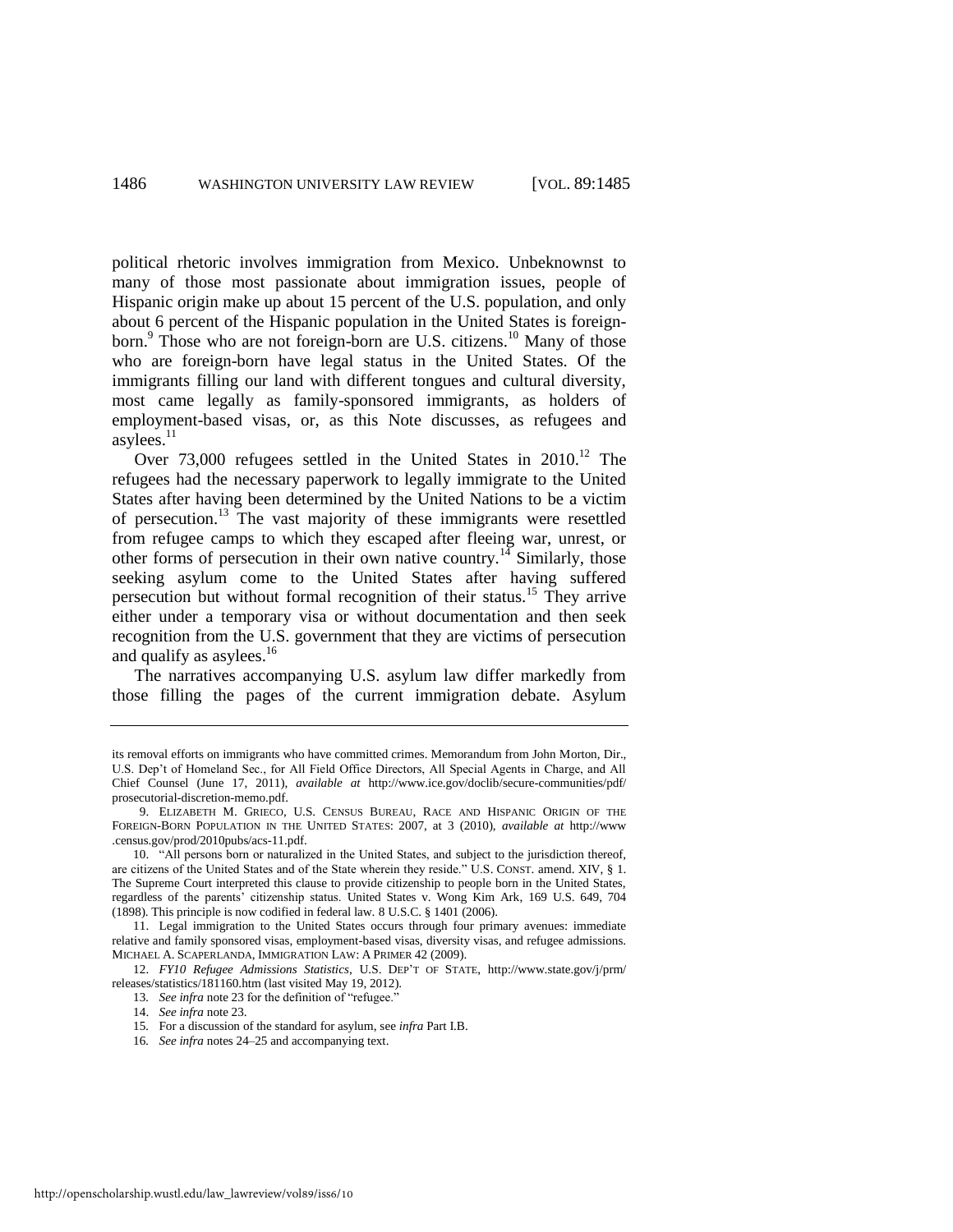applicants' stories are filled with accounts of terrible suffering, courageous journeys, and hope for a future without fear.<sup>17</sup> Raising awareness of these heroic individuals would add a different hue to the current discussion, which is colored more by vitriol and passion than by a true understanding of the diversity of global migration.

But the asylum narrative also suffers shortcomings. To meet the standard required to obtain asylum, applicants must focus on their suffering, describing themselves as victims of their persecutors and their native land.<sup>18</sup> This Note examines the ways the victim narrative can have long-lasting effects, primarily on the client but also on the attorney and on society as a whole. The immigration debate treats the applicants as powerless victims, rather than as a culturally diverse group of survivors that is contributing to the changing fabric of American society. But several steps can be taken, both on a practical individual level and through systemic changes, to mitigate such potential damage.

Part I of this Note provides an overview of U.S. asylum law: the legal standards, the process by which individuals seek asylum, and the purposes of U.S. asylum law. Part II turns to the subject of narratives, focusing specifically on the victim narrative and its prevalence in asylum law. Part III addresses the many concerns raised by the use of the victim narrative in asylum law. Finally, Part IV follows with suggestions on how to mitigate these concerns. While many of these suggestions are hallmarks of the client-centered lawyering and Therapeutic Jurisprudence movements,<sup>19</sup> this Note focuses specifically on their application to victim narratives in asylum law. The result is a practical outline that practitioners and clients can use to maneuver within the rich narrative landscape and static legal standards and to create legal and personal narratives that achieve legal goals, personal growth, and societal enlightenment.

<sup>17.</sup> In fact, these stories are echoed by many immigrants who arrive in the United States, either with or without documentation. Some immigrants suffer economic deprivation, but such suffering rarely leads to a grant of asylee status. *See infra* note [51](#page-8-0) and accompanying text (discussing the standard for economic persecution). Many Hispanic immigrants are unable to obtain asylum despite severe gang-related persecution. For more information on gang-related asylum claims, see generally Matthew J. Lister, *Gang-Related Asylum Claims: An Overview and Prescription*, 38 U. MEM. L. REV. 827 (2008).

<sup>18</sup>*. See infra* not[e 145.](#page-21-0) 

<sup>19.</sup> *See infra* notes [192–](#page-29-0)94 and accompanying text.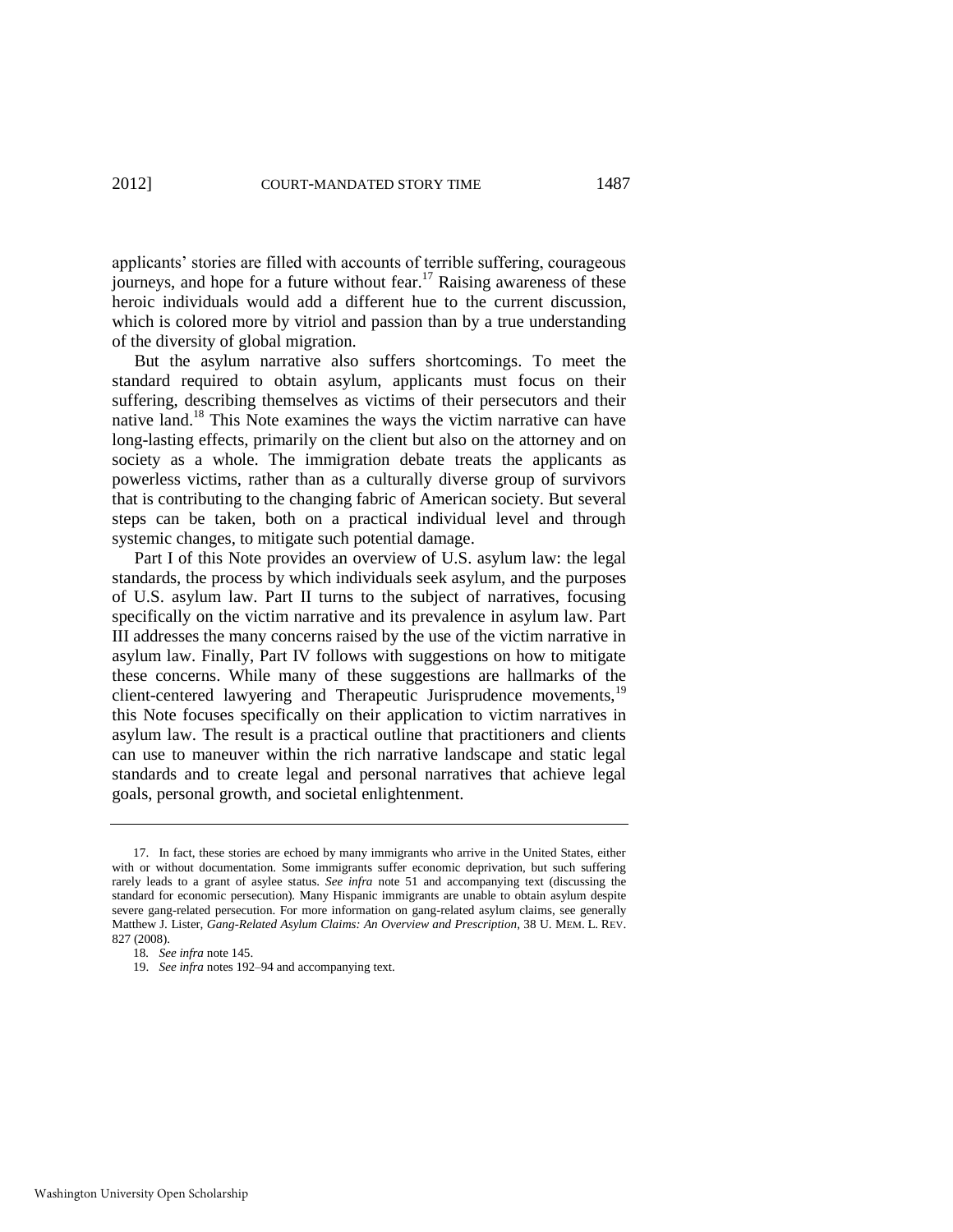#### <span id="page-4-0"></span>I. OUTLINING THE STORY: AN OVERVIEW OF U.S. ASYLUM LAW

The United States granted asylum to over  $21,000$  individuals in  $2010^{20}$ Much of the world is embroiled in life-threatening situations that create massive migration movements around the globe: conflicts, dictators, famines, natural disasters, and wars. Very few affected individuals make their way to the United States. Those fleeing turmoil may find refuge in their own country, where they are considered internally displaced.<sup>21</sup> Alternatively, they may seek protection outside their country of origin. Some make their way to a refugee camp,<sup>22</sup> usually in a neighboring country, where they are given refugee status by the United Nations.<sup>23</sup> Others may make their way further, to countries around the world where they seek peace, often in the form of a grant of asylum. Individuals seeking asylum without refugee status come to the United States in one of three ways: legally on a short-term visa,<sup>24</sup> without documentation, or with

<span id="page-4-1"></span><sup>20.</sup> DANIEL C. MARTIN, OFFICE OF IMMIGRATION STATISTICS, U.S. DEP'T OF HOMELAND SEC., REFUGEES AND ASYLEES: 2010, at 1 (2011), *available at* http://www.dhs.gov/xlibrary/assets/statistics/ publications/ois\_rfa\_fr\_2010.pdf.

<sup>21.</sup> *Thematic Areas: Displacement*, U.N. OFF. FOR THE COORDINATION OF HUMANITARIAN AFF., http://www.unocha.org/what-we-do/policy/thematic-areas/displacement (last visited May 19, 2012) (explaining that internally displaced people do not receive refugee protection, but rather must rely on their own country or non-governmental organizations for aid).

<sup>22.</sup> Refugee camps are established on an emergency basis, but many remain in existence for decades. About one-third of refugees live in refugee camps. *Urban Refugees*, U.N. HIGH COMMISSIONER FOR REFUGEES, http://www.unhcr.org/pages/4b0e4cba6.html (last visited May 19, 2012).

<sup>23.</sup> The United Nations uses the definition of "refugee" found in the Convention and Protocol Relating to the Status of Refugees. *See* Convention Relating to the Status of Refugees, July 28, 1951, 19 U.S.T. 6259, 189 U.N.T.S. 150 [hereinafter Refugee Convention]; Protocol Relating to the Status of Refugees, Jan. 31, 1967, 19 U.S.T. 6223, 606 U.N.T.S. 267. The Convention provides that a refugee is one who, among other requirements, "owing to well-founded fear of being persecuted for reasons of race, religion, nationality, membership of a particular social group or political opinion, is outside the country of his nationality and is unable or, owing to such fear, is unwilling to avail himself of the protection of that country." Refugee Convention, *supra*, art. 1(A)(2). This definition closely resembles that used in the U.S. statute. *See infra* Part I.B (discussing the U.S. statutory standard for refugee status).

Once it determines that the individual seeking refugee status satisfies the requirements, the United Nations may aid the individual in resettling in their native country after danger has abated, resettling in a third country like the United States, or assimilating into the country in which the refugee camp is located. KATE JASTRAM & MARILYN ACHIRON, U.N. OFFICE FOR THE COORDINATION OF HUMANITARIAN AFFAIRS, REFUGEE PROTECTION: A GUIDE TO INTERNATIONAL REFUGEE LAW 21 (2001), *available at* http://www.ipu.org/PDF/publications/refugee\_en.pdf.

<sup>24.</sup> If such individuals are eligible for a permanent visa, they are welcome to apply for one. But such visas typically require long waiting times. *See Visa Bulletin*, U.S. DEP'T OF STATE, http://travel.state.gov/visa/bulletin/bulletin\_1360.html (last visited May 19, 2012). Further, if a permanent visa were obtained, the individual would have no need to apply for asylum, as a permanent visa provides legal status and a route to U.S. citizenship under the Immigration and Nationality Act. I.N.A. § 245(a); 8 U.S.C. § 1255(a) (2006).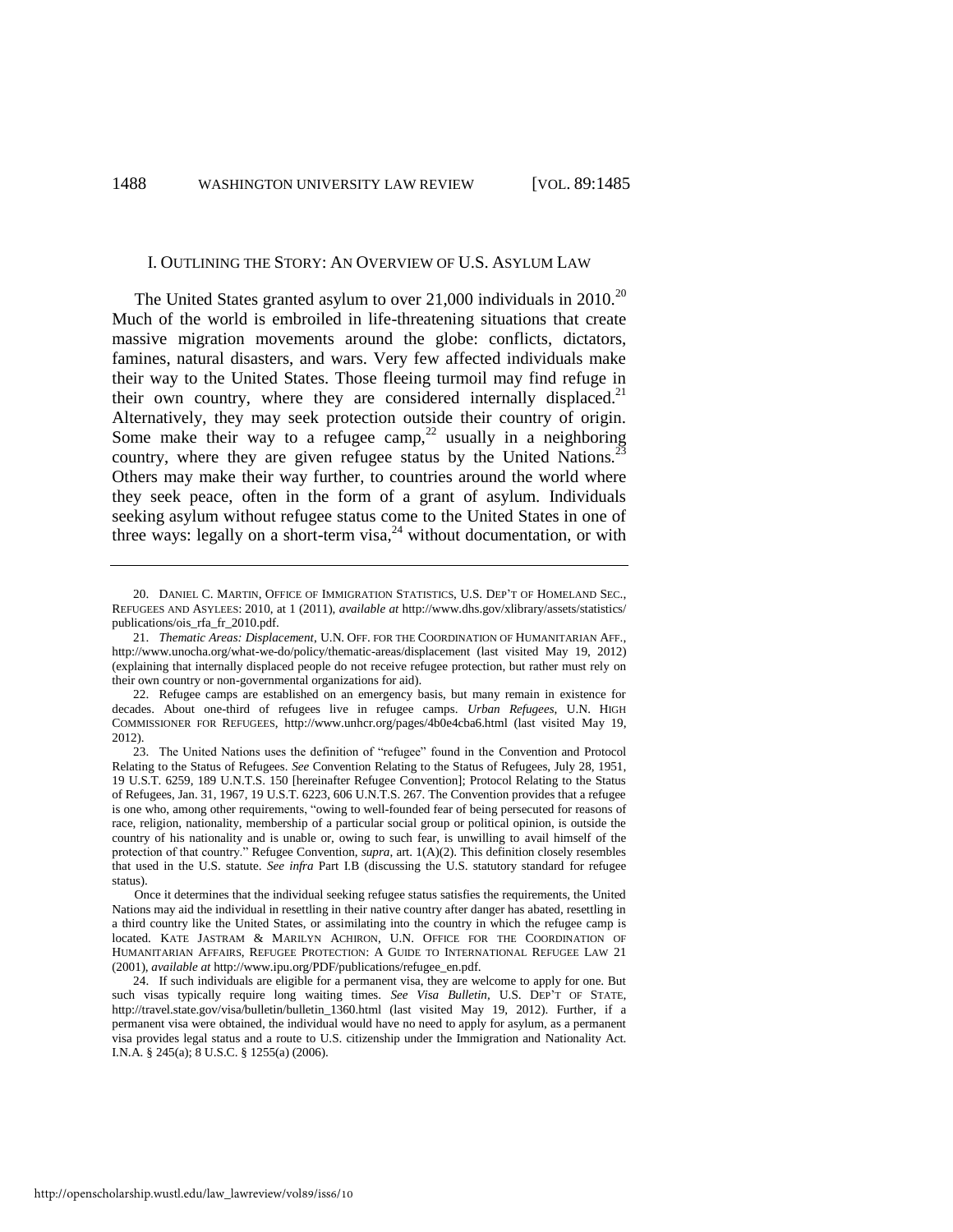<span id="page-5-0"></span>an application for asylum upon arrival at a U.S. port of entry. All are equally able to apply for asylum.<sup>25</sup> Asylum affirms the U.S. commitment to freedom and opportunity, but achieving that desired status can be complicated. U.S. asylum law is a confusing hopscotch of requirements that may be all but incomprehensible to the newly arrived, traumatized foreigner.

#### *A. The Purpose of Asylum Law*

<span id="page-5-2"></span><span id="page-5-1"></span>U.S. immigration law has several purposes, but the purpose of asylum law is "to provide a haven for refugees and asylum-seekers—people who are unable or unwilling to return to their home country because of persecution (or a well-founded fear of persecution) on account of their race, religion, nationality, membership in a particular social group, or political opinions."<sup>26</sup> This policy carefully encapsulates the specific statutory definition of a refugee.<sup>27</sup> That definition is carefully insulated from broad humanitarian efforts, such as to provide a better life or eliminate suffering.<sup>28</sup> From a practical point of view, this policy conserves finite resources.<sup>29</sup> The categories chosen exhibit a belief that discrimination based upon the enumerated categories is somehow more harmful, or at least more worthy of redress, than other suffering.<sup>30</sup> Other purposes of U.S. immigration law include promoting family unity, admitting workers to enter the workforce as needed, and promoting diversity.<sup>31</sup> These other goals are not achieved through asylum policy, but through other avenues of immigration law.

<sup>25.</sup> I.N.A. § 208(a)(1), 8 U.S.C. § 1158(a)(1) (2006).

<sup>26</sup>*.* CONG. BUDGET OFFICE, IMMIGRATION POLICY IN THE UNITED STATES 6 (2006), *available at*  http://www.cbo.gov/sites/default/files/cbofiles/ftpdocs/70xx/doc7051/02-28-immigration.pdf.

<sup>27</sup>*. See infra* Part I.B (discussing the statutory standard for refugee status).

<sup>28.</sup> Eliminating physical suffering is not the end purpose of asylum law. For instance, asylum law does not provide a remedy for those suffering due to natural disasters or extreme poverty. Sarah Hinger, *Finding the Fundamental: Shaping Identity in Gender and Sexual Orientation Based Asylum Claims*, 19 COLUM. J. GENDER & L. 367, 370 (2010).

<sup>29.</sup> STEPHEN H. LEGOMSKY & CRISTINA M. RODRÍGUEZ, IMMIGRATION AND REFUGEE LAW AND POLICY 987-88 (5th ed. 2009) ("While all victims of persecution would benefit from protection, the resources of the receiving countries are finite.").

<sup>30.</sup> Id. at 988 ("Congress presumably selected those categories because it believed that persecution, while inherently bad, is even worse when it discriminates on the basis of one of the named classifications or otherwise impedes the free flow of ideas.").

<sup>31</sup>*. See* IMMIGRATION POLICY IN THE UNITED STATES, *supra* not[e 26,](#page-5-1) at vii.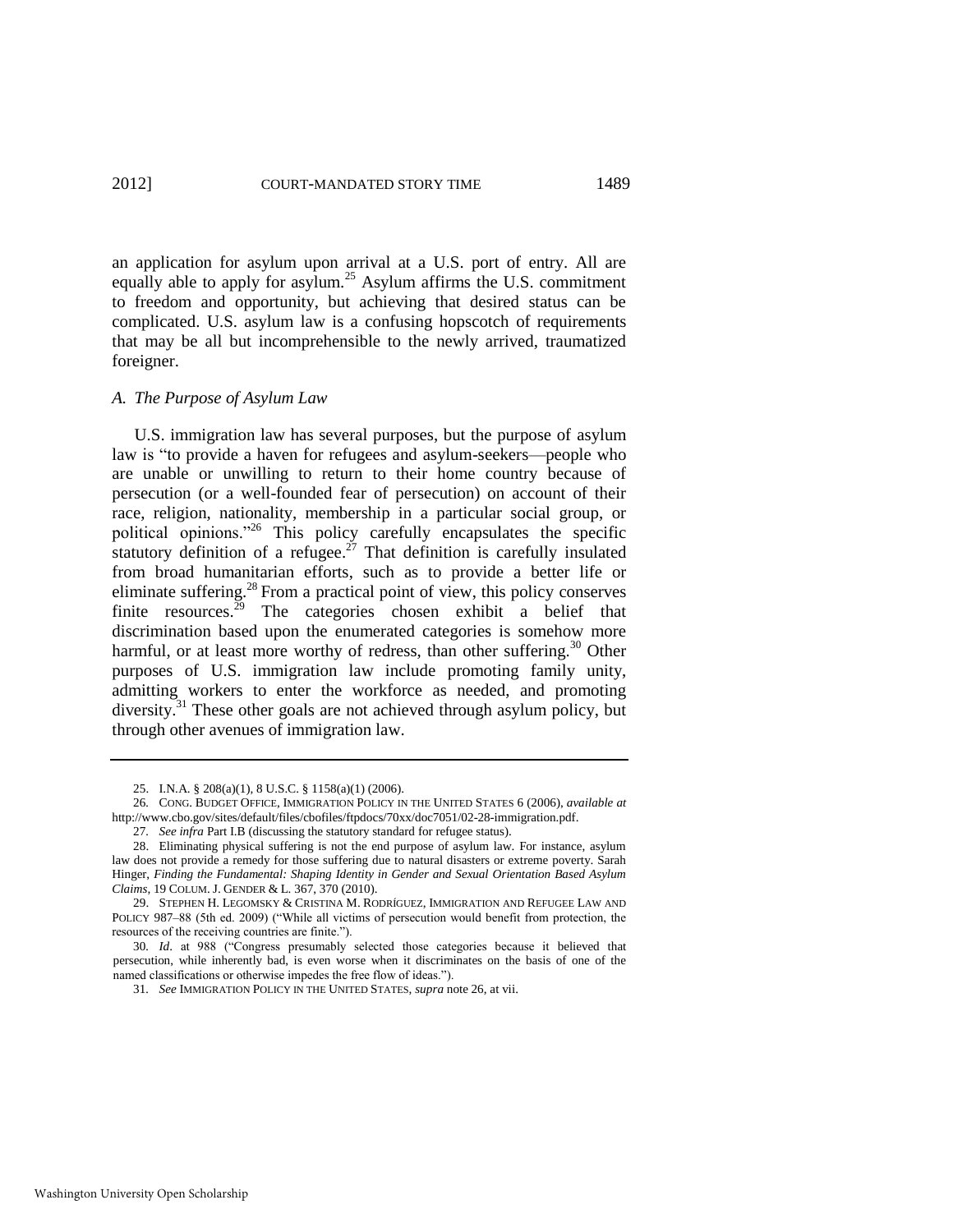#### *B. The Legal Standard for Asylum*

In order to receive asylum, the applicant must meet the definition of a refugee.<sup>32</sup> The United States Code defines a "refugee" as someone who cannot return to his or her country because of "persecution or a wellfounded fear of persecution on account of race, religion, nationality, membership in a particular social group, or political opinion.<sup>33</sup>

This definition includes several important aspects. The first significant portion of the statutory standard is past or future persecution. The refugee's inability to return to her home country must stem from either past persecution or a "well-founded fear" of future persecution.<sup>34</sup> This provides two routes that can be used separately or in combination to prove eligibility for asylum: (1) a retrospective consideration of past persecution, or (2) a prospective consideration of fear of future persecution. But asylum applicants rarely succeed by using only the first option. Past persecution creates a presumption of a well-founded fear of future persecution.<sup>35</sup> If, however, opposing counsel or the immigration judge adequately rebuts the fear of future persecution, then proof of past persecution may be inadequate to obtain asylee status.<sup>36</sup> The second route—fear of future persecution—is enough to establish a claim for asylum even without past persecution; that fear, however, must be both subjectively and objectively  $reasonable.<sup>37</sup>$ 

35. 8 C.F.R. § 208.13(b)(1) (2011).

36. The sufficiency of past persecution in such cases becomes a discretionary matter. 8 C.F.R. § 208.13(b)(2) (2011). If the presumption of fear of future persecution has been rebutted, asylum may be denied if changed circumstances make it such that the applicant no longer has a reasonable fear of future persecution. The asylum officer or immigration judge makes this decision "in the exercise of his or her discretion." *Id*. Thus, in certain cases, asylum may be granted solely on the basis of past persecution. *See* Milanouic v. Holder, 591 F.3d 566 (7th Cir. 2010) (holding that changed country conditions are sufficient to overcome the rebuttable presumption of future persecution established by a demonstration of past persecution, thus justifying denial of an asylum application).

37*.* INS v. Cardoza-Fonseca, 480 U.S. 421, 430–32 (1987) (noting that Congress established two standards: one requires objective evidence, and the other requires subjective fear). Variances in these standards can be applied. For example, fear of future persecution can be proven by the demonstration of a pattern or practice of persecution. 8 C.F.R. § 208.13(B)(2)(iii) (2006); *see, e.g*., Raghunathan v. Holder, 604 F.3d 371, 377 (7th Cir. 2010) ("A pattern or practice claim starts with the presumption that an alien failed to establish that he was persecuted . . . . Despite the absence of this evidence, an alien may prevail by establishing a pattern or practice of persecution . . . . But the level of persecution must be extreme . . . ."). Minors may also receive special treatment and an amended standard. *See* Mejilla-Romero v. Holder, 614 F.3d 572 (1st Cir. 2010) (en banc) (holding that an immigration judge must follow the Department of Homeland Security's *Guidelines for Children"s Asylum Claims* and the

<sup>32.</sup> I.N.A. § 208(b)(1)(A), 8 U.S.C. § 1158(b)(1)(A) (2006).

<sup>33.</sup> I.N.A. § 101(a)(42)(A), 8 U.S.C. § 1101(a)(42)(A) (2006).

<sup>34</sup>*. Id*. For a discussion of what constitutes persecution, see *infra* text accompanying notes [45–](#page-7-0) [52.](#page-8-1)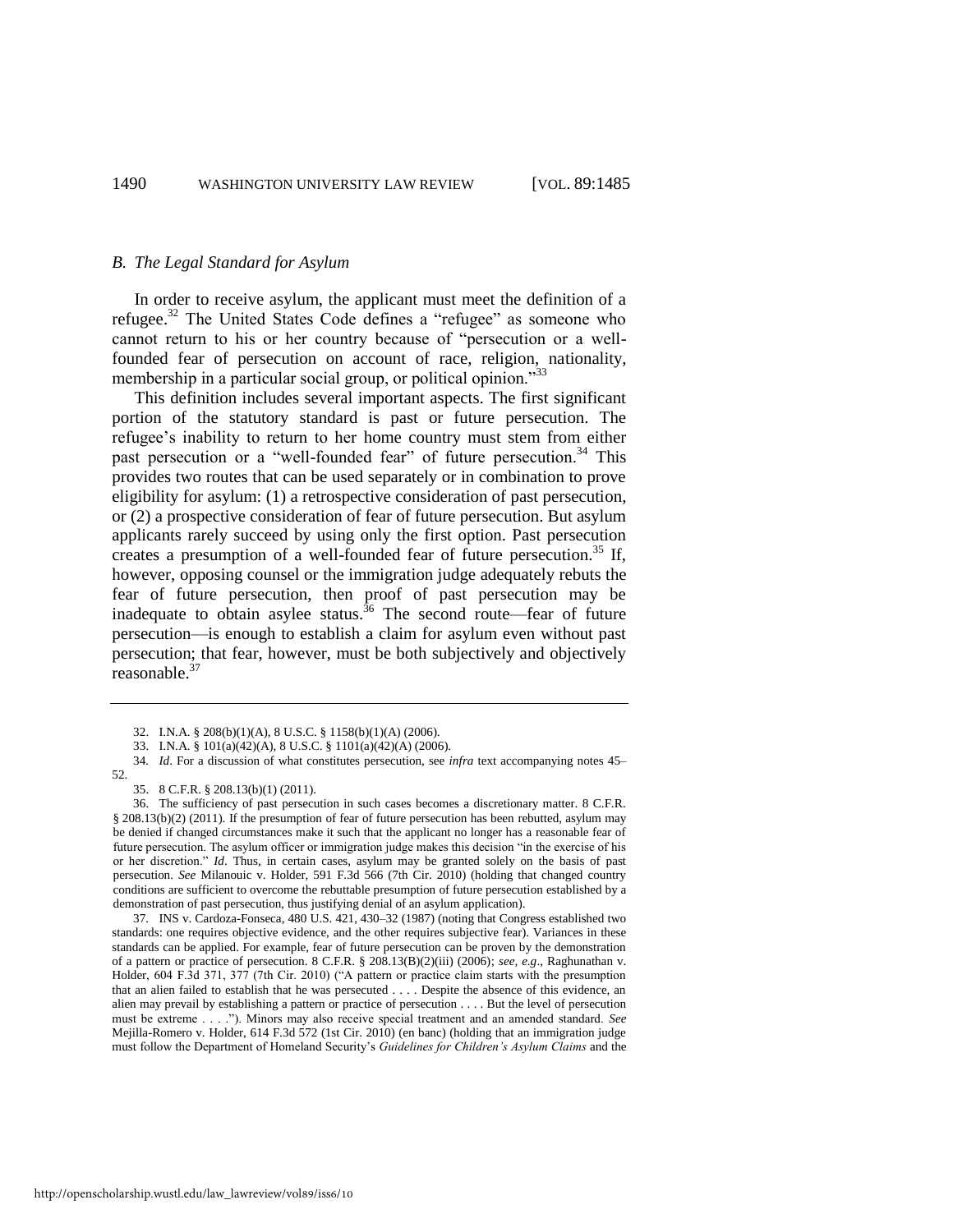<span id="page-7-4"></span><span id="page-7-2"></span>The second significant aspect of this standard is the requirement that the persecution be "on account of" one of several categories: race, religion, nationality, membership in a particular social group, $38$  or political opinion.<sup>39</sup> The "on account of" standard has been interpreted as requiring evidence that the persecutor was motivated to target the applicant because of the protected ground.<sup>40</sup> This opaque statement requires an asylum applicant to provide "some evidence"<sup>41</sup> of her persecutor's motivation—a monumental task. $42$  This standard may be intended to help accomplish the purposes of asylum law. The "on account of" standard screens out applicants who have "merely" suffered harassment,<sup>43</sup> rather than persecution deemed worthy of protection. Mere harassment is not necessarily less severe than persecution, but it stems from a non-targeted source and thus does not meet the "on account of" requirement.<sup>44</sup>

<span id="page-7-3"></span><span id="page-7-1"></span>The statute itself does not define persecution. The Board of Immigration Appeals ("BIA") has developed a non-statutory definition of persecution: the "infliction of harm or suffering by a government, or persons a government is unwilling or unable to control, to overcome a characteristic of the victim.<sup>45</sup> This definition does little to illuminate the

39. I.N.A. § 101(a)(42), 8 U.S.C. § 1101(a)(42) (2006).

40*.* A persecutor's political motivation, for example, is not relevant; it is only the applicant's characteristics that are. INS v. Elias-Zacarias, 502 U.S. 478, 482 (1992) ("The ordinary meaning of the phrase 'persecution on account of . . . political opinion' in  $\S 101(a)(42)$  is persecution on account of the *victim's* political opinion, not the persecutor's.").

41. *Id.* at 483 ("Elias-Zacarias objects that he cannot be expected to provide direct proof of his persecutors' motives. We do not require that. But since the statute makes motive critical, he must provide *some* evidence of it, direct or circumstantial.").

42. "[P]ersecution obscure[s] the reasons that particular individuals were targeted  $\dots$  ." Susan Bibler Coutin, *The Oppressed, the Suspect, and the Citizen: Subjectivity in Competing Accounts of Political Violence*, 26 LAW & SOC. INQUIRY 63, 64 (2001).

43. "To show persecution, an alien must show more than 'unpleasantness, harassment, and even basic suffering."" Barsoum v. Holder, 617 F.3d 73, 79 (1st Cir. 2010) (quoting Jorgji v. Mukasey, 514 F.3d 53, 57 (1st Cir. 2008)). The opinion later finds that even injury associated with death threats "does not necessarily establish . . . persecution." *Id.* at 79-80.

44*.* For more discussion regarding the purpose of asylum law and the policy decisions accompanying it, see *supra* Part I.A.

45*.* In re Kasinga, 21 I. & N. Dec. 357, 365 (B.I.A. 1996). One critic says this standard is at best "inartfully worded" and at worst "clearly contrary to the statute." John S. Kane, *Deference as Death Sentence—The Importance of Vigilant Judicial Review of Refugee-Claim Denials*, 15 ANN. SURV. INT'L & COMP. L. 279, 323 (2009).

<span id="page-7-0"></span>*Guidelines for Immigration Court Cases Involving Unaccompanied Alien Children* in dealing with child applicants for asylum). Finally, humanitarian asylum is available in extreme cases even without any fear of future persecution. *See* Kone v. Holder, 596 F.3d 141, 146 (2d Cir. 2010) ("Humanitarian asylum] is reserved for persecuted aliens whose persecution was particularly severe or who may suffer 'other serious harm' if removed." (quoting  $8$  C.F.R.  $\S$  1208.13(b)(1)(iii))).

<sup>38.</sup> The term "particular social group" is not defined by statute or regulation, and courts have not developed a consistent definition. Edward L. Carter & Brad Clark, "Membership in a Particular Social *Group": International Journalists and U.S. Asylum Law*, 12 COMM. L. & POL'Y 279, 292 (2007).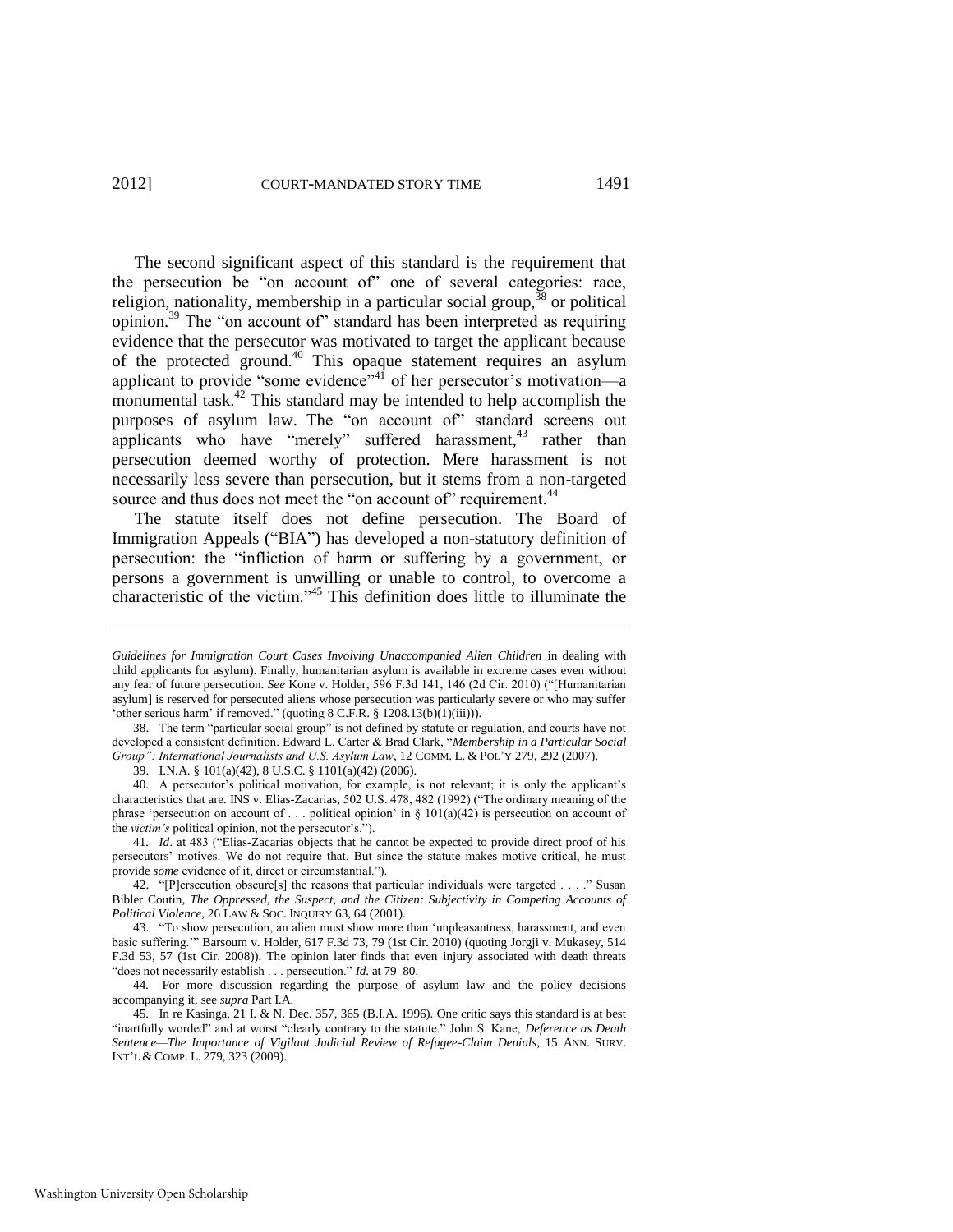issue, using only "harm or suffering" in its attempt to elucidate the ambiguous term "persecution."<sup>46</sup> Commentators have provided some additional detail in their definitions of persecution. One authoritative scholar defines persecution as "an *action* . . . rather than a condition, such as poverty. Persecution that is *physical* in nature . . . is more likely to ‗count' as a basis for asylum than mere death threats, harassment, or psychological suffering.<sup> $347$ </sup> But persecution undoubtedly includes an entire spectrum of different types of harm.<sup>48</sup> Case law provides fact-specific examples of what does *not* qualify as persecution: harassment $^{49}$  and generalized conditions of fear<sup>50</sup> or suffering, such as those stemming from economic poverty<sup>51</sup> or natural disasters,<sup>52</sup> are consistently ruled inadequate bases for a grant of asylum.

<span id="page-8-2"></span><span id="page-8-1"></span><span id="page-8-0"></span>The final significant factor that plays into many asylum cases is credibility.<sup>53</sup> Questions of credibility can be raised in response to poor oral

48. Anwen Hughes, *Asylum and Withholding of Removal—A Brief Overview of the Substantive Law*, *in* BASIC IMMIGRATION LAW 2009, at 295, 303 (Practicing Law Institute ed., 2009).

49. Barsoum v. Holder, 617 F.3d 73, 79 (1st Cir. 2010). The word "harassment" presents only further ambiguity, leading to the likely conclusion that a judge does not decide the case based on whether the suffering is persecution or harassment, but rather decides whether to grant asylum and then applies the appropriate label.

50. Mark R. von Sternberg, *Emerging Bases of "Persecution" in American Refugee Law: Political Opinion and the Dilemma of Neutrality*, 13 SUFFOLK TRANSNAT'L L.J. 1, 3 (1989) ("[A] generalized fear of violence will not support a finding of 'persecution' in the statutory sense.").

51. Economic suffering can be persecution, but the harm "must be so severe that it threatens the life or freedom of the applicant." Mirisawo v. Holder, 599 F.3d 391, 396 (4th Cir. 2010).

<sup>46</sup>*.* For an authoritative analysis of the statutory meaning of persecution, see T. Alexander Aleinikoff, *The Meaning of "Persecution" in United States Asylum Law*, 3 INT'L J. REFUGEE L. 5 (1991).

<sup>47.</sup> Coutin, *supra* note [42,](#page-7-1) at 86. Coutin further explores the ways in which the law's conception of persecution is at odds with actual experiences of persecution. For example, she says persecution is defined "as a discrete temporal event that has a clear beginning and ending . . . as something that happened in the past and is now over." *Id.* at 87. In reality, most victims experience persecution as an event that is "continually relived and that permanently marks individuals." *Id*. The statutes and the courts fail to incorporate "[s]uch notions of continual risk, long memory, inextricable connectedness, and institutionalized repression . . . .<sup>"</sup> *Id*. at 87–88.

<sup>52</sup>*. See* In re Sosa Ventura, 25 I. & N. Dec. 391, 394 (B.I.A. 2010) (explaining that Congress created the alternative relief of Temporary Protected Status because natural disasters "did not establish a basis for claiming persecution," thus making those seeking protection from the effects of such incidents ineligible for asylum).

<sup>53.</sup> Michael Kagan, *Is Truth in the Eye of the Beholder? Objective Credibility Assessment in Refugee Status Determination, 17 GEO. IMMIGR. L.J. 367, 368 (2003)* ("[I]n practice, being deemed credible may be the single biggest substantive hurdle . . . .‖). All asylum applications filed after May 11, 2005, are governed by new regulations put in place by the REAL ID Act. REAL ID Act of 2005, Pub. L. No. 109-13, 119 Stat. 231. The changes included increased discretion for judges seeking corroboration of claims. This change introduces a serious obstacle for applicants who have difficulty demonstrating their credibility. The credibility determination itself can be made on a "totality of the circumstances‖ basis, giving the judge greater latitude to make adverse findings. I.N.A. § 208(b)(1)(B)(iii), 8 U.S.C. § 1158 (b)(1)(B)(iii) (2006).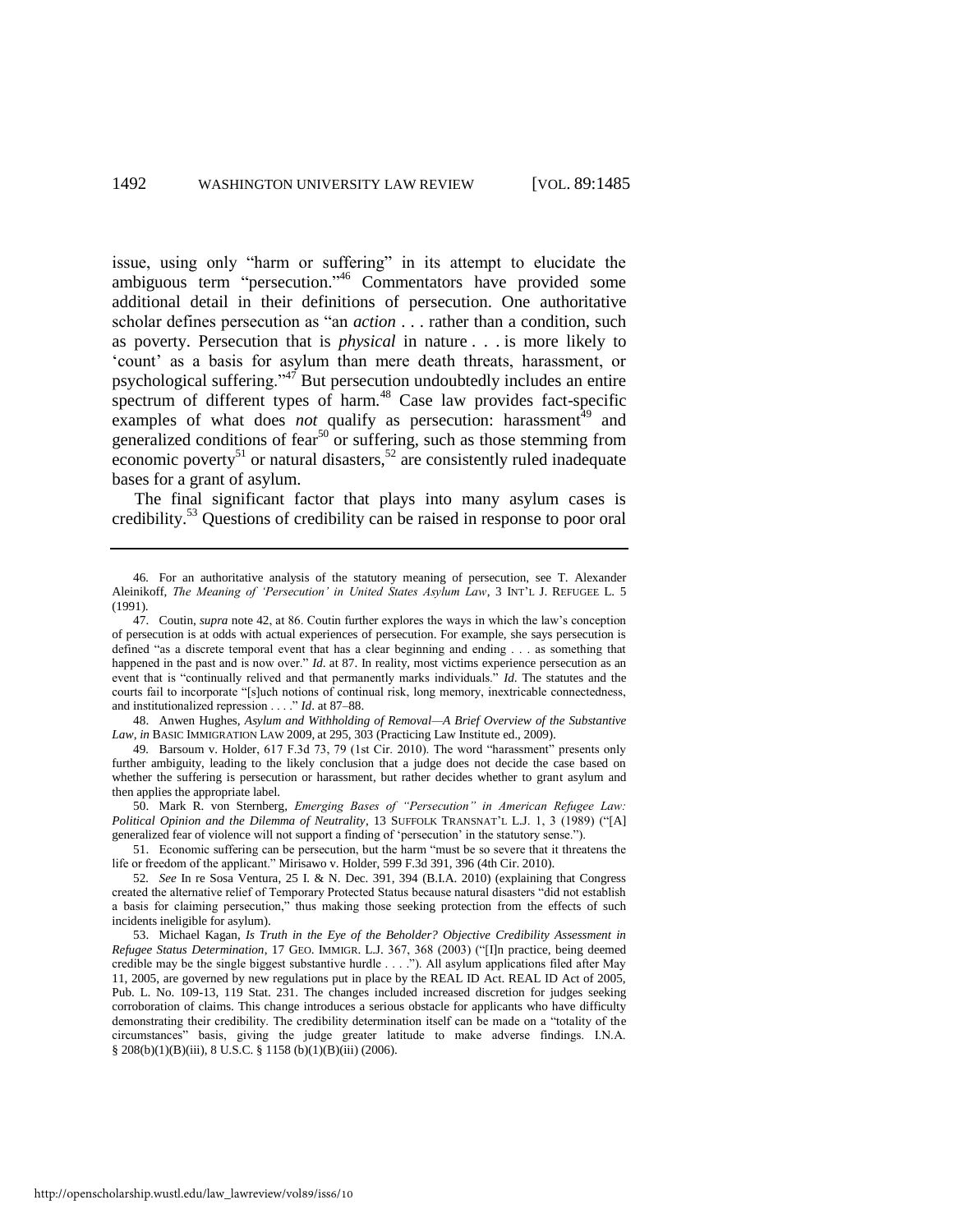<span id="page-9-1"></span>responses during an asylum hearing,<sup>54</sup> inconsistencies between the written responses in an asylum application and the oral responses given in a hearing,<sup>55</sup> or a lack of corroborating evidence.<sup>56</sup> Credibility can be a particular challenge for traumatized clients,  $57$  and adverse findings can have a harrowing effect on recovery from trauma.

#### *C. Legal Process*

<span id="page-9-0"></span>An applicant must apply for asylum within one year of arriving in the United States unless the applicant can meet a stringent standard of changed circumstances.<sup>58</sup> For fewer than half of all asylum applicants, the process begins with a visit to a lawyer's office.<sup>59</sup> The government does not publish statistics on the success rate of represented applicants as opposed to unrepresented applicants, but a study spanning fiscal years 1994–2005 reported that represented applicants were significantly more successful than pro se applicants. Claims by pro-se applicants were denied 93 percent of the time, compared to 64 percent for represented clients.<sup>60</sup> Without legal representation, applicants have little understanding of the overall process and are often unprepared to effectively present their story.<sup>61</sup>

The application process begins with the submission of Form I-589, in which the applicant provides his or her personal history and answers short

- 57*. See infra* not[e 156.](#page-23-0)
- 58. I.N.A. § 208(a)(2)(B), 8 U.S.C. § 1158(a)(2)(B) (2006).

<sup>54.</sup> See, e.g., Espinosa-Cortez v. Att'y Gen., 607 F.3d 101, 105 (3d Cir. 2010) ("[The immigration judge] found that Espinosa-Cortez's testimony concerning the FARC's pursuit of him to become their informant was credible, but she did not find his testimony concerning his Liberal Party campaign activities to be credible.").

<sup>55.</sup> Steven Forester, *Haitian Asylum Advocacy: Questions to Ask Applicants and Notes on Interviewing and Representation, 10 N.Y.L. SCH. J. HUM. RTS. 351, 413 (1993) ("Officers and judges,* months or years after you submit the application, note the discrepancies between it and your client's live testimony and deny asylum based on omissions and inconsistencies between the two, often on minor points.").

<sup>56</sup>*.* REAL ID Act of 2005, Pub. L. No. 109-13, 119 Stat. 231.

<sup>59.</sup> Only 43 percent of applicants were represented by an attorney in fiscal year 2010. U.S. DEP'T OF JUSTICE, EXEC. OFFICE FOR IMMIGRATION REVIEW, FY 2010 STATISTICAL YEARBOOK G1 (2011) [hereinafter FY 2010 STATISTICAL YEARBOOK], *available at* http://www.justice.gov/eoir/statspub/ fy10syb.pdf. The actual number may be slightly higher. The DOJ statistics reflect representation of clients whose cases are decided before an immigration judge. *Id*. Those applications granted by an asylum officer are not factored into this statistic, and given the success of most cases that are not referred to an immigration judge, *see infra* note [72,](#page-10-0) it might be assumed that such applicants had a somewhat higher than normal rate of representation.

<sup>60.</sup> *Immigration Judges*, TRAC IMMIGR. (July 31, 2006), http://trac.syr.edu/immigration/reports/ 160/. The study found an overall asylum grant rate of 31 percent for fiscal year 1994 through the first few months of fiscal year 1995. In fiscal year 2010, 51 percent of asylum applications were approved in Immigration Court. *See* FY 2010 STATISTICAL YEARBOOK*, supra* not[e 59,](#page-9-0) at K1.

<sup>61</sup>*. See infra* not[e 132.](#page-20-0)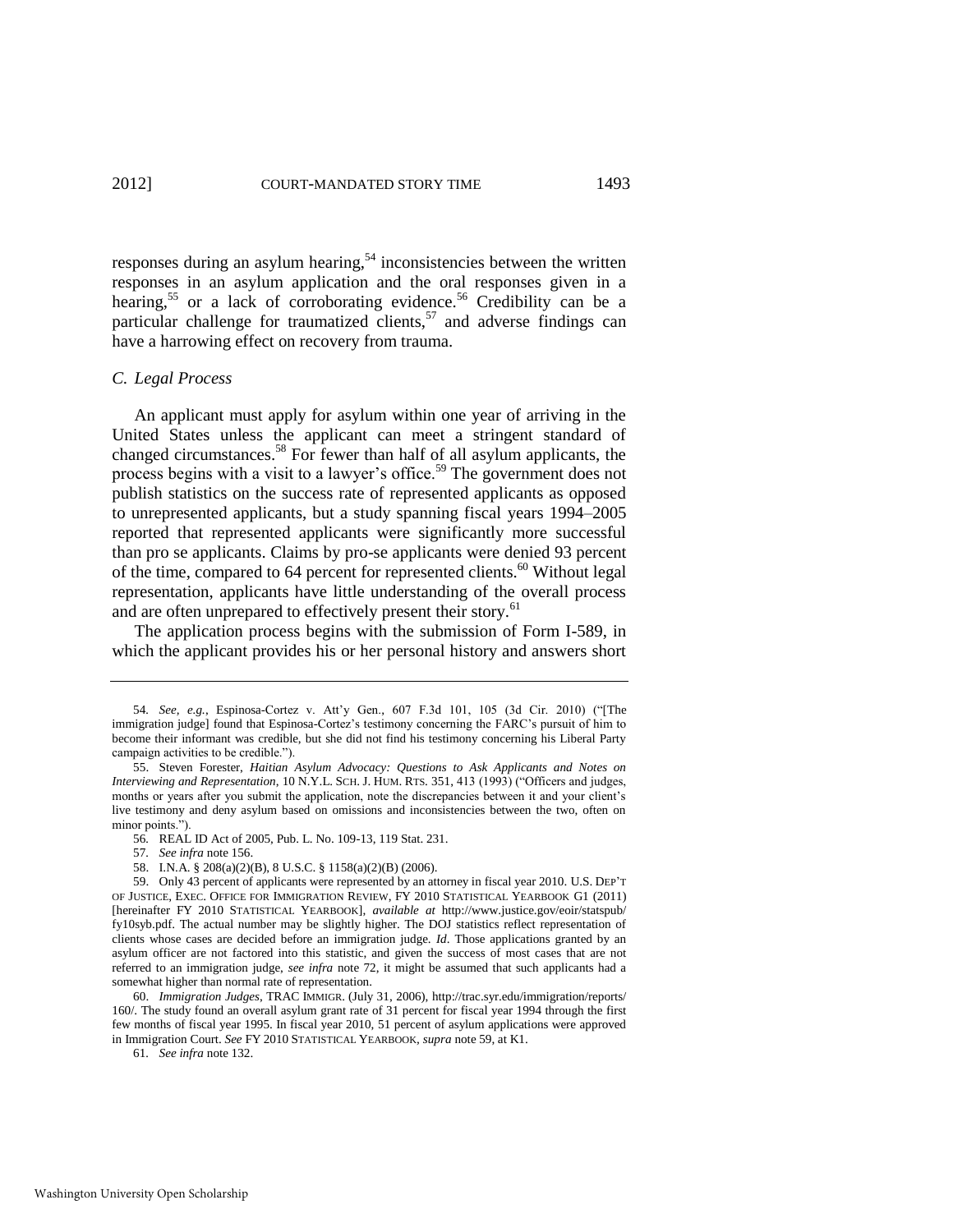<span id="page-10-1"></span>questions designed to elicit details regarding the alleged persecution.<sup>62</sup> A lengthy affidavit from the applicant supplements the form and provides a "life story" focused particularly on those details that demonstrate why the applicant meets the standard for asylum.<sup>63</sup> Corroborating evidence and supporting documentation accompany the application. The supporting documentation may include affidavits from family and friends, relevant news articles, country conditions, medical records, official documents, personal statements, photographs, or any other probative material.<sup>64</sup> Through each component, legal representatives seek to demonstrate specific ways the applicant meets each standard for asylum.

An applicant submits the package to the United States Citizenship and Immigration Service, which then contacts the applicant for fingerprinting<sup>65</sup> and an interview with an asylum officer.<sup>66</sup> The asylum officer conducts the interview under oath, considering all relevant evidence, including testimony by the applicant and any witnesses.<sup>67</sup> The asylum officer then determines eligibility for asylum.<sup>68</sup> If the officer determines that the applicant is both eligible for asylum and passes the discretionary hurdle,<sup>69</sup> asylum is granted.<sup>70</sup> Otherwise, the asylum officer refers the case to an immigration judge, $71$  who then conducts a hearing to determine removability.<sup>72</sup> This hearing once again requires testimony and the

67. 8 C.F.R. § 208.9(b) (2011).

<span id="page-10-0"></span><sup>62.</sup> *See* DEP'T OF HOMELAND SEC. & U.S. DEP'T OF JUSTICE, FORM I-589, APPLICATION FOR ASYLUM AND FOR WITHHOLDING OF REMOVAL (2010), *available at* http://www.uscis.gov/files/form/i-589.pdf.

<sup>63.</sup> Stacy Caplow, *Putting the "I" in Wr\*t\*ng: Drafting an A/Effective Personal Statement to Tell a Winning Refugee Story*, 14 J. LEGAL WRITING INST. 249, 249 (2008) ("[A] written personal statement in affidavit format drafted by a legal representative will be the first exposure the fact finder has to the heart of the claim. That affidavit, like an opening statement, creates a lasting first impression that previews the facts, establishes the case theory, introduces the client, and sets the stage for all subsequent proceedings." (footnote omitted)).

<sup>64.</sup> DEP'T OF HOMELAND SEC. & U.S. DEP'T OF JUSTICE, FORM I-589, APPLICATION FOR ASYLUM AND FOR WITHHOLDING OF REMOVAL: INSTRUCTIONS 8 (2010) [hereinafter FORM I-589 INSTRUCTIONS], *available at* http://www.uscis.gov/files/form/i-589instr.pdf ("You must submit reasonably available corroborative evidence showing (1) the general conditions in the country from which you are seeking asylum, and (2) the specific facts on which you are relying to support your claim."). Corroborating evidence helps establish the credibility of the applicant. I.N.A. § 208(b)(1)(B)(ii), 8 U.S.C. § 1158(b)(1)(B)(ii) (2006); *see supra* not[e 53.](#page-8-2) 

<sup>65.</sup> I.N.A. § 208(d)(1), 8 U.S.C. § 1158(d)(1) (2006).

<sup>66</sup>*.* I.N.A. § 208(d)(5)(A)(ii), 8 U.S.C. § 1158(d)(5)(A)(ii) (2006).

<sup>68.</sup> I.N.A. § 208(b)(3)(C), 8 U.S.C. § 1158(b)(3)(C) (2006).

<sup>69.</sup> Even if an applicant is eligible, the adjudicator still has discretion to either grant or deny asylum. I.N.A. § 208(b)(1), 8 U.S.C. § 1158(b)(1) (2006).

<sup>70. 8</sup> C.F.R. § 208.14(b)–(c) (2011).

<sup>71</sup>*. Id*.

<sup>72.</sup> I.N.A. § 208(d)(5)(A)(iv), 8 U.S.C. § 1158 (d)(5)(A)(iv) (2006). "Removal" is "[t]he expulsion of an alien from the United States." *Definition of Terms*, DEP'T OF HOMELAND SEC. (Sept.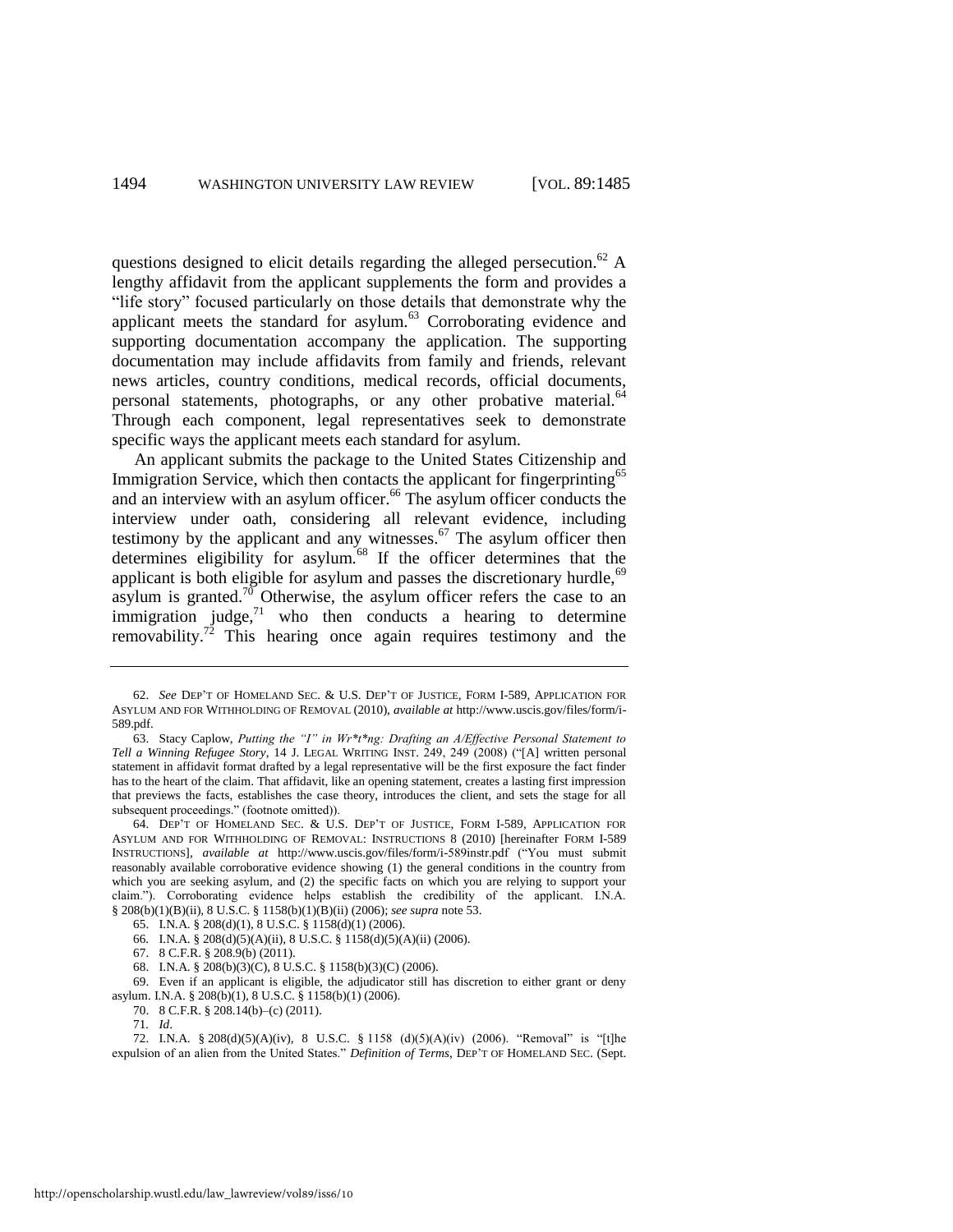presentation of all relevant evidence. The immigration judge then decides whether to grant asylum, some other form of relief, $^{73}$  or to issue an order of removal.<sup>74</sup>

Appellate review of the immigration judge's ruling by the BIA is available.<sup>75</sup> In FY 2010, only 8 percent of decisions were appealed,<sup>76</sup> and 79 percent of appellees were represented by an attorney.<sup>77</sup> Upon appeal to the BIA, attorneys submit briefs, but no further testimony is necessary. The BIA issues an opinion that can then be appealed to the court of appeals.<sup>78</sup> The Supreme Court reviews very few decisions rendered by the courts of appeals.<sup>79</sup> For most applicants, the process ends with the asylum officer or the immigration judge.

#### II. STORY TIME IN COURT: NARRATIVE STRUCTURE

As legal representatives construct an asylum claim, they are writing a story that will determine the fate of their client. This Note explores the way those narratives intersect with the law, the client's well-being, and society as a whole. In order to begin that analysis, this Part considers the

<sup>10, 2009),</sup> http://www.dhs.gov/files/statistics/stdfdef.shtm#17. The term encompasses decisions based on both inadmissibility (grounds for removal arose prior to the immigrant's admission to the United States) and deportability (grounds for removal arose after the immigrant was admitted to the United States). *Id*.

An asylum officer only refers the case to the immigration judge if the applicant does not have an alternative means to stay in the country legally. If the applicant is in the United States on a short-term visa that has not expired, then he or she is not removable until the expiration of the visa. In this situation, the application is simply denied, rather than referred to the immigration judge for the initiation of removal proceedings. 8 C.F.R. § 208.14(c) (2011).

<sup>73.</sup> One alternative form of relief, for example, is Withholding of Removal under I.N.A. § 241(b)(3), 8 U.S.C. § 1231(b)(3) (2006).

<sup>74. &</sup>quot;The term 'order of deportation' means the order of the special inquiry officer, or other such administrative officer to whom the Attorney General has delegated the responsibility for determining whether an alien is deportable, concluding that the alien is deportable or ordering deportation." I.N.A. § 101(a)(47), 8 U.S.C. §1101(a)(47) (2006).

<sup>75. 8</sup> C.F.R. § 250.53(a) (2011).

<sup>76.</sup> *See* FY 2010 STATISTICAL YEARBOOK, *supra* not[e 59,](#page-9-0) at X1.

<sup>77</sup>*. Id*. at V1.

<sup>78.</sup> I.N.A. § 242(a), 8 U.S.C. § 1252(a) (2006). Only the asylum applicant, not the government, can appeal the BIA decision. EXEC. OFFICE OF IMMIGRATION REVIEW, U.S. DEP'T OF JUSTICE, ASYLUM VARIATIONS IN IMMIGRATION COURT (2007), *available at* http://www.justice.gov/eoir/press/ 07/AsylumVariationsNov07.htm.

<sup>79.</sup> In the last four years, the Supreme Court has heard only four cases involving asylum. *See* Kucana v. Holder, 130 S. Ct. 827 (2010) (deciding jurisdiction for judicial review of a BIA order refusing to reopen removal proceedings to hear new evidence in support of an asylum claim); Nken v. Holder, 129 S. Ct. 1749 (2009) (determining standard for granting a stay of removal pending petition for review of asylum denial); Negusie v. Holder, 555 U.S. 511 (2009) (interpreting the persecutor bar to eligibility for asylum); Gonzales v. Thomas, 547 U.S. 183 (2006) (remanding for a determination of whether an applicant was eligible for asylum on basis of membership in a particular social group).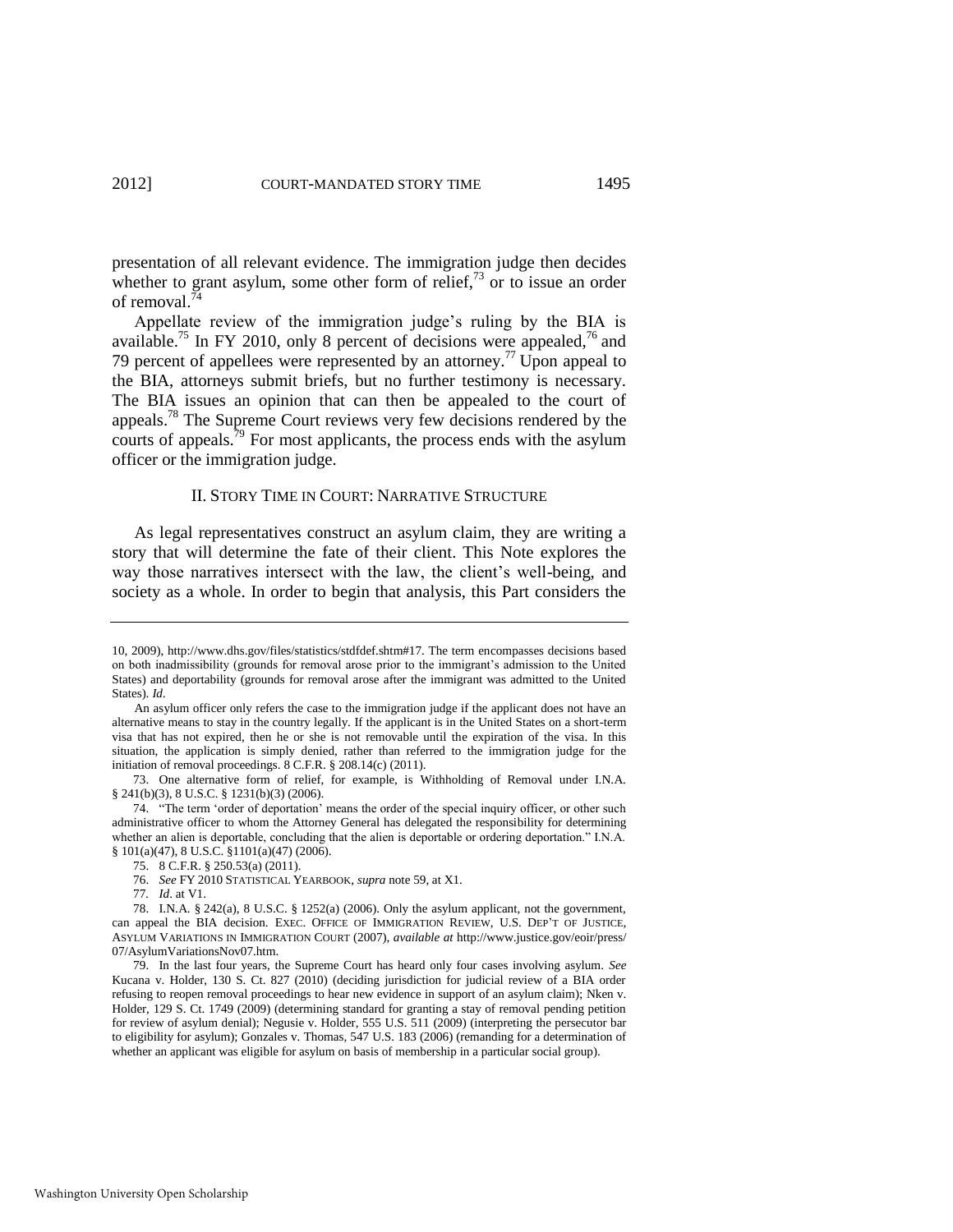basic scholarship on narratives in general, the victim narrative, victim narratives in asylum law, and concerns about the victim narrative.

#### *A. Narratives: An Overview*

<span id="page-12-1"></span><span id="page-12-0"></span>What is a narrative? One researcher defined narrative as "a form in which activities and events are described as having a meaningful and coherent order, imposing on reality a unity which it does not inherently possess.<sup>80</sup> Lived experience is an impossibly complex tangle of different points of view, stream-of-consciousness reactions, and limited perception.<sup>81</sup> In telling their stories, individuals seek to take this complicated experience and turn it into a coherent narrative.<sup>82</sup> The attorney then takes this story, which is often non-chronological and difficult to follow,<sup>83</sup> and fits it into the necessary form required for an asylum application.

The difference between this final version of the story and the actual lived experience can sometimes represent a lack of absolute "truth" in narrative.<sup>84</sup> But narrative truth is the "inescapably imperfect and fluid work of memory, organization and meaning.<sup>85</sup> Working within the imperfections of human language and expression, the final product is, in the ideal situation, the best and only truth available to the legal system.<sup>86</sup>

Narrative truth does not, however, always guarantee a believable and credible story. Stories have incredible power,  $87$  but that power emerges only after the narrative passes a certain threshold of coherence, fidelity, and conformity to the listener's perception of the world.<sup>88</sup> In the case of

87. *See* Johansen, *supra* not[e 1,](#page-1-0) at 63.

88. *Id.* at 67 ("To be believable, stories must have narrative coherence and fidelity. . . . [S]tories need to fit into the listener's understanding of the way the world, or at least the world of the story, acts. But what stories do not have to be is true.").

<sup>80.</sup> Marita Eastmond, *Stories as Lived Experience: Narratives in Forced Migration Research*, 20 J. REFUGEE STUD. 248, 250 (2007).

<sup>81.</sup> *See* Carol M. Suzuki, *Unpacking Pandora"s Box: Innovative Techniques for Effectively Counseling Asylum Applicants Suffering from Post-Traumatic Stress Disorder*, 4 HASTINGS RACE & POVERTY L.J. 235, 260 (2007) ("[P]eople take in sensory fragments and unconsciously store them into a personal narrative. . . . The reconstructive process of autobiographical memory results in a recollection of the past that is subject to distortion. It is not a literal recording of the past.").

<sup>82.</sup> See Eastmond, *supra* not[e 80,](#page-12-0) at 250 ("Narrative also inevitably reduces experience which, in its vitality and richness, always far exceeds the expression which a person can give it.").

<sup>83</sup>*. See infra* not[e 139.](#page-20-1) 

<sup>84.</sup> See Eastmond, *supra* note [80,](#page-12-0) at 260 ("[S]tories are never transparent renditions of reality, but partial and selective versions of it, arising out of social interaction.").

<sup>85.</sup> *Id*.

<sup>86.</sup> An ideal situation assumes honesty and reasonable memory on the part of the client, and narrative fidelity, ethics, and reasonable skill on the part of the advocate.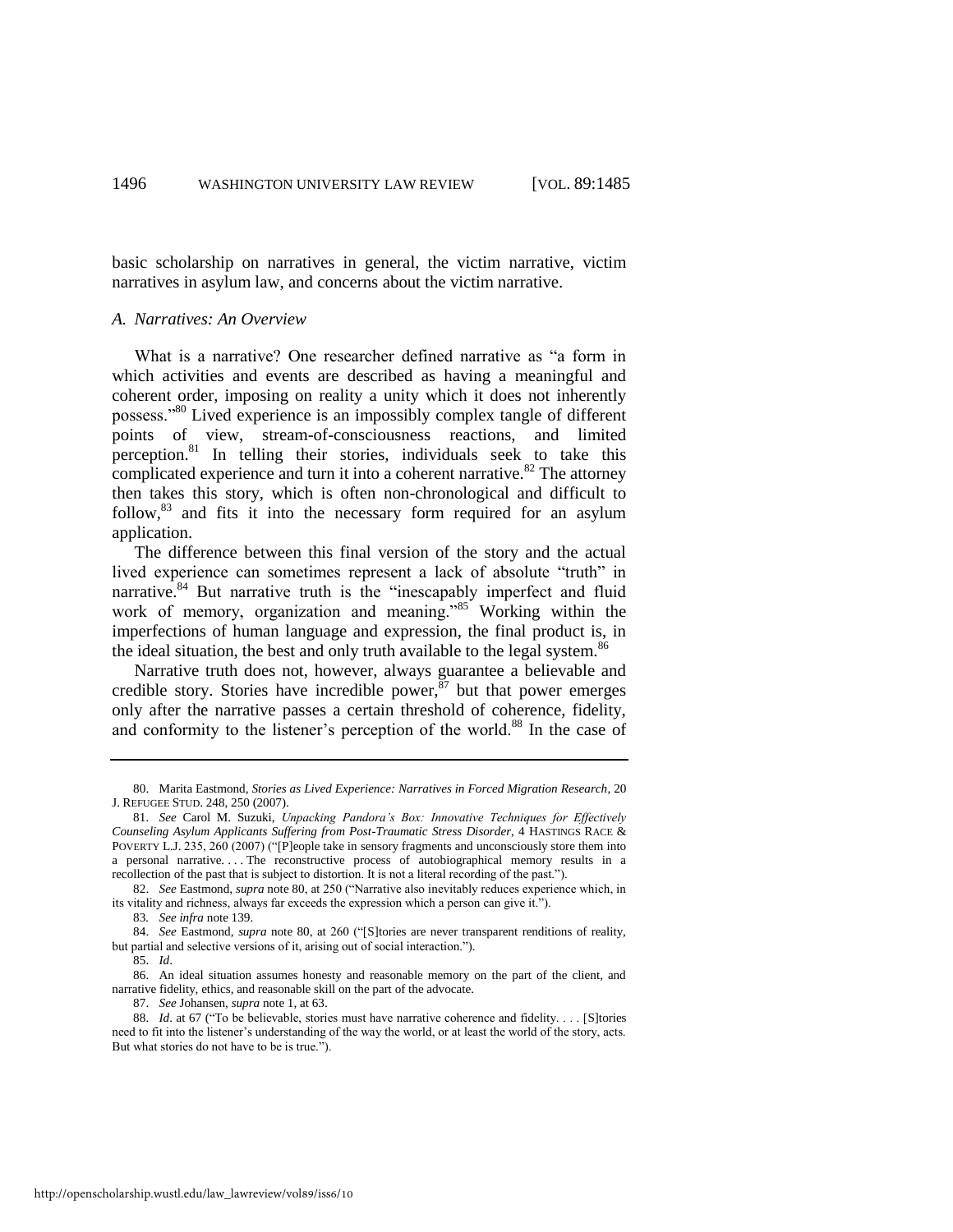<span id="page-13-0"></span>traumatic<sup>89</sup> suffering inflicted by fellow human beings, asylum narratives often diverge from the average listener's comfortable conceptions of their fellow human beings. This causes the listener to search even more deeply for comprehensible motives on the part of the persecutor, a detail that is often obscured from the victim.<sup>90</sup>

Asylum law, of course, does not require acceptance by an "average" listener, but by an immigration judge that is both trained and experienced in assessing such accounts. Immigration judges who are assigned to hear asylum cases are familiar with country conditions and asylum claims,  $91$ and thus would presumably respond less adversely to the inexplicable nature of human cruelty. But judges are not immune from the power of narrative, in which "[n]arrative coherence and fidelity, not truth, is what makes a story believable.<sup>992</sup> Success of an asylum claim may therefore turn less on merit than on storytelling skills,  $93$  raising ethical issues and questions about the entire system of asylum adjudication.<sup>94</sup>

<span id="page-13-1"></span>A further concern regarding narratives is that they operate not only on a logical level, but also on an emotional one.<sup>95</sup> The use of feelings in legal advocacy "seems at odds with our traditional concepts of objective, impartial justice," raising "concerns that storytelling is unfairly manipulative."<sup>96</sup> It is difficult to imagine an asylum claim that avoids the implication of emotion, as the very basis of an asylum claim rests upon the emotion of fear and, usually, pain. But concerns about overly manipulative, emotional accounts may cause decision-makers to adopt a more skeptical approach than would otherwise be expected.<sup>97</sup>

<sup>89. &</sup>quot;Trauma is the harm produced by a traumatic experience. Traumatic experiences shake the foundations of our beliefs about safety, and shatter our assumptions of trust. . . . [But b]y and large, these are normal responses to abnormal events." Lynette M. Parker, *Increasing Law Students' Effectiveness When Representing Traumatized Clients: A Case Study of the Katharine & George Alexander Community Law Center*, 21 GEO. IMMIGR. L.J. 163, 168 (2007) (internal quotation marks omitted).

<sup>90.</sup> *See supra* note[s 40](#page-7-2)[–42 a](#page-7-1)nd accompanying text.

<sup>91.</sup> Caplow, *supra* not[e 63,](#page-10-1) at 256.

<sup>92.</sup> Johansen, *supra* not[e 1,](#page-1-0) at 64.

<sup>93.</sup> This is problematic, however, as traumatized applicants are particularly likely to have incoherent or inconsistent stories. While "discrepancies in recall over time do not necessarily indicate lying," Suzuki, *supra* note [81,](#page-12-1) at 258, adjudicators often interpret them as such. As a result, they tend to issue an adverse credibility finding if there is any divergence in accounts. *See supra* not[e 55.](#page-9-1) As will be examined *infra*, the importance of the claim's merit is also diminished by disparities in judicial decision-making.

<sup>94.</sup> The ethical issue most relevant to use of the victim narrative is selective storytelling. *See infra* text accompanying note[s 170–](#page-25-0)71 and accompanying text.

<sup>95.</sup> Johansen, *supra* not[e 1,](#page-1-0) at 64.

<sup>96.</sup> *Id*.

<sup>97.</sup> A related issue is a lack of congruence between the emotion portrayed by the storyteller, or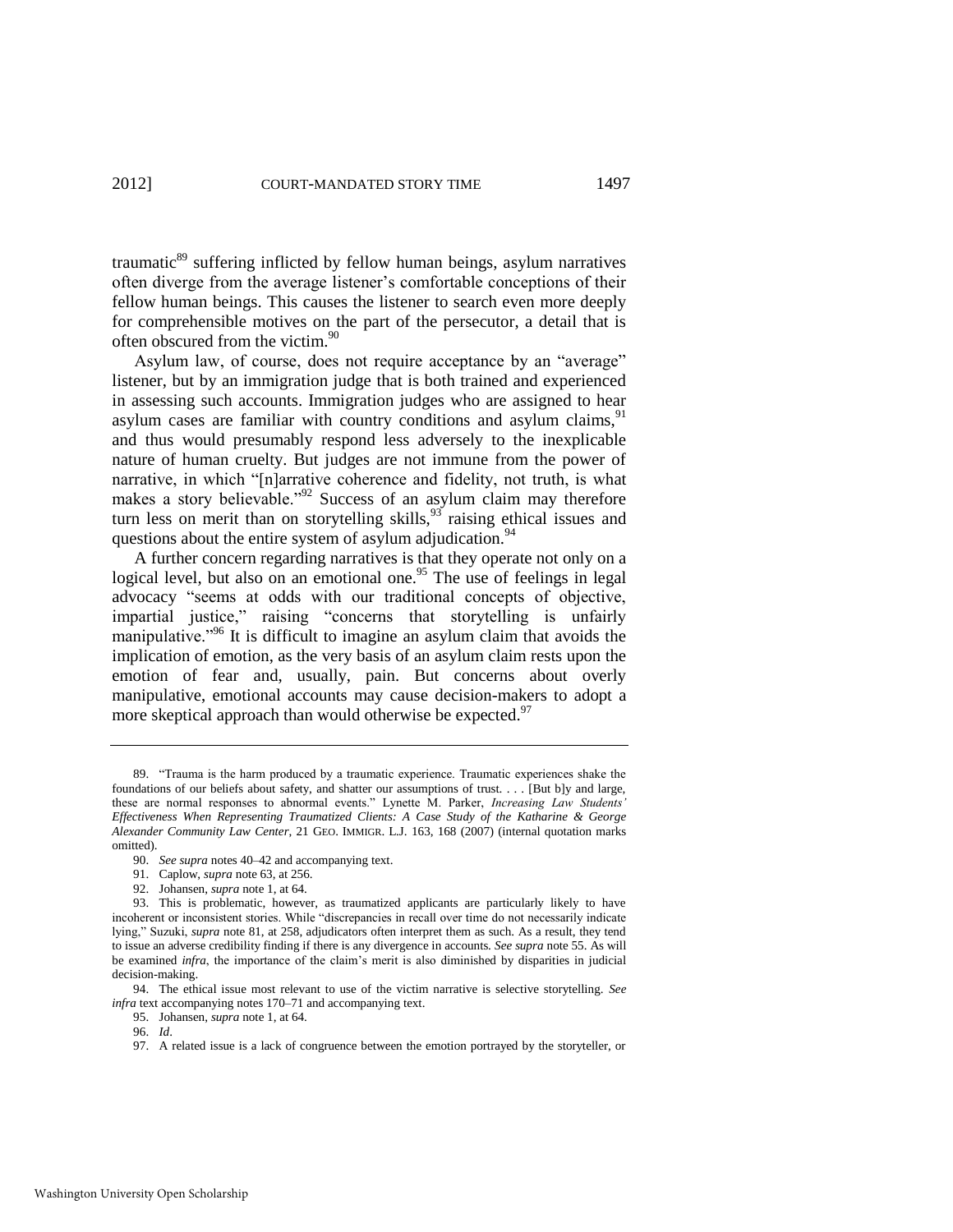#### *B. Creating Characters: Victim Narratives*

<span id="page-14-3"></span><span id="page-14-0"></span>The search for narrative coherence and fidelity<sup>98</sup> leads to the creation of certain formulaic structures that are readily recognizable, and thus effective, narrative forms. $99$  The victim narrative is one of these structures.<sup>100</sup> It focuses on the sources of suffering and death that shape refugees into recognizable victims, thus "paint[ing the refugees] as sympathetic figures for the American audience which receives them."<sup>101</sup> Some scholars divide victim narratives into two general types: innocent victim narratives and victim-as-manipulator narratives.<sup>102</sup> The first evokes pity; the second, suspicion.<sup>103</sup> Pity leads to a feeling of superiority and characterization of the victim as "other."<sup>104</sup> Suspicion leads, in asylum cases, to adverse credibility findings.<sup>105</sup> Thus, the attorney and client typically gravitate towards the innocent victim construct in an effort to achieve the legal goal of asylum.

#### <span id="page-14-4"></span><span id="page-14-2"></span><span id="page-14-1"></span>*1. Everyone Is a Victim*

On a very broad level, everyone faces the danger of succumbing to a victim narrative. $^{106}$  Going to the doctor or any sort of specialist, particularly for an ongoing or chronic ailment, provides an opportunity for self-identification tied to that particular suffering. In such situations,

asylum applicant, and the emotion inherent within the story. "The cognitive dissonance between hearing a story that should be emotionally evocative and not feeling that reaction because the applicant is perceived as distant leads to a subconscious skepticism in the Immigration Judge's mind." Frank M. Walsh & Edward M. Walsh, *Effective Processing or Assembly-Line Justice? The Use of Teleconferencing in Asylum Removal Hearings*, 22 GEO. IMMIGR. L.J. 259, 269 (2008).

<sup>98</sup>*.* Johansen, *supra* not[e 1,](#page-1-0) at 63.

<sup>99.</sup> Laura L. Rovner, *Perpetuating Stigma: Client Identity in Disability Rights Litigation*, 2001 UTAH L. REV. 247, 287.

<sup>100.</sup> In the context of refugee stories, another frequent narrative frame is the search for the American Dream. Sarah J. Steimel, *Refugees as People: The Portrayal of Refugees in American Human Interest Stories*, 23 J. REFUGEE STUD. 219, 219 (2010).

<sup>101.</sup> *Id*. at 227. Given the other dominant immigrant discourses accompanying discussions of immigration (illegals, usurpers, etc.), this is a relatively positive frame for American society.

<sup>102.</sup> Rovner, *supra* note [99,](#page-14-0) at 288. Rovner describes the innocent victim as one of the most common characters, featuring "an image of a person who is not responsible for her condition, who is weak, submissive, defeated, and pitiable." *Id*. The victim-as-manipulator narrative, on the other hand, reflects the "idea that everyone is somehow trying to claim victimhood, and that doing so 'reflects a readiness not merely to feel sorry for oneself but to wield one's resentments as weapons of social advantage and to regard deficiencies as entitlements to society's deference." *Id.* at 293 (quoting CHARLES J. SYKES, A NATION OF VICTIMS 12 (1992)).

<sup>103</sup>*. Id*. at 289, 295.

<sup>104</sup>*. Id*. at 289.

<sup>105.</sup> *See* Kagan, *supra* not[e 53,](#page-8-2) at 368.

<sup>106.</sup> Thanks to Professor Legomsky for this insight.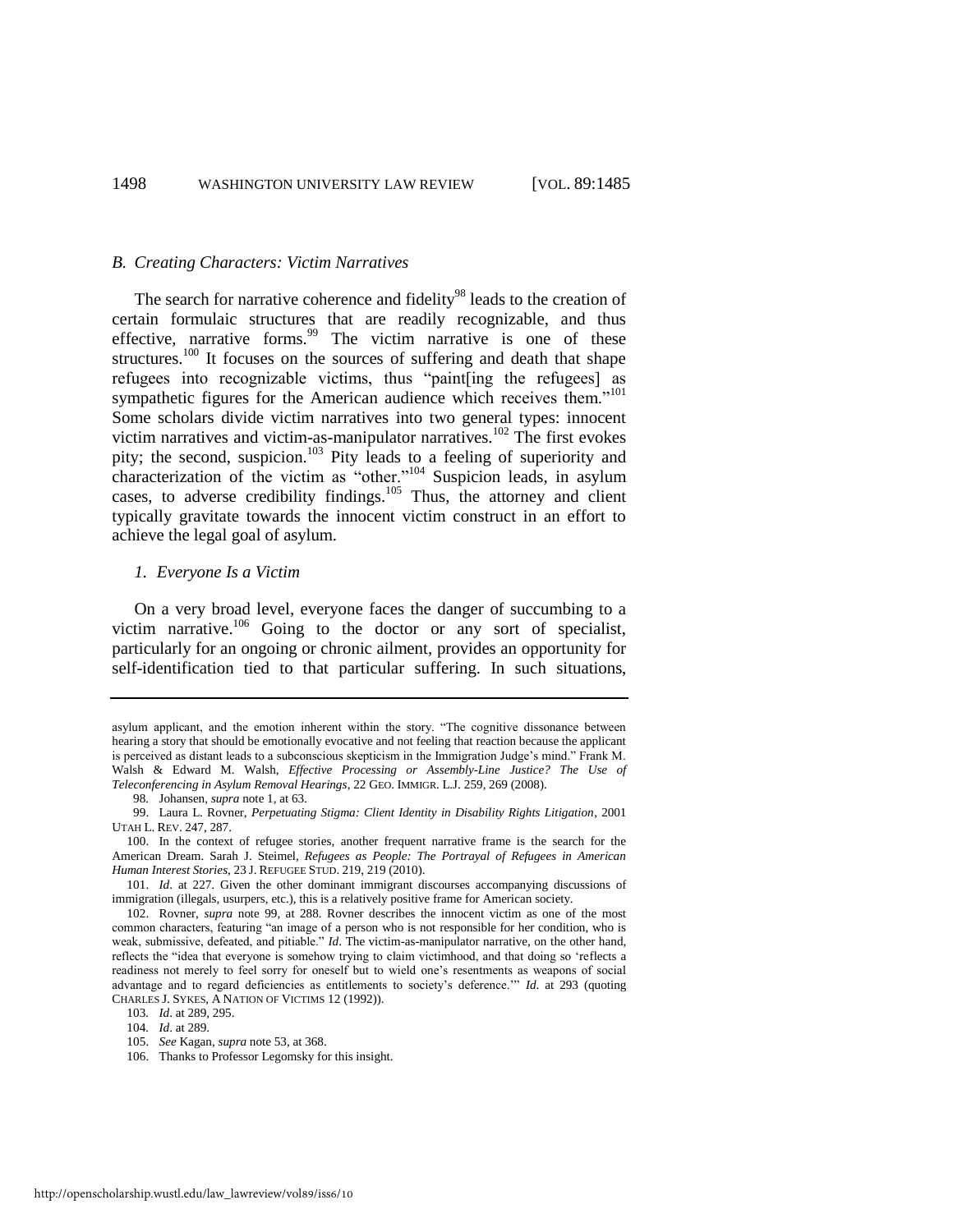however, individuals have agency to determine what part of their suffering to share, with whom to share it, and whether to accept the proposed treatment. While the patient may face some power differential particularly if less well educated or of lower socioeconomic status<sup>107</sup>—the doctor has no power to force the client to submit to a proposed course of treatment. The patient retains agency to decide how to address the suffering that has become a part of his story, thus preventing the suffering from supplanting a more complete personal identity.

#### *2. Every Case Has a Victim*

<span id="page-15-0"></span>On a somewhat more narrow level, litigation has the potential to evoke victim narratives in several areas of law, particularly those involving the disabled<sup>108</sup> or the poor.<sup>109</sup> In such cases, legal recovery is often premised upon the creation of a sufficiently victimized plaintiff. The legal system dictates the standards upon which legal goals may be met, and if the plaintiff wants "justice," it can only be obtained through the use of a victim narrative.<sup>110</sup>

#### *3. Every Asylee Is a Victim*

The above-described cases can be differentiated from asylum cases in three crucial ways. First, most disability and poverty litigation is elective. Disability discrimination cases seek to obtain compensation for illtreatment. While a loss in such cases may be serious on both financial and emotional levels, there are no additional consequences imposed upon the plaintiff. Losing welfare benefits creates a heavy burden on impoverished individuals by removing a primary source of income, but legal action

<sup>107.</sup> *See generally* Dean C. Barnlund, *The Mystification of Meaning: Doctor-Patient Encounters*, 51 J. MED. EDUC. 716 (1976).

<sup>108.</sup> In disability rights cases, the plaintiff must first establish his own disability before proving how he has been harmed. *See* Rovner, *supra* note [99,](#page-14-0) at 250–52. The harm is usually discrimination based upon a protected characteristic—the disability. One lawyer said, for example, "I would counsel clients to describe themselves as totally helpless in order to convince the court that they met the statutory definition of disability." Lucie E. White, *Subordination, Rhetorical Survival Skills, and Sunday Shoes: Notes on the Hearing of Mrs. G.*, 38 BUFF. L. REV. 1, 28 (1990). This disability standard echoes that of asylum law and implicates similar concerns. For more about the use of victim narratives in disability rights cases, see Rovner, *supra* not[e 99.](#page-14-0) 

<sup>109.</sup> *See* White, *supra* not[e 108,](#page-15-0) at 46 (noting that when working with a client appealing a demand for repayment of welfare benefits, victim identity "was the only strategy for the hearing that the lawyer ... could imagine for [the client]").

<sup>110. &</sup>quot;[T]he price for disabled people of using those statutes to enforce their rights may be to force them to adopt the very stereotypes Congress sought to eradicate in passing the laws.‖ Rovner, *supra*  note [99,](#page-14-0) at 250.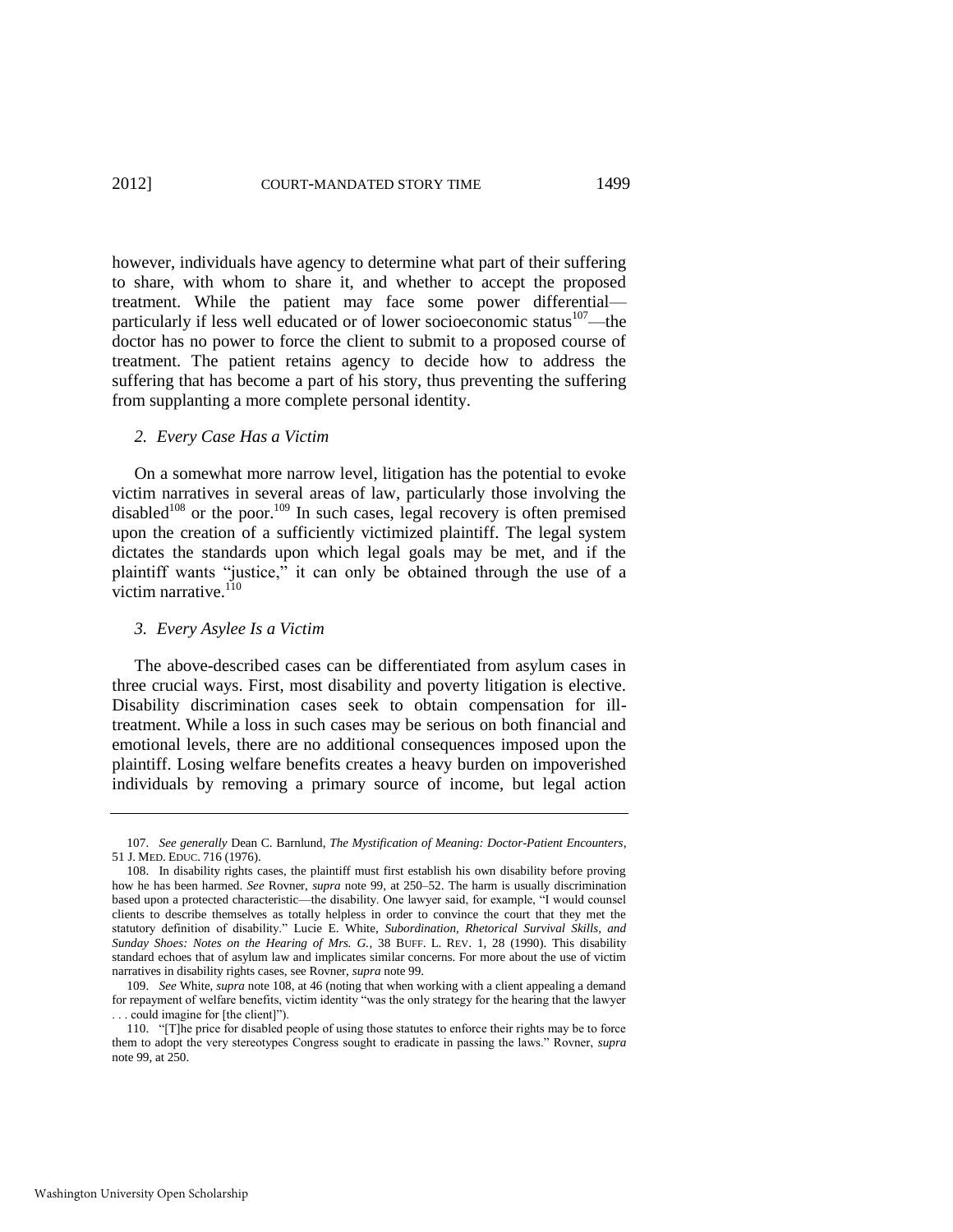remains an optional avenue for obtaining relief. Legitimate asylum applicants, on the other hand, face much more severe consequences if they fail to obtain relief: the likelihood of persecution or even death if they are not allowed to remain in the United States.<sup>111</sup>

Second, litigation necessitates the presence of an identifiable adversary. In disability cases, for example, the opponent is the party who has perpetrated the wrong and is being asked to pay.<sup>112</sup> Such parties understandably defend themselves out of a sense of self-preservation. In asylum cases, on the other hand, the adversary is the government, which presumably faces no disadvantage upon the success of the asylum applicant.<sup>113</sup> Rather, the government's goal is to question the very suffering that forms the victim identity presented by the asylum applicant.<sup>114</sup> This requires that asylum applicants assume the victim identity even more completely, stabilizing their narratives against the inevitable attack of opposing forces. They tell their stories as evidence, rather than in an effort to seek healing.<sup>115</sup>

Finally, asylum applicants have frequently experienced trauma, a level of harm not frequently suffered by those seeking medical attention or even compensation in disability or welfare-related cases.

These special concerns make asylum victim narratives ripe for analysis and criticism. Such concerns may ring hollow to many. The elaboration of victimhood is intricately interwoven within our system of justice, and there is no rational alternative to the current system for granting asylum. Further exploration of systematic weaknesses is necessary, however, both in efforts to improve the system and to effectively work within it. As this Note examines, the victim narrative as applied in the context of asylum has many important implications for the client, attorney, and society.

For many asylum applicants, staying in the United States is only one of many critical steps in the process of recovery from traumatization. These steps are not entirely within the realm of the legal field;<sup>116</sup> neither, however, are they completely divorced from it. Attorneys inevitably

<sup>111.</sup> *See supra* Part I.B for the asylum standard.

<sup>112.</sup> Rovner, *supra* note [99,](#page-14-0) at 285.

<sup>113.</sup> The only conceivable damage to the government would occur if the asylee utilizes public benefits, which is not in any way relevant to the standard upon which asylum is granted.

<sup>114.</sup> *See supra* notes [43–](#page-7-3)[52](#page-8-1) and accompanying text (regarding the standard for determining whether an applicant has suffered persecution, rather than mere harassment or another unqualified form of suffering).

<sup>115.</sup> Evert Bloemen et al., *Psychological and Psychiatric Aspects of Recounting Traumatic Events by Asylum Seekers*, *in* CARE FULL: MEDICO-LEGAL REPORTS AND THE ISTANBUL PROTOCOL IN ASYLUM PROCEDURES 42, 76 (René Bruin et al. eds., 2006).

<sup>116.</sup> *See infra* notes [211–](#page-31-0)12 and accompanying text.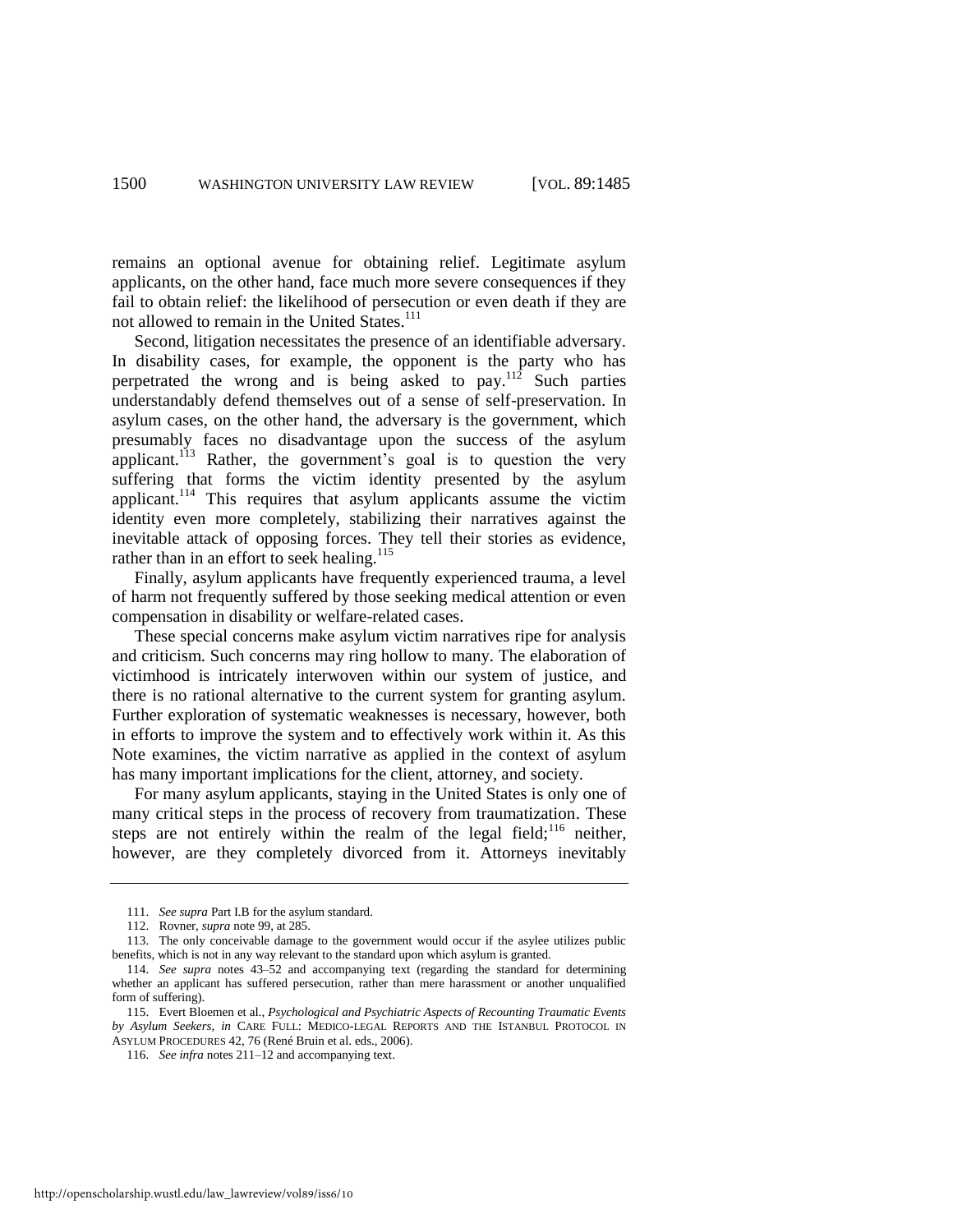<span id="page-17-0"></span>encounter the broader life effects of the trauma and must confront these issues in order to construct a convincing narrative. Once embroiled in the client's deeper, ongoing issues, the choice to limit one's involvement to the presentation of the asylum claim appears limited.<sup>117</sup> Opportunities abound to work both within traditional legal boundaries and to expand those limited conceptions to address and, when possible, limit the negative effects of the victim narrative. The legal field can only benefit from critical analysis of its role in the lives of clients and in society, taking legal action one step beyond constrained legal goals and into the broader realm of societal change.

#### *C. Narratives in the Asylum Process*

For represented asylum applicants, attorneys shape the narratives provided by their clients.<sup>118</sup> This process begins in the initial client meeting as the attorney asks questions in order to determine whether the client can meet the standard for asylum. This process continues throughout subsequent meetings as the attorney gathers further details and drafts the affidavit. Throughout this process, the attorney distills the truth from the client's version of his or her story into an acceptable format for the legal system. This requires the construction of narrative truth, which ideally conforms as closely as possible to the client's lived experience. But the final affidavit is a narrative constructed through the joint efforts of both client and attorney, an amalgamation of both voices and points of view.<sup>119</sup>

Oral testimony in front of an asylum officer or in immigration court supplements the written narratives of the application.<sup>120</sup> At this point the narrative rests in the hands of the client, who responds to questions by the attorney, the government, and the asylum officer or immigration judge.<sup>121</sup> Attorneys spend substantial time prior to the hearing preparing their

<sup>117.</sup> For many asylum applicants, an "attorney might be [the] only point of contact with anyone in the United States outside of the underground network of persons in exile that assist one another in survival. . . . [This] can raise many issues which cannot be satisfied by legal means." Ingrid Loreen, *Therapeutic Jurisprudence and the Law School Asylum Clinic*, 17 ST. THOMAS L. REV. 835, 835 (2005).

<sup>118.</sup> Unrepresented applicants face related problems but with added difficulties, such as language barriers, lack of familiarity with the U.S. legal system, and lack of experience with asylum claims in particular. This Note focuses on represented applicants and the interaction between client, attorney, and the legal system.

<sup>119.</sup> This concept is recognized in other disciplines like anthropology, but it also applies to lawyers. "In all stories, the personal voice is always interwoven with those of many others, and in narrative analysis it necessarily includes that of the researcher." Eastmond, *supra* not[e 80,](#page-12-0) at 261.

<sup>120.</sup> I.N.A. § 208(d)(5)(A)(ii)–(iv), 8 U.S.C. § 1158(d)(5)(A)(ii)–(iv) (2006).

<sup>121. 8</sup> C.F.R. § 1240.70(d) (2011).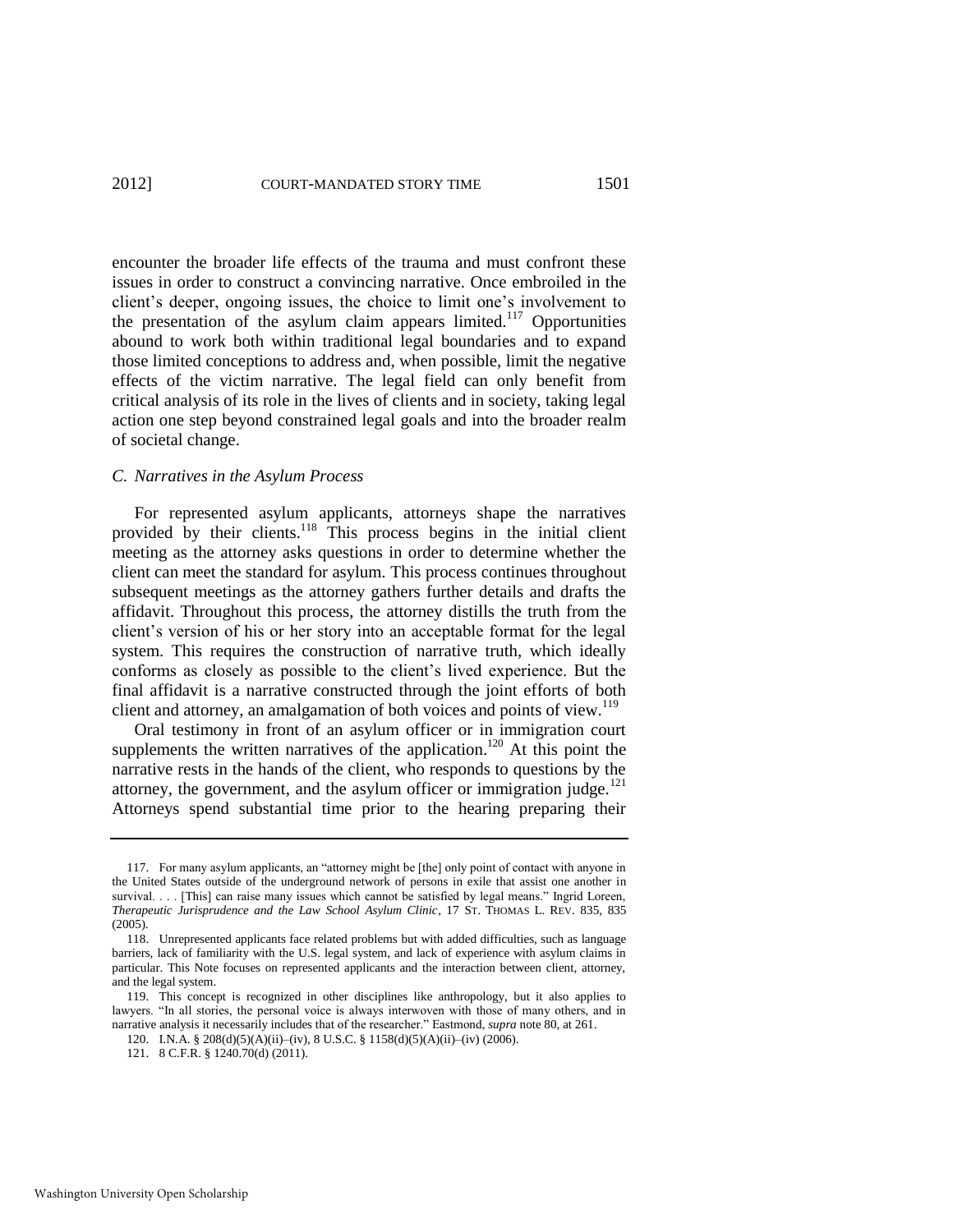clients for the hearing and attempting, as much as possible, to create a coherent and credible narrative in both written and oral versions.<sup>122</sup> From a legal standpoint, this transition from attorney control to client control over the narrative represents a dangerous intersection where outside observers might detect weaknesses in the case.<sup>123</sup> But from a narrative standpoint, and perhaps from a strategic standpoint, the oral narrative provides the client with a greater opportunity to present his or her story and to convince the immigration judge of the merits of the asylum claim.<sup>124</sup> The hearing before the immigration judge establishes the "known" facts for the record. Any appeals rely on the factual basis established in the hearing and the application, with greater emphasis often placed upon the oral account.<sup>125</sup>

#### III. THE DARK SIDE OF STORY TIME: CONCERNS WITH THE VICTIM NARRATIVE

The legal standard for asylum most often requires a demonstration of past persecution.<sup>126</sup> This presents the need for a perfect, or at least  $\alpha$  adequate, victim.<sup>127</sup> Thus, an effective legal advocate will shape the client's story to meet this standard as much as possible within ethical limits. Regardless of the attorney's misgivings regarding the use of the victim narrative, zealous advocacy requires that the attorney not subvert the client's goals for some higher ideological cause of usurping the victim narrative.<sup>128</sup> But narrative theory teaches that the story becomes a piece of reality, forming and shaping attitudes and opinions, and even creating

<span id="page-18-0"></span><sup>122</sup>*. See* Parker, *supra* note [89,](#page-13-0) at 179 (noting that learning how to prepare a client to testify is a critical skill for clinic students representing asylum applicants).

<sup>123.</sup> Given the many difficulties traumatized clients may have sharing their story, taking their account outside the relatively safe domain of a trusting attorney-client relationship could lead to inconsistencies in the story. *See infra* note [153.](#page-22-0) 

<sup>124. &</sup>quot;In spite of the constraints of verbal accounts, they are more effective than written statements, 'reducing claimants' life histories to dry, objective facts which may or may not capture their reasons for fearing persecution.'" Eastmond, *supra* not[e 80,](#page-12-0) at 262 n.4 (quoting PETER SHOWLER, REFUGEE SANDWICH: STORIES OF EXILE AND ASYLUM xvi (2006)).

<sup>125.</sup> *See, e.g.*, Khattabi v. I.N.S., No. 95-9504, 1995 WL 684371, at \*2 (10th Cir. Nov. 17, 1995) (―The BIA did consider [the affidavit containing significant amounts of hearsay], and gave it exactly the weight it merited, which is less weight than it accorded Ms. Youngman's live testimony.").

<sup>126.</sup> I.N.A. § 101(a)(42)(A), 8 U.S.C. § 1101(a)(42)(A) (2006).

<sup>127.</sup> For a discussion of this tendency in other areas of the law, such as trafficking, see Jayashri Srikantiah, *Perfect Victims and Real Survivors: The Iconic Victim in Domestic Human Trafficking Law*, 87 B.U. L. REV. 157 (2007).

<sup>128.</sup> Dina Francesca Haynes, *Client-Centered Human Rights Advocacy*, 13 CLINICAL L. REV. 379, 414 (2006) ("You are not a bystander offering objective scholarly expertise if you are asking the practitioner to help you subvert or expand the client's goals in favor of a larger cause.").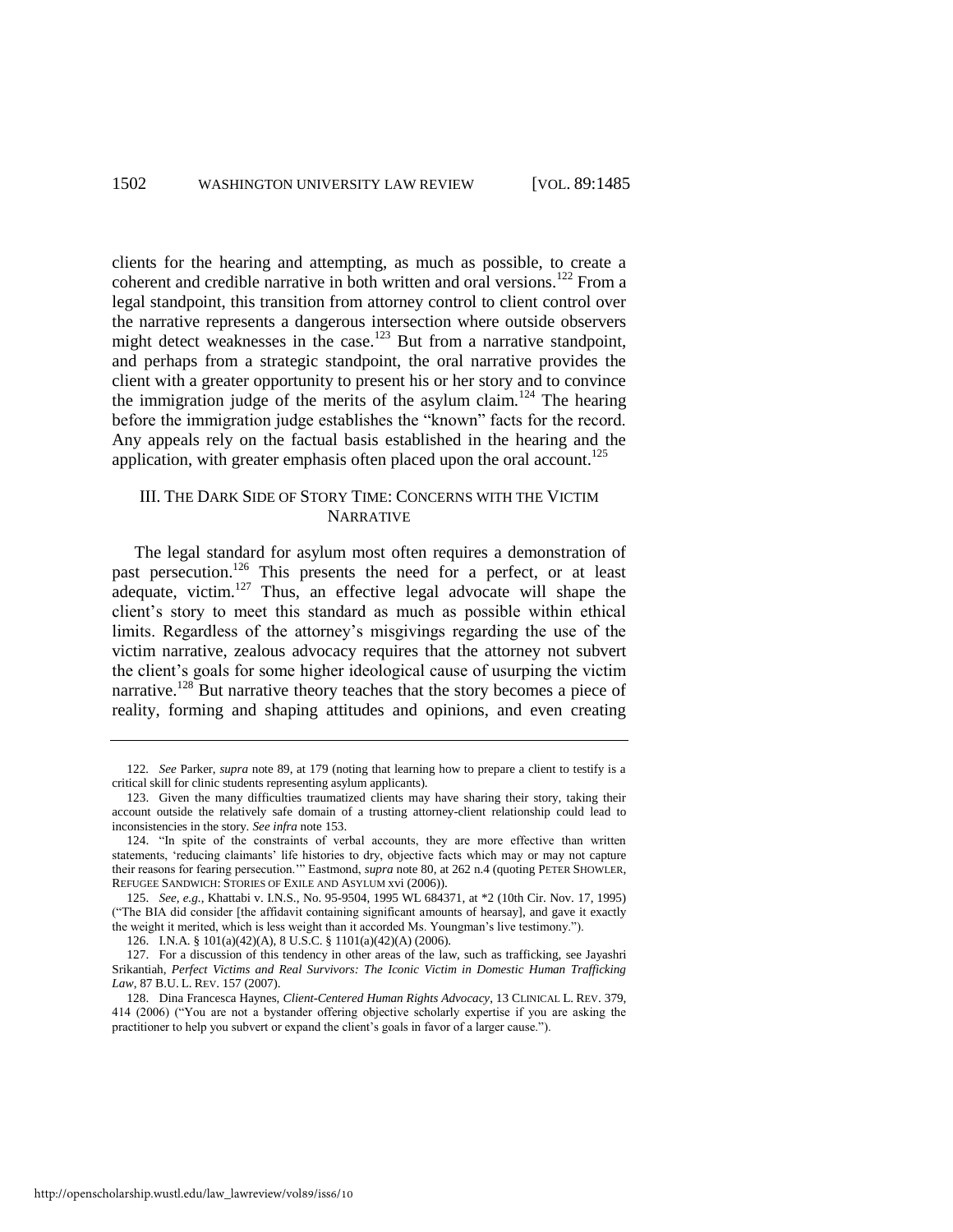<span id="page-19-1"></span>truth since full unprocessed reality cannot be properly conceptualized.<sup>129</sup> Thus, the created reality of the client's application narrative becomes part of his or her self-identification. It also shapes public opinion, to the extent that the story is shared in a public forum.<sup>130</sup> Thus, the power of narrative turns the legal process into a vehicle for personal and societal definition. This Part examines the concerns raised by this dynamic for asylum applicants, attorneys, and society at large.

#### *A. Concerns for the Asylum Applicant*

Possible concerns for the asylum applicant include re-traumatization, re-victimization, frustration with self-identity, and high anxiety stemming from both the uncertainty of his or her claim and the enormous consequences the decision will have on the future. The following analysis considers these concerns in the context of the chronological process of an asylum claim.

The potential harm to the asylum applicant begins immediately upon formation of the attorney-client relationship. The attorney immediately and unavoidably assumes a position of power over the client, with the authority to set the rules of engagement. $131$  The client has little understanding of the necessary requirements to obtain asylum, thus

<span id="page-19-0"></span><sup>129</sup>*. See* Eastmond, *supra* not[e 80,](#page-12-0) at 260.

<sup>130.</sup> This inevitably occurs as affirmative asylum applicants continue to live and work in society while their claims are being adjudicated. Defensive asylum applicants, on the other hand, apply for asylum as a relief from removal proceedings and thus may or may not be detained while proceedings take place. *Obtaining Asylum in the United States*, U.S. CITIZENSHIP AND IMMIGR. SERVS. (Mar. 10, 2011), http://www.uscis.gov/asylum (follow "Obtaining Asylum in the United States" hyperlink). The applicant initiates an affirmative asylum case as an application for a benefit for which she is eligible. *Id*.

Opinions form around both individual interactions with asylees and the collective impact of the universe of stories to which each individual is exposed. *See supra* not[e 101](#page-14-1) and accompanying text.

<sup>131. &</sup>quot;[The client] had to tell me everything awful that had ever happened to her, and I had all the power to probe her for more information and for more tragic specifics." Loreen, *supra* note [117,](#page-17-0) at 837; see also Suzuki, *supra* note [81,](#page-12-1) at 270 ("Trauma survivors may come to see subsequent relationships through the lens of dominance and submission.").

Also consider the following:

The dyadic therapeutic situation itself may be evocative of certain aspects of the torture experience: for example, two people, one of whom is licensed by or a representative of the state or larger society and the other of whom is vulnerable and in need, meeting privately in a room; the questioning of extremely personal matters, a process often experienced as intrusive; the character of the regular sessions being explicitly subject to privacy; the discrepancy in power; and the intensity of emotion usually evoked by the process.

Kenneth S. Pope & Rosa E. Garcia-Peltoniemi, *Responding to Victims of Torture: Clinical Issues, Professional Responsibilities, and Useful Resources*, 22 PROF. PSYCHOL.: RESOURCES & PRAC. 269, 271 (1991).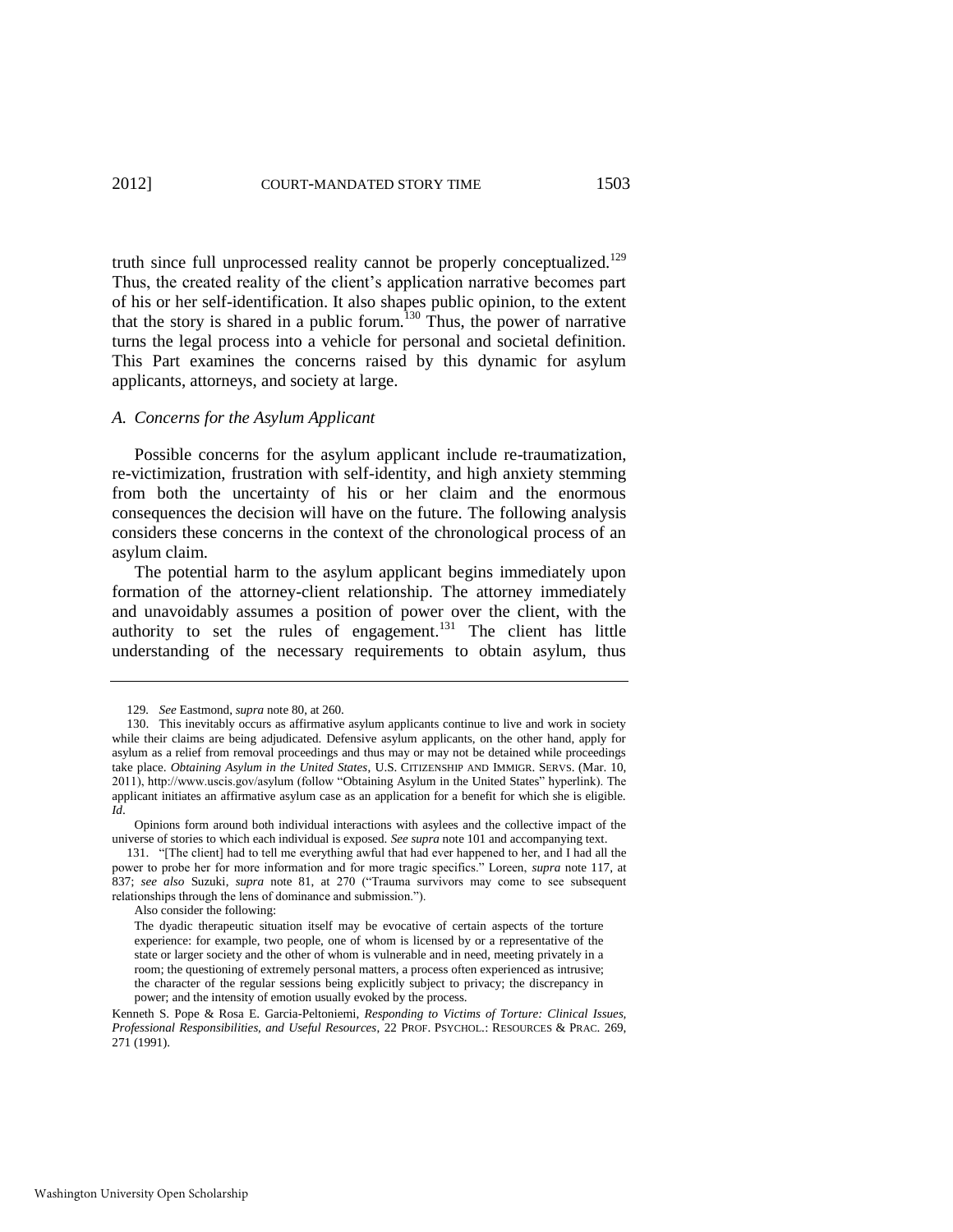<span id="page-20-4"></span><span id="page-20-0"></span>requiring absolute dependence upon the attorney.<sup>132</sup> This dependent relationship curtails the asylum applicant's sense of agency, a potentially critical trait in his or her survival thus far.<sup>133</sup> Upon the attorney's request, the client must provide endless details regarding highly personal and traumatic events.<sup>134</sup>

<span id="page-20-5"></span>Depending on the coping mechanism the client uses to deal with past trauma, attorney-client interactions could be extremely difficult and even psychologically harmful.<sup>135</sup> The effects of pain and suffering upon language have been well-documented.<sup>136</sup> Many individuals respond to trauma with silence, $137$  never allowing their lived experience to be transformed into the reality of a narrative. Others may have voiced certain aspects of their experiences, but never across cultural lines.<sup>138</sup>

<span id="page-20-3"></span><span id="page-20-1"></span>The attorney's job is to take the client's story, which may be disjointed and non-chronological notwithstanding the obstacle of past trauma, <sup>139</sup> and turn it into a coherent narrative that fits the framework of a traditional asylum claim. This process of crystallizing a personal life narrative presents additional opportunities for re-victimization. Fitting unique individual experiences into the asylum framework requires a certain homogenization of claims.<sup>140</sup> Asylum law appears to award the "iconic"

138*. See infra* not[e 153 a](#page-22-0)nd accompanying text.

<span id="page-20-2"></span><sup>132.</sup> See Eastmond, *supra* not[e 80,](#page-12-0) at 260 ("[W]hile the criteria for judging a story convincing are usually not fully known to the narrator, the price of failure (i.e. deportation) is enormous.").

<sup>133.</sup> *Id.* at 253 ("Nor are refugees necessarily helpless victims, but rather likely to be people with agency and voice.").

<sup>134.</sup> One practitioner observed, "but for my being her attorney, and but for the asylum system requiring her to detail every terrible life occurrence to prove her fears of returning home were justified, she would not be telling me any of this." Loreen, *supra* not[e 117,](#page-17-0) at 836.

<sup>135.</sup> *See* Parker, *supra* note [89,](#page-13-0) at 175–76 ("The greatest risk to the client is that she will be retraumatized when she is forced to talk about or remember a traumatic event.").

<sup>136.</sup> See Eastmond, *supra* note [80,](#page-12-0) at 258 ("Power may also work on memory and narration in more insidious ways . . . traumatic experiences tend to fragment memory, undermine trust, and inhibit expression.‖); *see also* Parker, *supra* not[e 89,](#page-13-0) at 170–71 (pointing out that traumatized clients often do not want to talk about traumatic events and may exhibit forgetfulness or avoidance).

<sup>137.</sup> See Caplow, *supra* note [63,](#page-10-1) at 266 ("[T]rauma may interfere with recollection or with the ability to talk about the events. . . . [T]he individual simply may lack the language to describe feelings or occurrences even when speaking in their native tongue.‖); *see also* Loreen, *supra* not[e 117,](#page-17-0) at 839 (noting that torture or trauma "may adversely impact an asylum seeker's ability to cogently present his story."). Eastmond also speaks extensively about the ability of violence to interfere with narrative and language. *See* Eastmond, *supra* not[e 80,](#page-12-0) at 259.

<sup>139.</sup> Clients tend to "omit details, go off on tangents, and drift between time frames." Caplow, *supra* not[e 63,](#page-10-1) at 266. Trauma exasperates this natural tendency, particularly in cases of post-traumatic stress disorder ("PTSD"). Suzuki, *supra* note [81,](#page-12-1) at 239 ("PTSD can profoundly affect the ability to tell consistent and detailed stories of past persecution.").

<sup>140.</sup> Hinger, *supra* note [28,](#page-5-2) at 367 ("[T]he surest way for applicants and advocates to demonstrate that the asylum standard is met is to put forward a familiar and universalized picture of the persecuted woman, lesbian, or gay man, minimizing variability or complicating factors in the individual case.").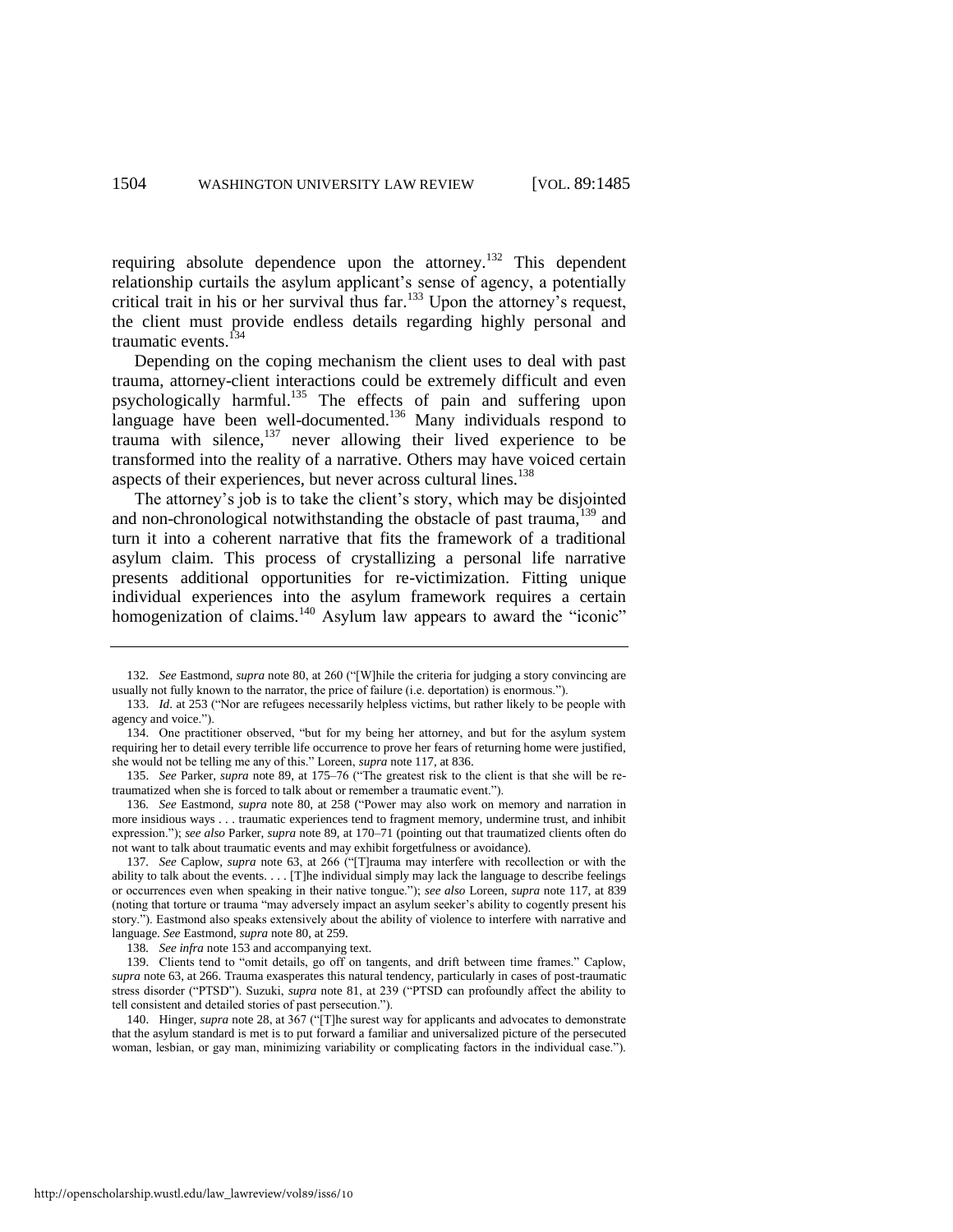<span id="page-21-1"></span>victim whose claim has few complicating elements.<sup>141</sup> By essentializing the client's story in this manner, the client's identity becomes intertwined with the persecution, rather than being a complex combination of the client's entire lived experience.<sup>142</sup> The victim narrative becomes a victim identity—an "extremely limiting" role that "leaves no room for any other features of a person's identity." $143$ 

<span id="page-21-0"></span>The asylum process also attacks those features of an individual's identity that are defined by cultural or national characteristics. The asylum standard requires that persecution not stem from merely personal persecution.<sup>144</sup> Rather, the government must either participate in the persecution, refuse to respond to the persecution, or be unable to stop the persecution.<sup>145</sup> This forces applicants to construct their asylum applications in such a way that their native country becomes an antagonist in their personal narratives.<sup>146</sup> They are thus encouraged to abandon all allegiance to national practices or, often, cultural practices. $147$  The alternative is to risk being deemed not credible.

All of these risks to the client occur before the asylum application has even been filed. The process of filing the victim narrative provides additional opportunities for re-victimization. First, the chronic anxiety caused by the wait can aggravate existing feelings of uncertainty and

Practitioners may prefer this method, utilizing the framework to develop successful claims. *See* Troy E. Elder, *Antagonizing*, 40 U. MIAMI INTER-AM. L. REV. 301, 303 (2009) ("[S]takeholders in the system of refugee admissions likely welcome it: stock settings play a valuable role in narrative production, providing an archetypal location from which the specifics of case storytelling can proceed."). But this framework also presents challenges to the asylum applicant and his definition of identity.

<sup>141.</sup> Elder, *supra* note [140,](#page-20-2) at 312. Asylum law "encourages applicants to narrowly define the basis for their claim and deemphasize complicating elements. . . . Thus, ‗the successful asylum seeker must cast herself as a cultural Other, that is, as someone fleeing from a more primitive culture." Hinger, *supra* not[e 28,](#page-5-2) at 384 (quoting SHERENE H. RAZACK, LOOKING WHITE PEOPLE IN THE EYE: GENDER, RACE, AND CULTURE IN COURTROOMS AND CLASSROOMS 92 (1998) (as quoted in Anita Sinha, Note, *Domestic Violence and U.S. Asylum Law: Eliminating the "Cultural Hook" for Claims Involving Gender-Related Persecution*, 76 N.Y.U. L. REV. 1562, 1578 (2001))).

<sup>142.</sup> The standardization of claims also paves the way for fraudulent applications. *See infra* note [169.](#page-25-1) Though not addressed by this Note, adopting a fictional identity for the purposes of remaining in the United States presents a new array of potential identity issues.

<sup>143.</sup> Rovner, *supra* note [99,](#page-14-0) at 290. For a discussion regarding the possibility of this reaction to *any* type of suffering, see *supra* text accompanying notes [106–](#page-14-2)10.

<sup>144.</sup> *See supra* not[e 45.](#page-7-0) 

<sup>145. &</sup>quot;[S]cene-setting is crucial to the production of a persuasive narrative. . . . But to prove her claim and find safety in a country of refuge, she must, under international refugee law, indict 'Bogatá' as a participant in her persecution, be it through governmental indifference or as a willing covictimizer." Elder, *supra* not[e 140,](#page-20-2) at 302.

<sup>146.</sup> *Id.* at 303 ("Bogatá itself has been antagonized.").

<sup>147.</sup> This force may be related to efforts to integrate immigrants, but it was not constructed with that goal in the mind, and the merits of such a goal are not addressed in this Note.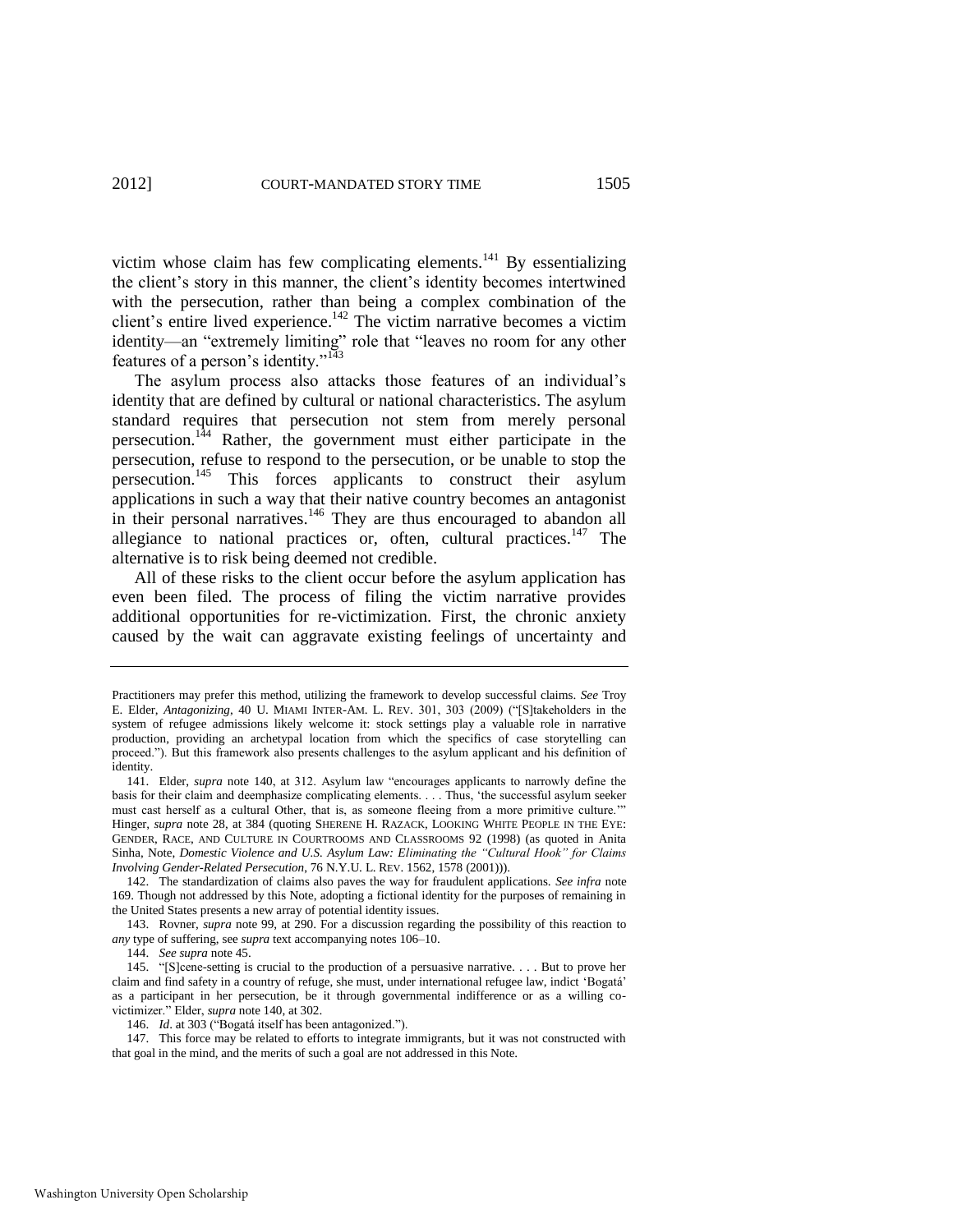insecurity. After filing the application, the applicant must wait up to fortyfive days for an interview with an asylum officer.<sup>148</sup> If the case is referred to an immigration judge, another long waiting period ensues. During this time, asylum applicants may feel that they are no longer in control of their destiny; their future will once again be shaped by unknown authority figures, echoes of their former persecutors.<sup>149</sup>

During the interview with the asylum officer and the hearing with the immigration judge,<sup>150</sup> asylum applicants must once again share intimate details with absolute strangers who will determine their future—another unequal power dynamic that may echo the original trauma. This can be a particular problem for women who have suffered sexual assault and must share the details of that experience in a credible and convincing way with a male officer or judge.<sup>151</sup> Cultural taboos regarding male-female conversation or discussion of sexual topics may compound the psychological stress of these situations.<sup>152</sup>

<span id="page-22-1"></span>The hearing before the asylum officer or immigration judge proceeds without any efforts to build trust or cultural understanding between the adjudicator and the applicant, in contrast to what ideally occurs in the attorney-client relationship.<sup>153</sup> Depending on the applicant's cultural

151. One commentator explains:

Women who have been tortured or traumatized face large psychological barriers . . . which prohibit them from testifying consistently and with the appropriate demeanor. Thus, under the REAL ID Act, women asylum seekers, particularly victims of rape or sexual assault, are at risk of being erroneously deemed not credible.

Katherine E. Melloy, *Telling Truths: How the REAL ID Act"s Credibility Provisions Affect Women Asylum Seekers*, 92 IOWA L. REV. 637, 640 (2007).

 The problem is exasperated by the disproportionately high number of male judges. One study found seventy-eight female judges as compared to 169 male judges. Jaya Ramji-Nogales et al., *Refugee Roulette: Disparities in Asylum Adjudication*, 60 STAN. L. REV. 295, 342 n.78 (2007). At the agency level, the disparity was smaller but still present: of immigration officers who decided fifty or more asylum cases, 264 were male and 257 were female. *Id*. at 343.

152. Melloy, *supra* not[e 151,](#page-22-1) at 641. Thanks to Professor Legomsky for this insight.

153. Immigration judges are presumed to have cultural understanding. Caplow, *supra* note [63,](#page-10-1) at 256. But this understanding and training is still subject to misleading assumptions:

Coutin, *supra* not[e 42,](#page-7-1) at 83. The existence of presumptions and expectations of this sort is particularly relevant to determinations of credibility and reasonableness.

<span id="page-22-0"></span><sup>148.</sup> I.N.A. § 208(d)(5)(A)(ii), 8 U.S.C. § 1158(d)(5)(A)(ii) (2006).

<sup>149.</sup> *See Eastmond, supra note [80,](#page-12-0) at 260 ("Asylum determination hearings, in their contexts of* radical inequality and uncertainty, constitute a profoundly challenging context for refugee stories." (internal citations omitted)).

<sup>150.</sup> *See supra* Part I.C for an explanation of the immigration process, including the interview with an asylum officer and the hearing with an immigration judge.

Asylum law, like liberal legal theory, presumes the existence of a generic or universal personhood that is essentially devoid of cultural, class, ethnic, or other content. Thus, the judge who assesses an asylum application and the individual asylum applicant are presumed to share basic assumptions about risk, reality, and fear.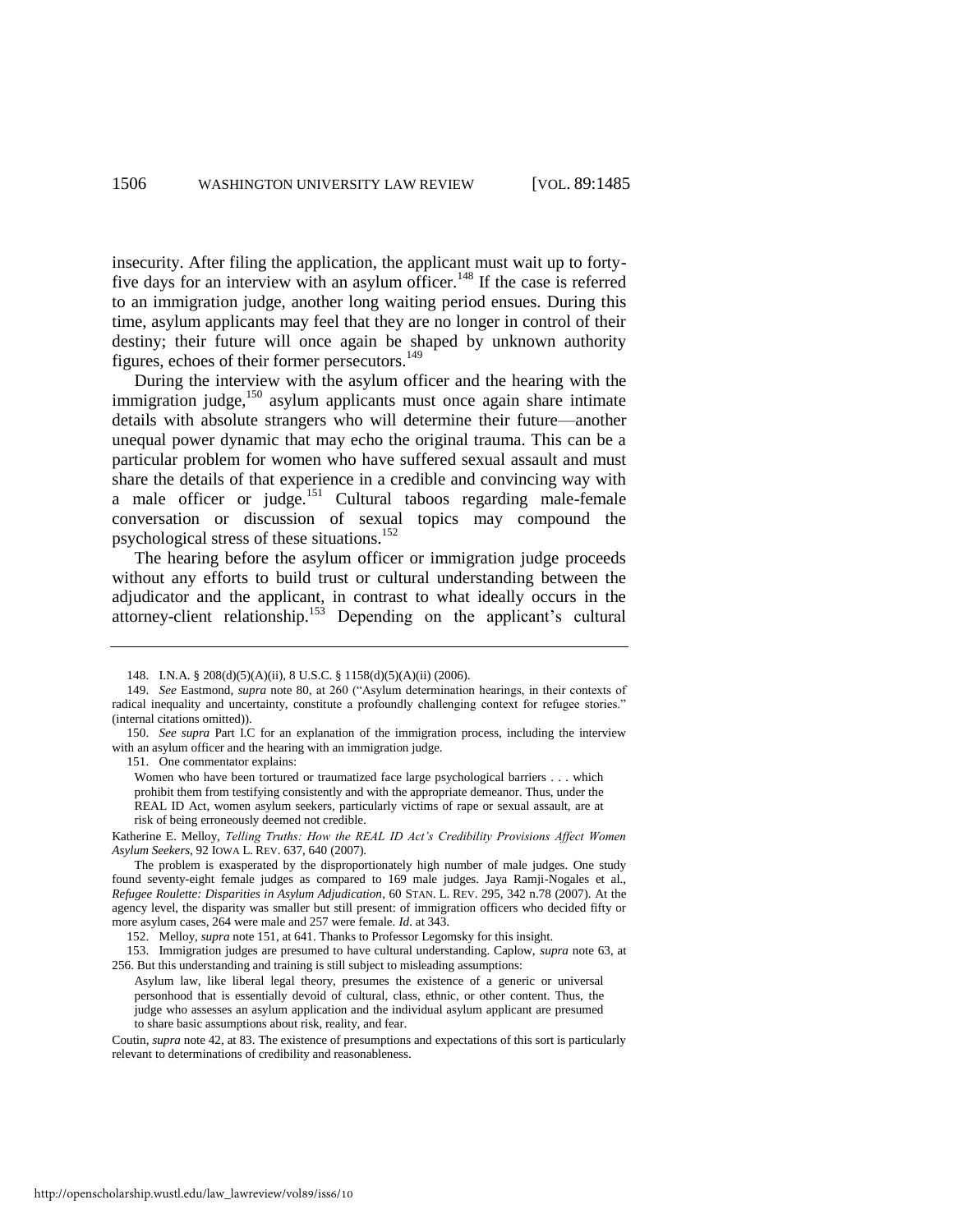competence and the attorney's preparation of the client, the applicant may still have a great deal of uncertainty regarding the elements necessary to obtain asylum.<sup>154</sup> The asylum applicant's portrayal of facts and circumstances must not only be accurate, but narratively recognizable.<sup>155</sup> Without the benefit of reflection and deliberation that accompanies written narratives, clients must voice their most traumatic experiences in a convincing and accurate way, which can be particularly challenging for traumatized individuals.<sup>156</sup>

<span id="page-23-0"></span>Even when the court grants asylum, the asylee may have lingering effects of re-victimization. The asylee may find it difficult to shed the victim narrative after it has been reinforced during court-mandated story time.<sup>157</sup> The creation of a victim identity that persists beyond the asylum claim may be a serious side effect of the victim narrative. Indeed, the asylum system almost requires commitment to the victim identity, as asylum could theoretically be revoked if country conditions change such that the fear of future persecution is no longer warranted.<sup>158</sup> The legal standard thus creates a strategic ban on shedding the victim identity, even once asylum is officially obtained. Certain strategies, however, may help to combat this effect; for example, work authorization is available both for asylees and for some asylum applicants.<sup>159</sup> Employment allows the applicant to obtain a professional identity, to exercise agency, and to begin the process of creating an "American" identity.<sup>160</sup>

Some clients may not see the victim narrative as problematic, instead adopting that identity more or less voluntarily. For example, the victim

Johansen, *supra* not[e 1,](#page-1-0) at 67.

157. *See supra* text accompanying note[s 142–](#page-21-1)43 (discussing the totalizing effect of narratives).

160. *See infra* not[e 189](#page-28-0) (regarding the potential problems with attempts by refugees and asylees to assume an American identity).

<sup>154.</sup> *See* Eastmond, *supra* not[e 80,](#page-12-0) at 260.

<sup>155.</sup> Johansen explains:

To be believable, stories must have narrative coherence and fidelity . . . . Simply put, stories need to fit into the listener's understanding of the way the world, or at least the world of the story, acts. But what stories do not have to be is true. Fiction can be believable, and the truth can seem implausible, or downright impossible.

<sup>156.</sup> Parker, *supra* not[e 89,](#page-13-0) at 177 ("Because credible testimony is the primary basis for deciding some cases, such as political asylum cases, when a traumatized client has difficulty expressing emotion it may affect the outcome of the case."); *see also* Eastmond, *supra* not[e 80,](#page-12-0) at 259 (explaining possible effects of trauma, such as flat affect and monotony).

<sup>158.</sup> I.N.A. § 208(c)(2), 8 U.S.C. § 1158(c)(2) (2006); *see also* Carter & Clark, *supra* note [38,](#page-7-4) at 286. Such instances, however, are rare in practice. Asylees are eligible to apply for status as a legal permanent resident ("LPR") one year after receiving asylum. I.N.A. § 209(b), 8 U.S.C. § 1159(b) (2006). Because of the unlikely but real possibility of losing asylee status, nearly all apply for and receive LPR status at the one-year mark.

<sup>159.</sup> I.N.A. § 209(b), 8 U.S.C. § 1159(b) (2006).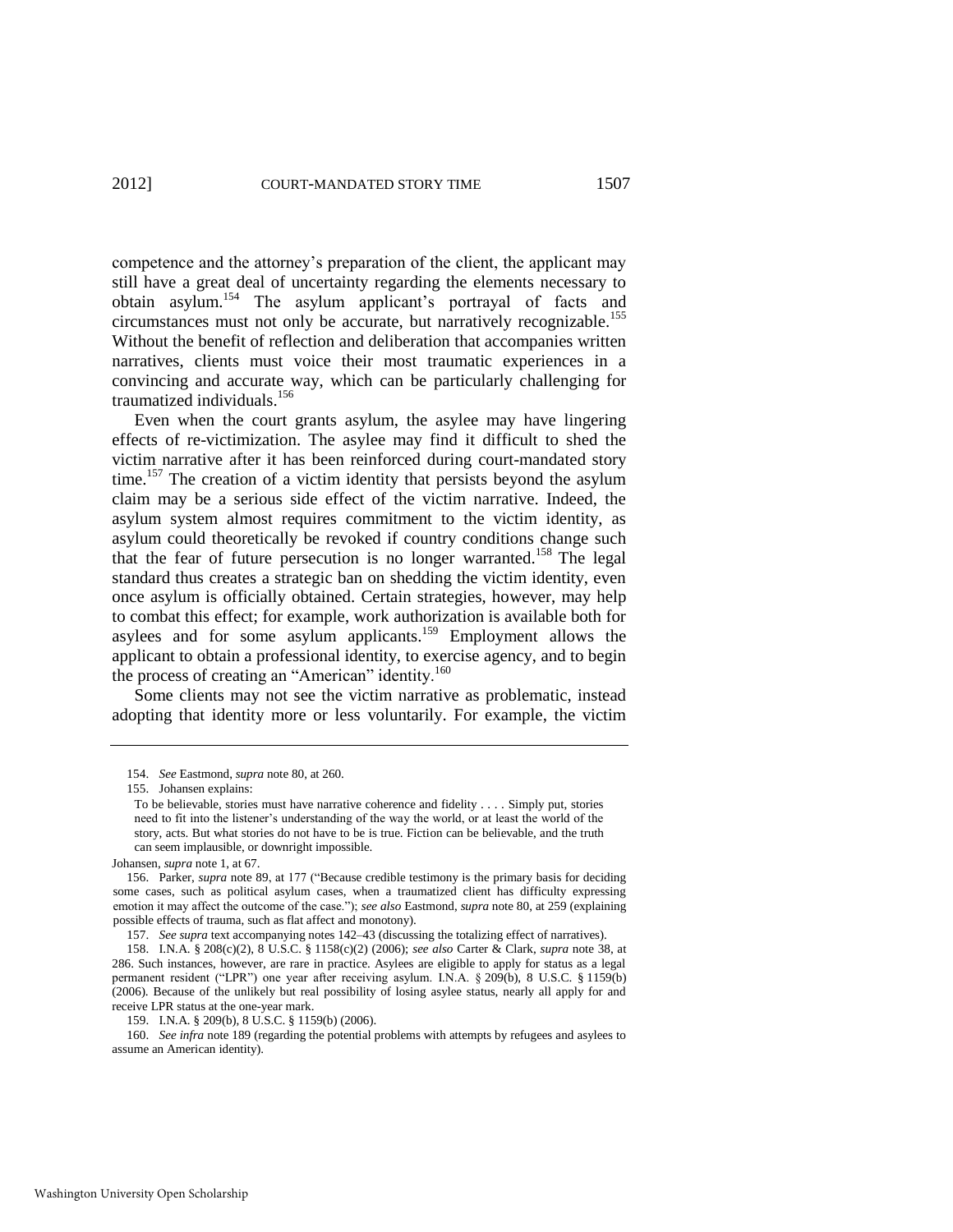story can serve as a remembrance that must be protected as a form of community identity or as a source of individual advantage.<sup>161</sup> Pity is often preferred to suspicion, and for many immigrants in today's society, they have only these limited options from which to choose.<sup>162</sup> The rest of this Note, however, focuses on the negative effects of such an adoption.

#### *B. Concerns for the Attorney*

The attorney, too, can be harmed by the persistence of the victim narrative throughout the asylum process. These concerns include feelings of insufficiency, communication barriers, burnout, secondary trauma, and ethical dilemmas.

Many of the asylum applicant's potential problems stem from a lack of alternative sources of assistance. This presents the first major obstacle to the legal representative of the asylum applicant. Asylum applicants ideally find legal assistance within one year of arrival in the United States,<sup>163</sup> allowing little time to find a support system and to begin dealing with trauma. An applicant then comes to an attorney seeking to turn these traumatic experiences into a source of hope for the future. In such a situation, the attorney may be faced with the client's need for more than just legal assistance.<sup>164</sup> Lawyers are not traditionally trained as therapists, $165$  but they must still be able to build trust with their client in order to effectively assemble the asylum application. This difficult situation can lead to feelings of insufficiency on the part of the attorney, who may feel capable in legal matters but not necessarily capable in addressing personal and emotional issues. While this problem is common to all attorneys of traumatized clients, it is particularly acute in asylum situations due to the high stakes of the case and the attorney's role in crafting the client's narrative.

<sup>161.</sup> Eastmond, *supra* not[e 80.](#page-12-0)

<sup>162.</sup> Rovner, *supra* note [99,](#page-14-0) at 289, 295.

<sup>163.</sup> This is because of the one-year standard for filing of asylum claims; an applicant must show changed conditions if filing more than one year after arrival in the United States. I.N.A. § 208(a)(2)(B), 8 U.S.C. § 1158(a)(2)(B) (2006).

<sup>164.</sup> Loreen, *supra* note [117,](#page-17-0) at 835 ("[S]uch a client can raise many issues which cannot be satisfied by legal means."); *see also* Parker, *supra* not[e 89,](#page-13-0) at 169 ("The client may begin to approach the meetings as counseling sessions because the law student has asked for information about the traumatic events for purposes of preparing a declaration. . . . The law student may then assume or desire to assume the role of social worker and counselor.").

<sup>165.</sup> Loreen, *supra* not[e 117,](#page-17-0) at 843 ("[L]awyers lack an understanding of when or how to comfort a client mourning a lost relationship or contemplating death.").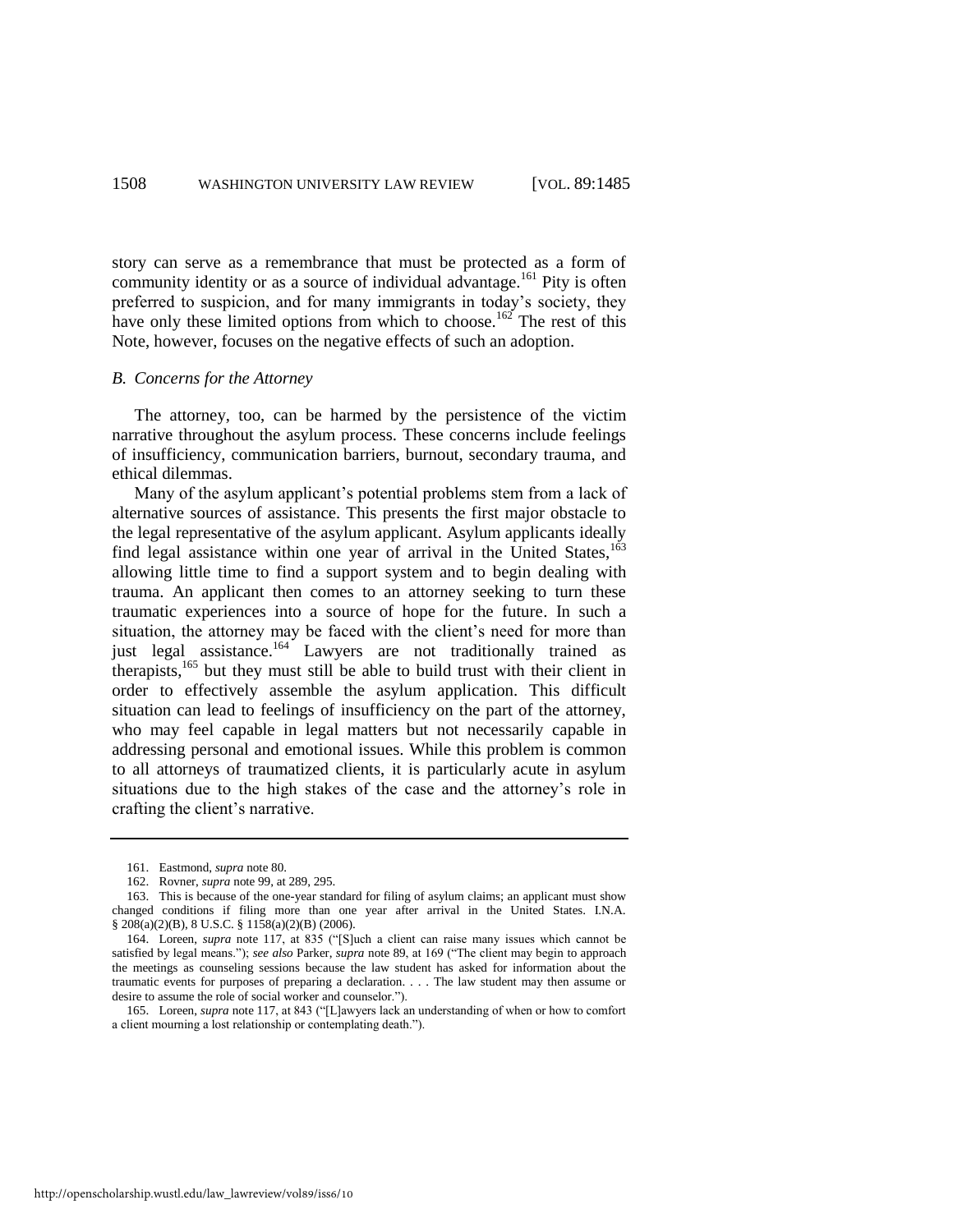The attorney faces additional problems in the area of communication, especially when a language barrier exists. The problem is sometimes more pronounced in cases in which the attorney and client must work together to construct a detailed narrative, such as asylum.<sup>166</sup> Applicants may have difficulty verbalizing their trauma,  $167$  and these issues are multiplied by the necessity of yet another stranger to interpret the client's story. Confidentiality can be a further concern with interpreters, who typically live in the same ethnic and geographic community as the client.<sup>168</sup>

Communication difficulties lend themselves to ethical quandaries. When the story is unclear, there are gaps, or the timing does not make sense, communication failures can provide the attorney with an excuse to selectively hear or to shape the narrative in such a way that it is more likely to be successful. To some degree, this is the representative's duty to take the unpolished expression of lived experiences and turn it into a logical narrative that meets, whenever possible, the legal standard for asylum. But a lack of clarity on the client's part<sup>169</sup> may lead the attorney to take liberty with the story or to choose whichever version of an inconsistent story<sup>170</sup> best fits the legal goal.<sup>171</sup> More subtly, it presents the attorney with the difficult task of maintaining the individual nature of the client's experience while at the same time molding that experience into an appropriate form that complies with requirements of asylum law. $172$ 

<span id="page-25-1"></span><span id="page-25-0"></span>The attorney also must beware of the potential for secondary trauma a collection of adverse reactions triggered by empathetic involvement with

<sup>166. &</sup>quot;Culture influences the way one processes the world and also the way one explains the world to others.‖ *Id*. at 840.

<sup>167</sup>*. See supra* not[e 137.](#page-20-3) 

<sup>168.</sup> I have worked with two clients who refused to work with interpreters from their own country. We had to use an interpreter from a different country despite the differences in dialect because confidentiality was so difficult to attain within the ethnic community in which the clients lived.

<sup>169.</sup> This lack of clarity is likely due to trauma in the majority of cases, but fraudulent asylum claims present a different sort of challenge. While most likely comprising only a small percentage of all asylum cases, the Dominique Strauss-Kahn scandal brought the fraud issue a great deal of media attention. *See, e.g.*, Sam Dolnick, *Asylum Ploys Play Off News To Open Door*, N.Y. TIMES, July 12, 2011, at A1.

<sup>170.</sup> While it may be tempting for the attorney to choose the best version for the written application and affidavit, this will likely create a weaker case if the client appears inconsistent and incredible when forced to provide an oral account. *See supra* not[e 55.](#page-9-1) 

<sup>171.</sup> This is in some ways addressed by the legal standard, which requires ample corroboration of most aspects of an asylum claim. "Ethical issues are acute when dealing with individuals who are not in a position to control the fate of their stories . . . ." Eastmond, *supra* not[e 80,](#page-12-0) at 261.

<sup>172. &</sup>quot;If we leave out too much, our story becomes misleading." Johansen, *supra* note [1,](#page-1-0) at 64. Johansen continues, explaining how easy it is for "storytellers to cross the line from effective and appropriate persuasion to inappropriate manipulation." *Id.*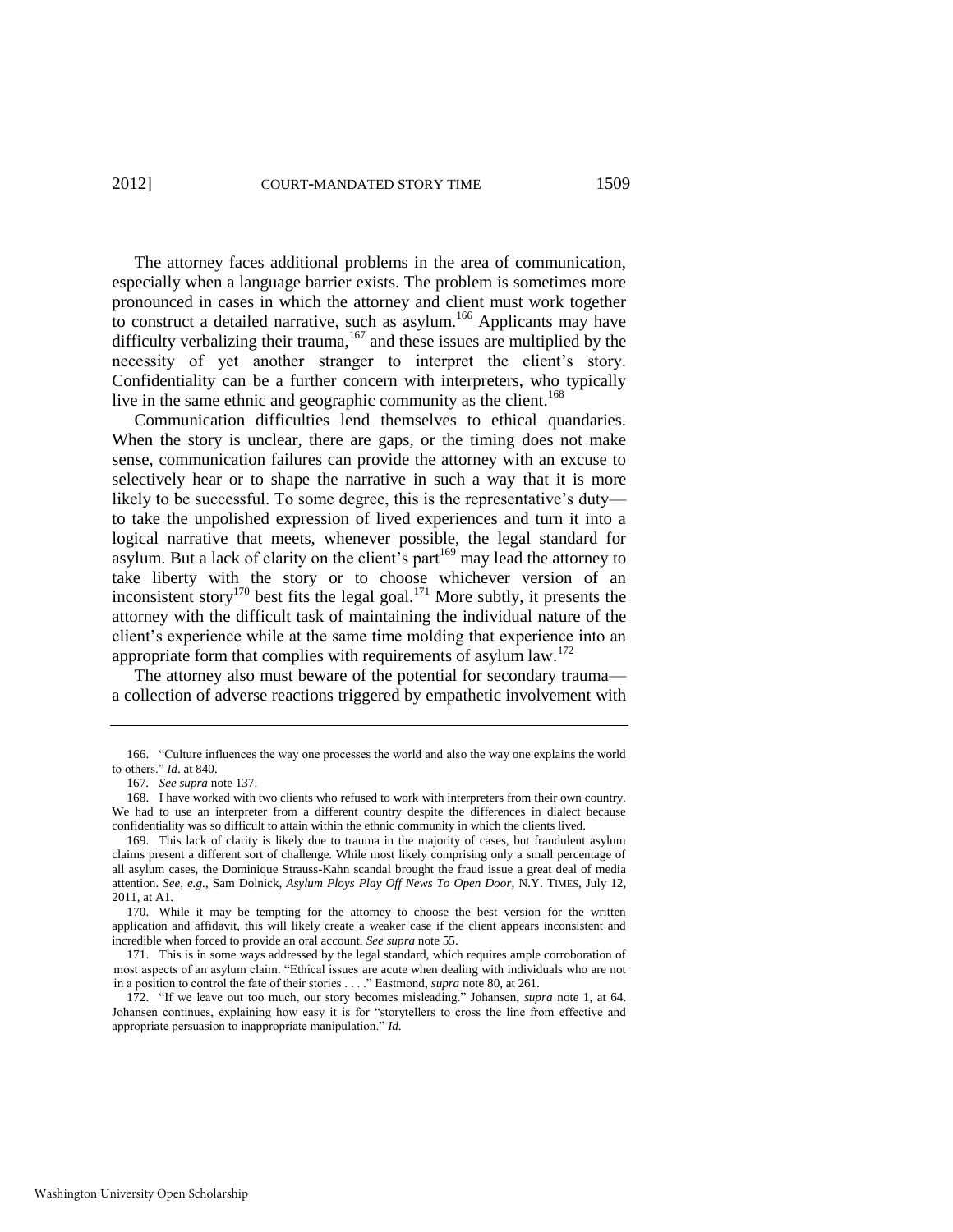<span id="page-26-0"></span>suffering individuals.<sup>173</sup> Burnout often follows.<sup>174</sup> Compassion fatigue is another side effect of secondary trauma,<sup>175</sup> leading to a decreased ability to react empathetically to suffering individuals.<sup>176</sup> These are well-recognized concerns in therapeutic communities, but many legal practitioners fail to account for such effects when interacting with clients who share traumatizing experiences. Burnout and compassion fatigue not only affect the lawyer but also may compromise the adequate fulfillment of representational duties toward the client. Burnout will interfere with the attorney's ability to engage in the many strategies available to counteract the victim narrative, compounding the systemic harm facing applicants.<sup>177</sup>

#### *C. Concerns for Society*

The role of narrative in asylum law has the potential to raise serious concerns for society as a whole. Such issues may seem more attenuated than the very real and immediate threats facing the client, and the similarly real and immediate concerns of the attorney. The power of narratives, however, is their ability to convey meaning beyond the place and moment of telling, projecting their message to a much broader audience. Asylum applicants live in society while their claims are being adjudicated, $178$  and those granted asylum carry their story with them as they become U.S. residents and eventually citizens. Beyond these individual narrative transporters, asylum stories are presented to society through other mediums as well, such as advocacy groups and the media. All of these

<sup>173.</sup> Pope & Garcia-Peltoniemi, *supra* note [131,](#page-19-0) at 271 ("They may experience depression, anxiety, or symptoms associated with posttraumatic stress disorder (e.g., intrusive thoughts, nightmares, unbidden images).").

<sup>174.</sup> Melissa Radey & Charles R. Figley, *The Social Psychology of Compassion*, 35 CLINICAL SOC. WORK J. 207, 207 (2007) ("Social workers take on their clients' problems leading to mental, physical, and emotional exhaustion and feelings of hopelessness and disconnection from others.").

<sup>175.</sup> *Id.* ("Compassion fatigue is a direct result of exposure to client suffering and complicated by a lack of support in the workplace and at home."). Radey and Figley continue, noting that "[f]our major factors appear to contribute to compassion fatigue: poor self-care, previous unresolved trauma, inability or refusal to control work stressors, and a lack of satisfaction for the work." Id.

<sup>176.</sup> Some legal scholarship does examine the effect of compassion fatigue and secondary trauma on attorneys, usually in the context of specific legal disciplines. *See, e.g.*, Barbara Glesner Fines & Cathy Madsen, *Caring Too Little, Caring Too Much: Competence and the Family Law Attorney*, 75 UMKC L. REV. 965 (2007); Andrew P. Levin, *Secondary Trauma and Burnout in Attorneys: Effects of Work with Clients Who are Victims of Domestic Violence and Abuse*, A.B.A. ENEWSLETTER, Winter 2008, http://www.americanbar.org/newsletter/publications/cdv\_enewsletter\_home/expertLevin.html.

<sup>177.</sup> Radey & Figley, *supra* note [174,](#page-26-0) at 213 ("Self-care should be emphasized as critical not only for the success and health of the practitioner, but, also, the success of clients.‖).

<sup>178.</sup> With the exception of those in detention, which usually requires a defensive asylum application. *See supra* not[e 130 \(](#page-19-1)explaining defensive asylum applications).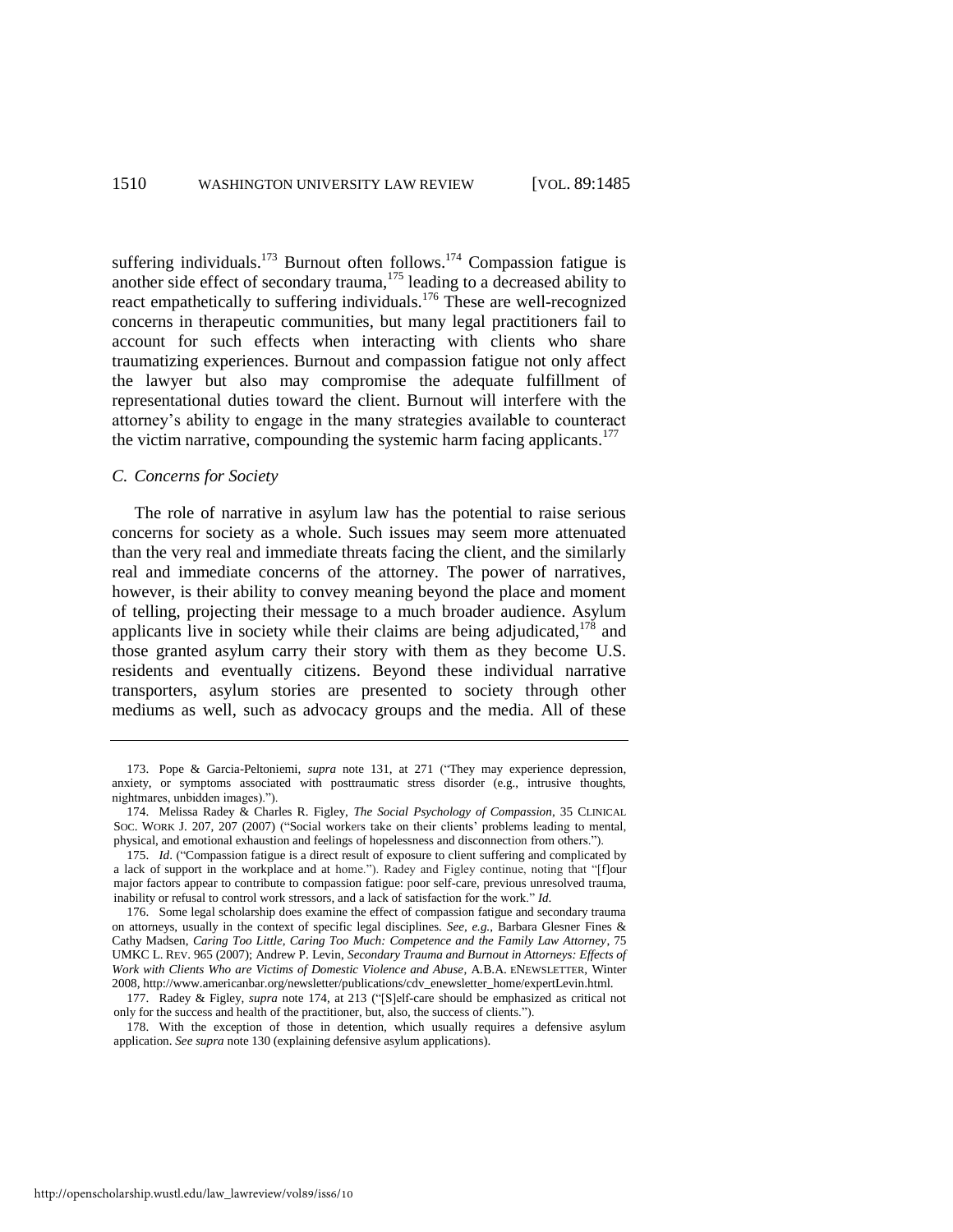outlets provide opportunities for the victim narrative to influence society, for better or worse.

<span id="page-27-0"></span>Cultural essentialism has been identified as one of the primary dangers of the victim narrative for society.<sup>179</sup> The victim narrative is one of the primary forms in which the public encounters refugee stories.<sup>180</sup> While this frame paints refugees in a relatively positive light,<sup>181</sup> particularly in comparison to their "illegal" immigrant counterparts, it prevents society from gaining a true understanding of refugees as individuals, rather than as a group.<sup>182</sup> The asylum applicant risks tying identity to suffering,<sup>183</sup> and society risks losing a well-rounded view of its members, instead creating stereotypes. This perception then erroneously perpetuates the view that refugees lack agency, potentially leading to paternalistic policy measures.<sup>184</sup>

This essentialization goes beyond placing the individuals into an inescapable group category; it also condemns entire countries to "enemy" status. In order to gain refugee status, the statutory standard requires

Steimel, *supra* note [100,](#page-14-3) at 232 (quoting Ratna Kapur, *The Tragedy of Victimization Rhetoric: Resurrecting the "Native" Subject in International/Post-Colonial Feminist Legal Polities*, 15 HARV. HUM. RTS. J. 1, 6 (2002)).

180. *Id.* at 226 ("[T]he victim story clearly dominates as the preferred narrative for refugees settling in the US [sic].").

<sup>179.</sup> 

When news accounts like those of refugee resettlement perpetuate the stereotype of Third World citizens as victim subjects . . . such portrayals of victim subjects encourage cultural essentialism. Refugees are portrayed as victims of their culture, which "reinforces stereotyped and racist representations of their culture and privileges the culture of the West." Thus refugees are characterized only by the horrors of the national or international conflicts which they fled, not by the strong religious, cultural or national traditions of the lands from which they came. This perpetuates a sense of American superiority and refugee cultural inferiority, even in these seemingly positive depictions of refugees.

<sup>181.</sup> *See supra* text accompanying note [101](#page-14-4) (noting the ability of victimhood to induce a reaction of pity). Not all react positively to victim narratives. Rather, many perceive asylum applicants as ―illegals‖ who want to monopolize the country's resources. This attitude is particularly prevalent in Europe. For a study of public opinion in England, see NISSA FINNEY & ESME PEACH, ATTITUDES TOWARDS ASYLUM SEEKERS, REFUGEES AND OTHER IMMIGRANTS 21 (2004), *available at* http://www .icar.org.uk/asylum\_icar\_report.pdf ("Polls and anecdotal accounts certainly evidence a great deal of hostility towards asylum seekers in Britain."). This attitude is memorialized in the 2009 fictional work *Little Bee*. CHRIS CLEAVE, LITTLE BEE (2009).

<sup>182.</sup> *See* Eastmond, *supra* not[e 80,](#page-12-0) at 253 (warning of the "notion of 'the refugee experience' as a uniform condition and of the tendency to think of refugees as an undifferentiated, essentialized and universal category quite irrespective of the different historical and political conditions of displacement and of the individual differences between people who become refugees").

<sup>183</sup>*. See supra* note[s 142–](#page-21-1)43 and accompanying text.

<sup>184.</sup> See Steimel, *supra* note [100,](#page-14-3) at 232 ("[A]t a policy level . . . the victim subject portrayal of Third World citizens invites protectionist remedies and responses that are not necessarily in the victims' interests . . . . [which] strips refugees of agency and hinders refugee empowerment.").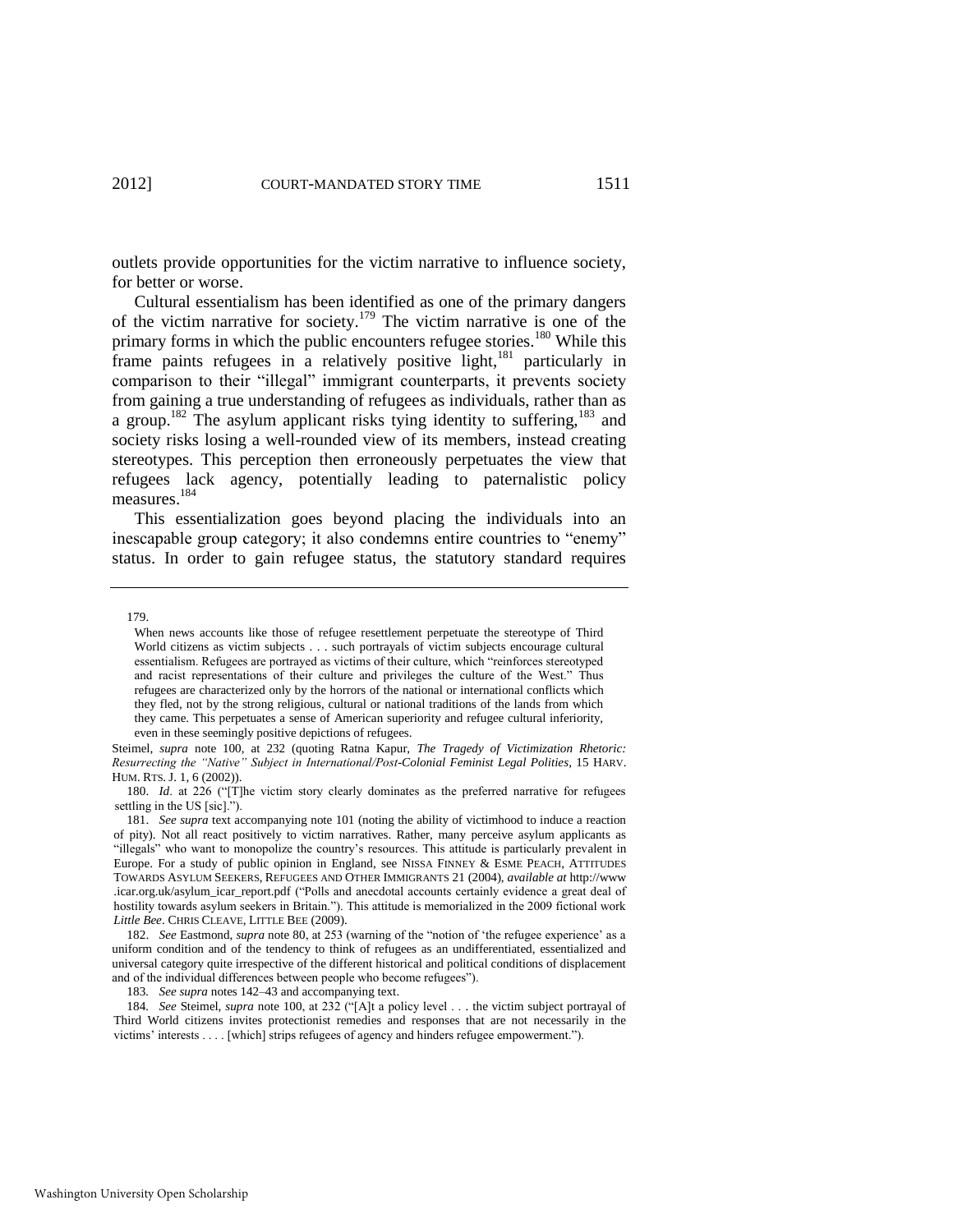persecution somehow aided, or at least not stopped, by the government.<sup>185</sup> Both the legal process for asylum applicants and the popular portrayal of refugees in the media<sup>186</sup> reinforce the idea that the native country is evil and perhaps irredeemable. Refugees and asylees lose their claim to a cultural identity if it is connected to the country that persecuted them.<sup>187</sup> Society, then, also loses that cultural heritage as it shuns the "evil oppressor."<sup>188</sup> This can place upon asylees the burden of seeking an American identity, which is most often achieved through financial success—an unlikely prospect for a newly arrived, traumatized individual with no previous ties to the United States.<sup>189</sup>

#### <span id="page-28-0"></span>IV. REFORMING STORY TIME: SUGGESTIONS FOR AMELIORATING THE EFFECTS OF THE VICTIM NARRATIVE

Faced with these monumental philosophies of grief, mourning, and narrative, how are everyday practitioners—attorneys and judges supposed to approach their duty? Our legal system does not, and most likely never will, accept that truth is unattainable and that victimhood is a condition that cannot be fully expressed. Congress and the courts will continue to offer practical standards that must be attained in order to receive legal protection. Those standards exclude many who have suffered greatly. Those individuals may be deemed not credible as a result of their inability to effectively tell their stories. They may be forced to return to situations where their suffering will resume and they may even be killed.<sup>190</sup> But the United States has practical goals and has set policies intended to achieve those goals. How, then, can we work within this framework to see that justice is done?

<sup>185.</sup> Regarding the standard for persecution and government involvement, see *supra* text accompanying not[e 45.](#page-7-0) 

<sup>186.</sup> *See generally* Steimel, *supra* not[e 100.](#page-14-3)

<sup>187.</sup> *See* Elder, *supra* not[e 140,](#page-20-2) at 302.

<sup>188.</sup> This deprives society of the cultural appreciation that can be gained from the diversity of refugee experiences. Even statutory asylum law recognizes the benefit of diversity, allocating 55,000 visas each year to immigrants from countries that are underrepresented in the United States. I.N.A. § 201(e), 8 U.S.C. § 1151(e) (2006). *See supra* Part I.A (discussing the goals of asylum law and immigration regulations in general).

<sup>189.</sup> Steimel, *supra* note [100,](#page-14-3) at 233 ("[T]he very materialist assumptions of the [American] dream cast refugees as consumers who are not fully American if they cannot consume their way to the idealized American lifestyle.").

<sup>190.</sup> Examples of such dire consequences abound. *See, e.g.*, Michele A. Voss, *Young and Marked for Death: Expanding the Definition of "Particular Social Group" in Asylum Law to Include Youth Victims of Gang Persecution*, 37 RUTGERS L.J. 235 (2005).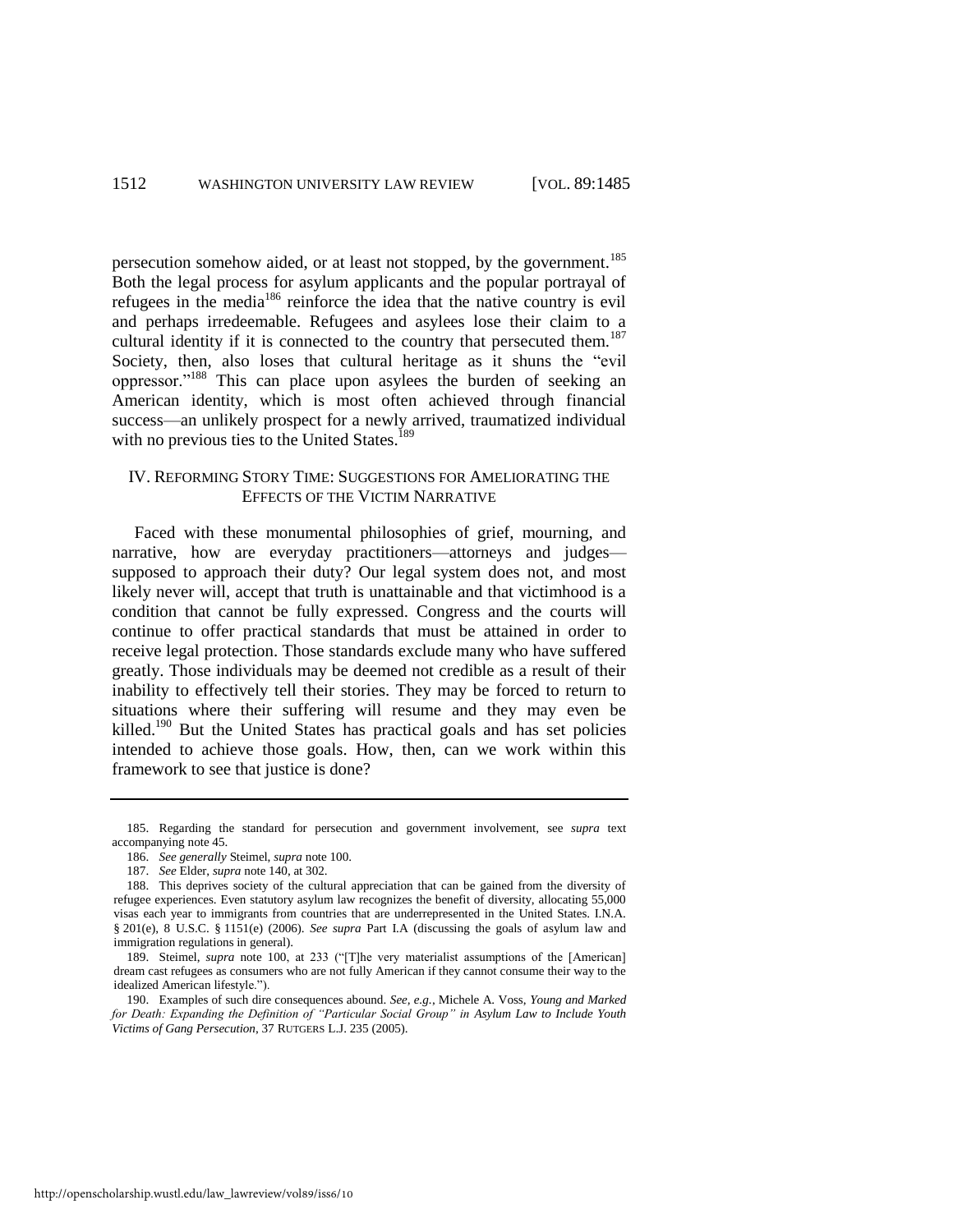If the legal structure of asylum adjudication cannot be changed (which is debatable $191$ ), it becomes the attorney's role to facilitate this impossible telling. Inherent in this approach are risks both to the client being forced to tell his or her story and to the attorney who must construct an honest, coherent, and logical narrative out of the likely disjunctive account relayed by the client. But practitioners have been seeking out workable relationships and solutions since asylum law began, and a number of solutions have been developed. The following Part outlines several suggestions, first for asylum applicants and attorneys, and then for society. These practical steps have the potential to ameliorate the negative effects of the victim narrative. This Part concludes with a discussion of possible statutory reforms.

#### *A. Suggestions for Asylum Applicants and Attorneys*

The attorney is the primary strategist in developing an approach that will minimize the effects of the victim narrative on his or her client. In setting the scene for story time, the attorney can take several steps to minimize the potential re-traumatization associated with the asylum process. These steps are best described by scholars working in the fields of Therapeutic Jurisprudence and client-centered lawyering. In addition to these attorney-focused strategies, this part will also examine a counterintuitive suggestion for minimizing the victim narrative: expanding story time for a more complete telling of client biography.

#### *1. Applied Theoretical Approaches*

<span id="page-29-0"></span>Therapeutic Jurisprudence involves recognizing the consequences of the law and using the law to serve positive purposes for both clients and attorneys.<sup>192</sup> Client-centered lawyering involves giving clients agency<sup>193</sup> and allowing them to be part of the solution that addresses their needs.<sup>194</sup> Both of these approaches look beyond the formalistic confines of the law to serve holistic needs of the client, and, in the case of Therapeutic Jurisprudence, the attorney as well.

<sup>191.</sup> For examples of possibilities for systemic change, see *infra* Part IV.C.

<sup>192.</sup> Loreen, *supra* not[e 117,](#page-17-0) at 846 ("Therapeutic Jurisprudence emphasizes the ability of the law to serve both clients and attorneys as a therapeutic agent by addressing law's therapeutic and antitherapeutic consequences. . . . [It is] a holistic approach to lawyering . . . .").

<sup>193.</sup> Thus preventing the stripping of the applicant's agency. *See supra* not[e 133.](#page-20-4)

<sup>194.</sup> Haynes, *supra* not[e 128.](#page-18-0)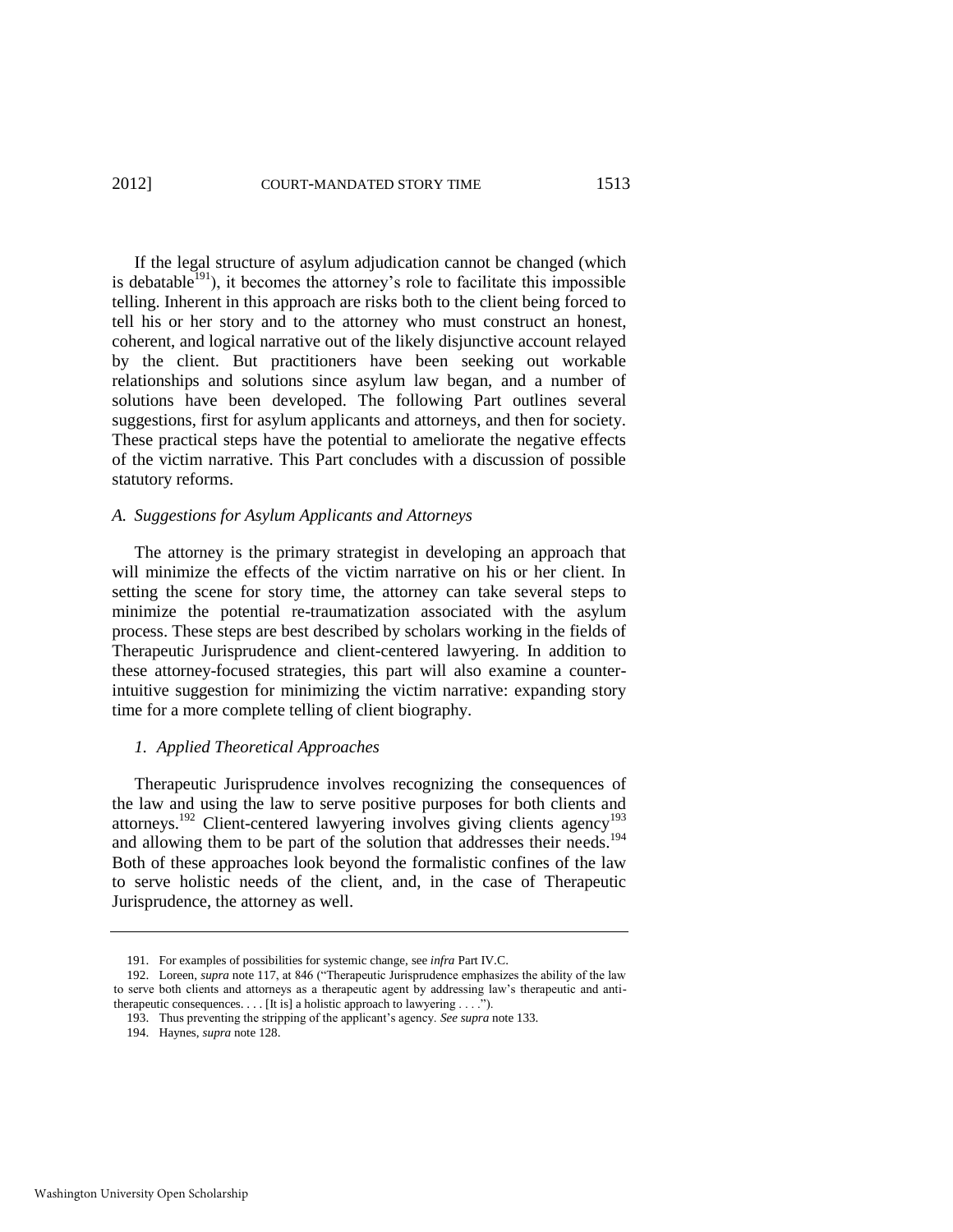The strategies associated with these movements can be employed to counteract the concerns of the victim narrative, particularly in the process of interviewing clients and constructing the affidavit. Interview questions must avoid further traumatization and instead help the client recount their experiences "in a truthful, consistent, and detailed way . . . that avoid[s] unnecessary mental anguish."<sup>195</sup> This is a tall order. Some strategies for effectively accomplishing this task include beginning every session with a discussion of goals, taking frequent breaks if needed, avoiding lengthy sessions due to the emotional drain, and taking steps to lower anxiety.<sup>196</sup> Specific interview techniques include focusing on sensory perceptions, permitting the client to relate details in non-chronological order,<sup>197</sup> creating a timeline,<sup>198</sup> and allowing the client to communicate through written means, perhaps by writing in a diary.<sup>199</sup> Additionally, commentators suggest avoiding questions that could stimulate false memories, particularly when seeking details.<sup>200</sup> Finally, practitioners should address the power dynamic inherent in the attorney-client relationship and create safe boundaries so the client both feels and actually is protected. Means of accomplishing this dynamic could include using more neutral meeting spaces, sitting face-to-face instead of across a desk, or giving the client some control over the course of the meeting.<sup>201</sup>

These strategies address many of the ethical issues associated with narrative construction. Attorneys, however, must always remain aware of the difficulty of balancing the need for detail with the greater likelihood for inconsistencies that such detail elicits.<sup>202</sup> The attorney must therefore weigh the need for zealous advocacy,  $203$  which in the case of asylum requires the construction of another individual's personal narrative, with

<sup>195.</sup> Suzuki, *supra* not[e 81,](#page-12-1) at 239.

<sup>196.</sup> *Id*. at 268–72.

<sup>197.</sup> *Id.* at 274 ("Varying the order of information retrieval can also assist an asylum applicant in recalling other details.").

<sup>198.</sup> Practitioners must, however, keep in mind that in many cultures individuals are unlikely to know the exact date or time. *See* Forester, *supra* not[e 55,](#page-9-1) at 413 (providing the example of Haitians who do not wear watches or know the date of events).

<sup>199.</sup> *Id*. at 273–77.

<sup>200.</sup> Kagan, *supra* not[e 53,](#page-8-2) at 394.

<sup>201.</sup> Thanks to Suzanne Brown, a practitioner of client-centered lawyering, who expressed some of these ideas.

<sup>202.</sup> *See Suzuki, supra* note [81,](#page-12-1) at 278 ("[T]he more details he gives, the more chances arise for him to be inconsistent. Inconsistencies in peripheral details may add up to a story lacking credibility in the eyes of the factfinder. However, testimony that is consistent but lacking in detail may also be viewed as not credible.").

<sup>203.</sup> MODEL RULES OF PROF'L CONDUCT Preamble [2 (2008).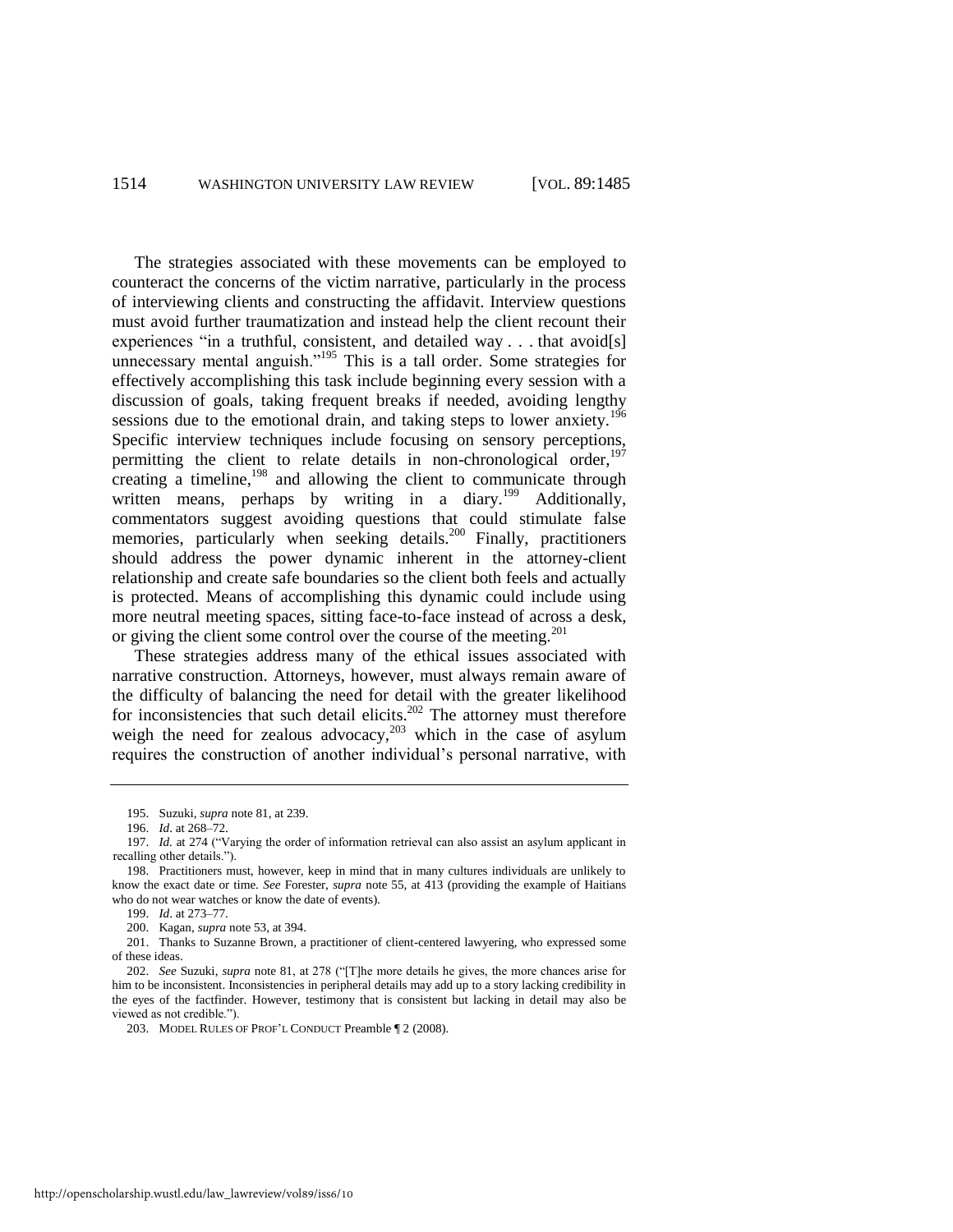the absolute requirement of honesty.<sup>204</sup> Open conversations with the client can help the attorney express both this difficulty and the client's responsibility for honesty. But, as discussed, inconsistencies are not necessarily indicative of dishonesty,<sup>205</sup> so the attorney must take further care not to alienate a client by suspecting ill motives rather than the memory inconsistencies common to all and even more frequently found in traumatized individuals.<sup>206</sup>

Attorneys dealing with traumatic cases must also take specific steps to avoid burnout. Many of the suggestions for practitioners are directed toward those providing therapy, rather than legal aid. But the advice is often equally applicable. For example, the perennial suggestion of adequate personal self-care (eating right, sleeping, exercising) certainly applies across professional boundaries.<sup>207</sup> Personal self-care can be combined with organizational self-care, which includes limiting and diversifying difficult caseloads to create an environment in which burnout is less likely to occur.<sup>208</sup>

Other suggestions call for personal self-knowledge and positive thinking. One clinician suggests, "[i]n preventing compassion fatigue, clinicians should detect and reinforce the sense of satisfaction of working with the suffering."<sup>209</sup> In addition, "energy from compassion stress can lead instead to a sense of flourishing. To flourish, social workers experience the joy of helping others and find satisfaction with their work."<sup>210</sup> This is a highly personalized quest, but it is essential for all who work with traumatized individuals.

Finally, just as attorneys must seek assistance when necessary to deal with the effects of their caseloads, they also must recognize when the client needs more than just legal services. Some asylum applicants may shun the idea of mental health services because of cultural taboos.<sup>211</sup> But the availability of free or low-cost services is a way for many attorneys to

<span id="page-31-0"></span> <sup>204.</sup> *Id*. R. 8.4(c) (requiring that a lawyer shall not engage in any dishonest conduct).

<sup>205.</sup> *See supra* not[e 93.](#page-13-1) 

<sup>206.</sup> *See supra* note[s 136–](#page-20-5)37 and accompanying text (discussing the effect of trauma on a victim's ability to accurately recall traumatic events).

<sup>207.</sup> Suzuki, *supra* not[e 81,](#page-12-1) at 210.

<sup>208.</sup> *Id*.

<sup>209.</sup> *See* Radey & Figley, *supra* not[e 174,](#page-26-0) at 207.

 <sup>210.</sup> *Id*. at 208. Lawyers may need to approach this strategy differently from therapists. Lawyers, for example, have an objective measure of success in the disposition of the asylum application. Thus, lawyers may need additional strategies to cope with those situations in which an application is denied.

<sup>211.</sup> *See* Loes H. M. van Willigen, *Broken Spirits: The Treatment of Traumatized Asylum Seekers, Refugees, War and Torture Victims*, 19 J. REFUGEE STUD. 133 (2006) (reviewing BROKEN SPIRITS: THE TREATMENT OF TRAUMATIZED ASYLUM SEEKERS, REFUGEES, WAR AND TORTURE VICTIMS (John P. Wilson & Boris Drožđek eds., 2004)).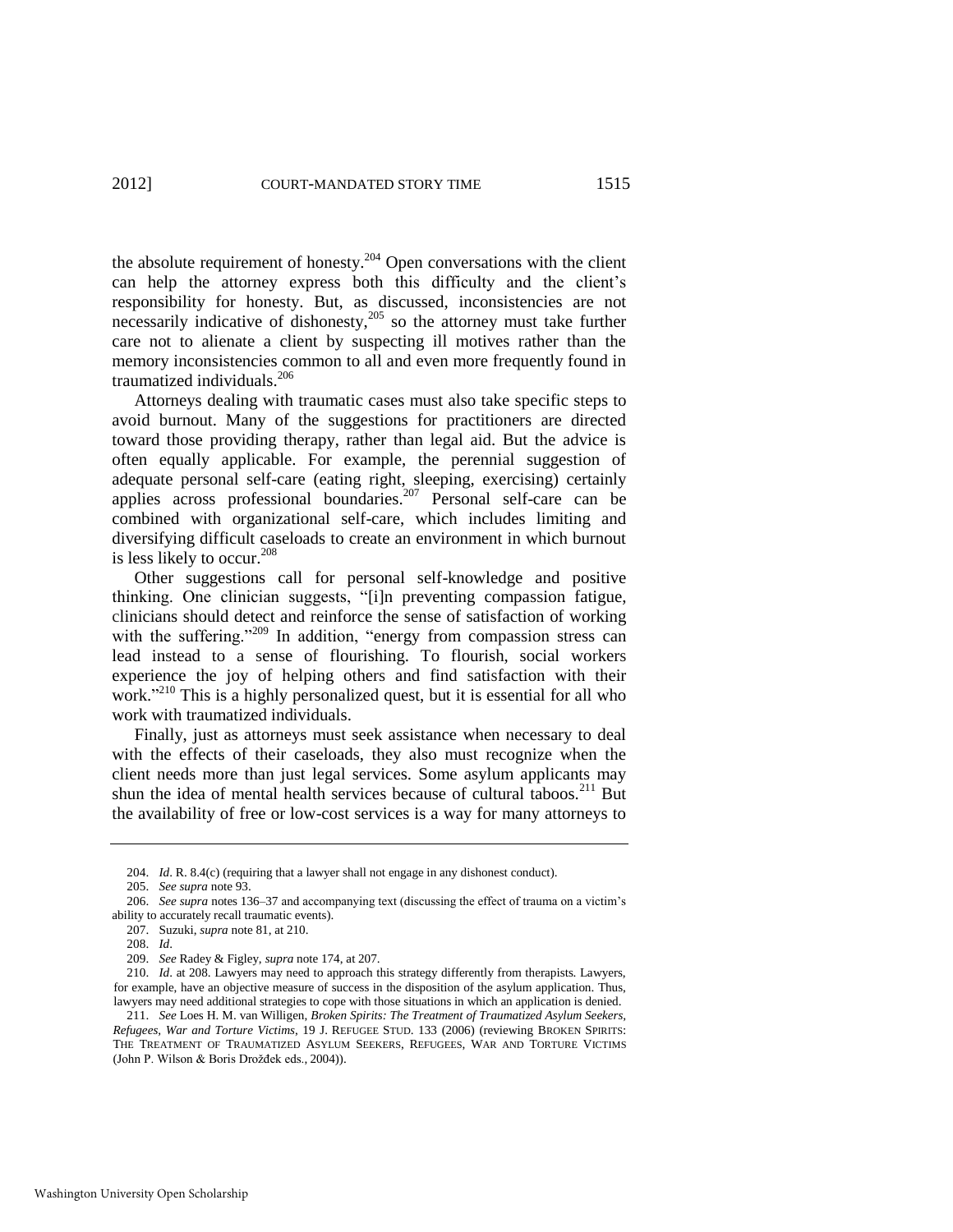establish appropriate boundaries in the attorney-client relationship and at the same time ensure that the client's holistic needs are met. In some cities, this is accomplished through collaborative partnerships between non-profit legal organizations, mental health providers, and case management services. $2^{12}$  Access to such services gives asylum applicants a forum in which they can seek help in dealing with the effects of the victim narrative in which they are immersed during the asylum process.

#### *2. Expanding Story Time*

Many asylum applicants also benefit from having the opportunity to tell their story, however difficult it may be for the lawyer to listen.<sup>213</sup> Silence is a frequent coping mechanism for those who have suffered trauma.<sup>214</sup> But many individuals find that an oral narrative serves many purposes in the recovery process. First, the telling may be a "reaffirmation" of self"—a way of individualizing an experience that has been or will be essentialized.<sup>215</sup> Second, many find that voicing their story is a way of bearing witness to loss and injustice, with the hope that such testimony will bring about awareness and change.<sup>216</sup> But this altruistic goal occasionally conflicts with the personal need for healing as the act of bearing witness can be painful, particularly when done in a public forum. $217$ 

<sup>212.</sup> During the summer of 2010, I worked with such a collaborative organized under Care Access for New Americans. The collaborative, located in St. Louis, received a grant through which clients were shared among four agencies providing legal services, mental health services, case management, and English tutoring.

<sup>213.</sup> *See Pope & Garcia-Peltoniemi, <i>supra* note [131,](#page-19-0) at 273 ("Personal testimony may be an exceptionally healing experience for many victims of torture.").

<sup>214.</sup> Eastmond, *supra* note [80,](#page-12-0) at 259 ("Some survivors remain silent because they need to dissociate themselves from painful memories or fear that their stories will not be believed, or be bearable to the listener  $\dots$ ." (internal citation omitted)).

<sup>215.</sup> *Id*. at 254. Of course, while this serves the purpose of de-essentializing the experience, it certainly does not help the client move beyond their victim narrative. But the victim narrative is part of who the asylum applicant is; the goal is not to strip applicants of that facet of their experience but to minimize its harmful effects. Telling and coping with that narrative is often the first step towards recovery. "Thus, stories are important sites not only for negotiating what has happened and what it means, but also for seeking ways of going forward." *Id.* at 251.

<sup>216.</sup> *Id.* at 258 ("[Some] men and women wanted their lives to bear witness to the wrongs that they had experienced and to the injustices of history."" (quoting Vieda Skultans, *Weaving New Lives from an Old Fleece: Gender and Ethnicity in Latvian Narrative*, *in* ETHNICITY, GENDER, AND SOCIAL CHANGE 169 (Rohit Barot et al. eds., 1999)).

<sup>217.</sup> For many who choose to tell their story, "it [is] a struggle between the moral imperative not to forget and the extreme pain of remembering." *Id.* at 259.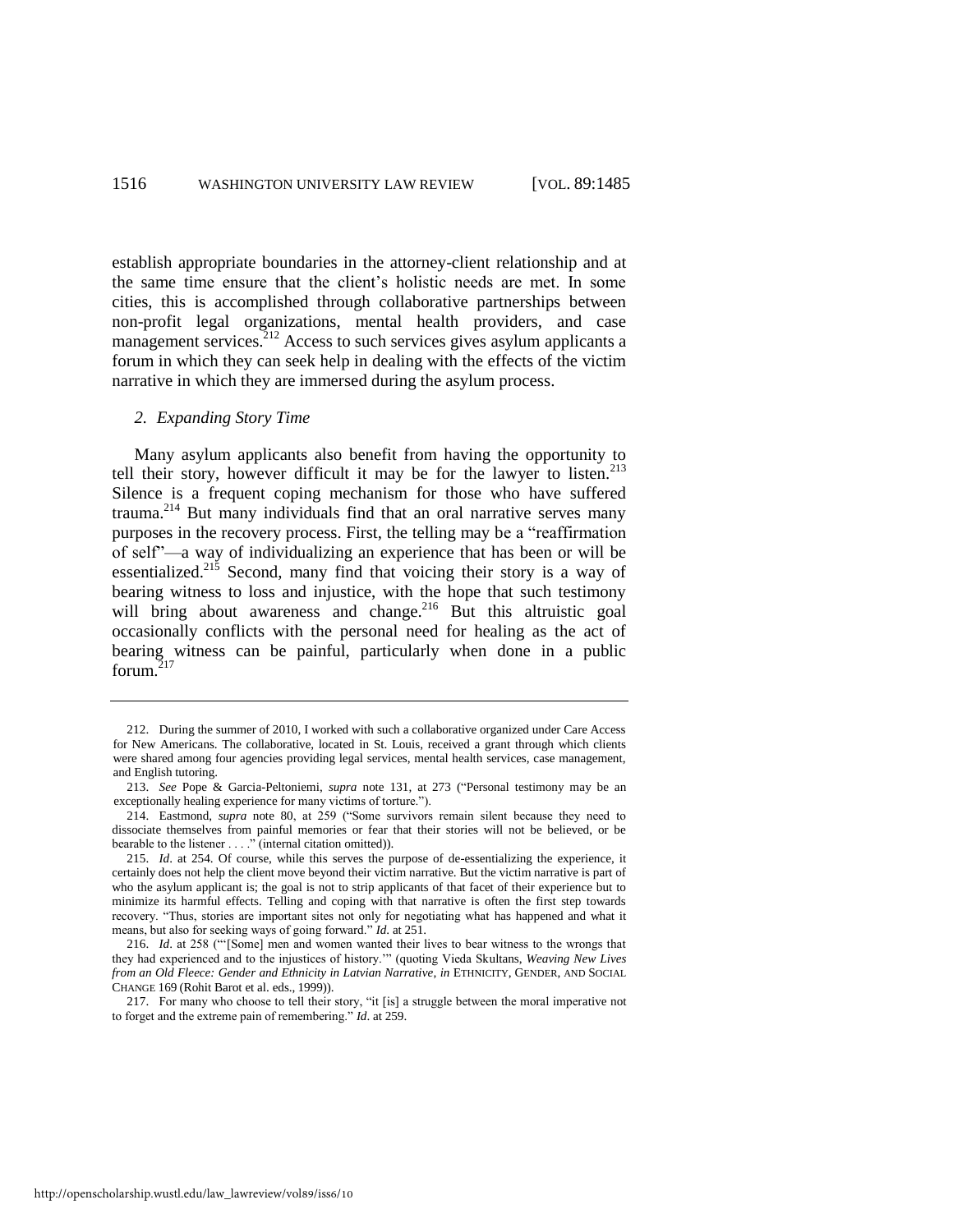Nonetheless, public tellings in particular can help establish a community identity.<sup>218</sup> The danger of cultural stripping associated with antagonizing the home country makes this aspect of national identity especially important for many displaced individuals.<sup>219</sup> When the narrative is shared with others in the community, it becomes a source of hope and inner strength.<sup>220</sup>

Some asylum applicants have no community once displaced. Others have extremely sensitive details that cannot be shared with the public, perhaps because of ongoing security concerns, family and friends left behind,<sup>221</sup> or legal strategy.<sup>222</sup> For these individuals, a feeling of "exile" might make this inability to tell their story a further impediment to recovery.<sup>223</sup> In such cases, telling the story to an attorney and government adjudicator may be a way to accomplish healing, rather than further harm, particularly when properly facilitated by the listeners.

Many of these suggestions center on ways in which a narrative of suffering can be useful for an asylum applicant. There are, however, many difficulties in the telling of a victim narrative. And even when it can be therapeutic, the attorney's office is not always the place where that healing will take place. But for some clients, there is a need to tell more than just the victim narrative. Placing suffering in the context of an entire life story can be highly beneficial. For some asylum applicants, having a safe setting in which to wax eloquent about unrelated details and other important life events can help them to narrow their focus to the persecution in the asylum claim itself.<sup>224</sup> The need to present a perfect victim in the asylum application conflicts with the desire to share an extended life story with all of its messy details. But allowing a more extended telling in an unrelated

<sup>218. ―</sup>When testimony is communal in nature, it can help counter the victims' sense of being overwhelmed by a powerful communal force.‖ Pope & Garcia-Peltoniemi, *supra* not[e 131,](#page-19-0) at 273.

<sup>219.</sup> Eastmond, *supra* not[e 80,](#page-12-0) at 258 ("IT heir stories . . . served to forge a sense of collective identity and survival as a nation  $\dots$ .").

<sup>220.</sup> *Id.* at 251 ("Story-telling in itself, as a way for individuals and communities to remember, bear witness, or seek to restore continuity and identity, can be a symbolic resource enlisted to alleviate suffering and change their situation.").

<sup>221.</sup> I worked with such a client during a summer internship. Although she had already received asylum, some of her family members had not yet reached safety. As a result, confidentiality remained of the utmost importance.

<sup>222.</sup> Attorneys should also be aware of the potential danger of voiding the attorney-client privilege with public narrative tellings.

<sup>223.</sup> Eastmond, *supra* note [80,](#page-12-0) at 252 ("Suffering became meaningless as it became socially invisible and, instead of being a source of self-esteem and agency, it subsequently manifested as illness and depression.").

<sup>224</sup>*. Id*.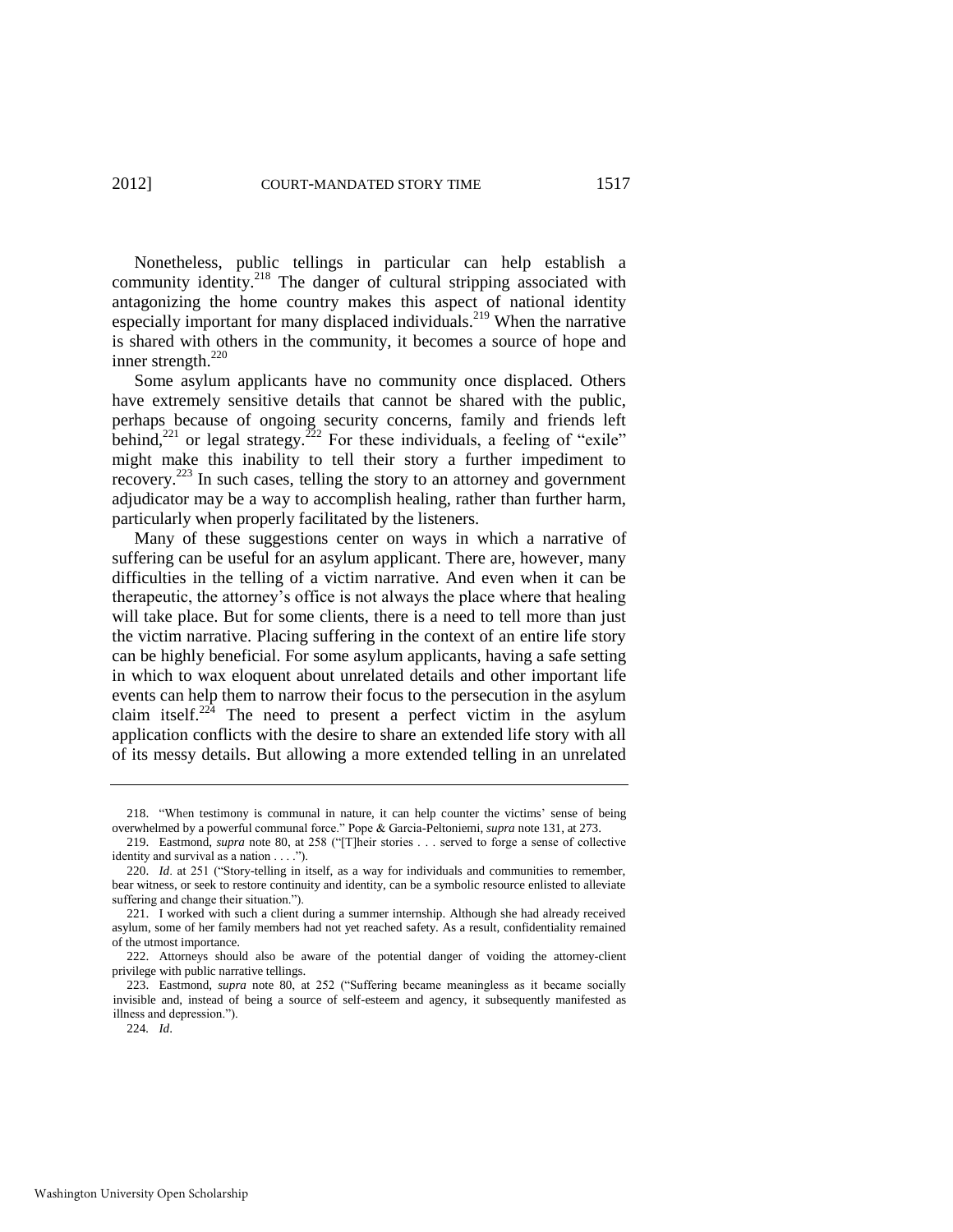setting can aid the client who wishes to avoid the need to limit identity to suffering in the legal storybook.

Beyond modifications in forum and format for the telling of lived experience, some clients might benefit from efforts at redefinition. For those denied asylum, this will be a self-initiated and necessary process for survival—redefining their identity in a manner that will not attract persecution. For those granted asylum, the government and society at large will benefit from providing such opportunities. The citizenship process, for example, provides opportunities for asylees to find a new identity in American citizenship. $^{225}$ 

#### *B. Strategies for Society*

Ideas for galvanizing society as a whole to take steps to prevent the unrecognized harm of essentialization and stereotyping clearly falls into the realm of academic palaver. But certain key players within society do have a central role in shaping public opinion and relaying victim narratives to a wider audience. Journalists are one source through which the stories are publicized;<sup>226</sup> many non-governmental organizations and religious organizations also play a role.<sup>227</sup> For these professionals, recognition of the problems with victim narratives can pave the way for the use of coping strategies that limit the damage of such limited narratives and instead open the way to a more diverse discourse.

The first strategy is straightforward: do not stop with the victim narrative. Seek out the entire story. Asylum applicants may be encouraged to share a more complete life history, including details of their life successes and accomplishments, as a way of de-essentializing their own experience.<sup>228</sup> Listeners can then take the suffering, which is perhaps the "hook" in the story, and place it in a more complex context that better accounts for the varied life circumstances that describe the individual as a whole. This process forces the listener to move beyond stereotypes and to reflect on an entire individual instead of a character-type. It also helps society recognize the potential contributions of refugees and asylees to

<sup>225.</sup> *See* Geri Smyth et al., *Introduction: Critical Reflections on Refugee Integration: Lessons from International Perspectives*, 23 J. REFUGEE STUD. 411, 412 (2010) ("The role assigned to citizenship in the integration process also raises issues pertaining to identity and belonging . . . .<sup>"</sup>).

<sup>226.</sup> *See generally* Steimel, *supra* not[e 100.](#page-14-3)

<sup>227.</sup> *See, e.g.*, JUST. FOR IMMIGRANTS, http://www.justiceforimmigrants.org (last visited May 19, 2012); AM. IMMIGR. COUNCIL, http://www.americanimmigrationcouncil.org (last visited May 19, 2012); FED'N FOR AM. IMMIGR. REFORM, http://www.fairus.org (last visited May 19, 2012).

<sup>228.</sup> *See supra* text accompanying not[e 179.](#page-27-0)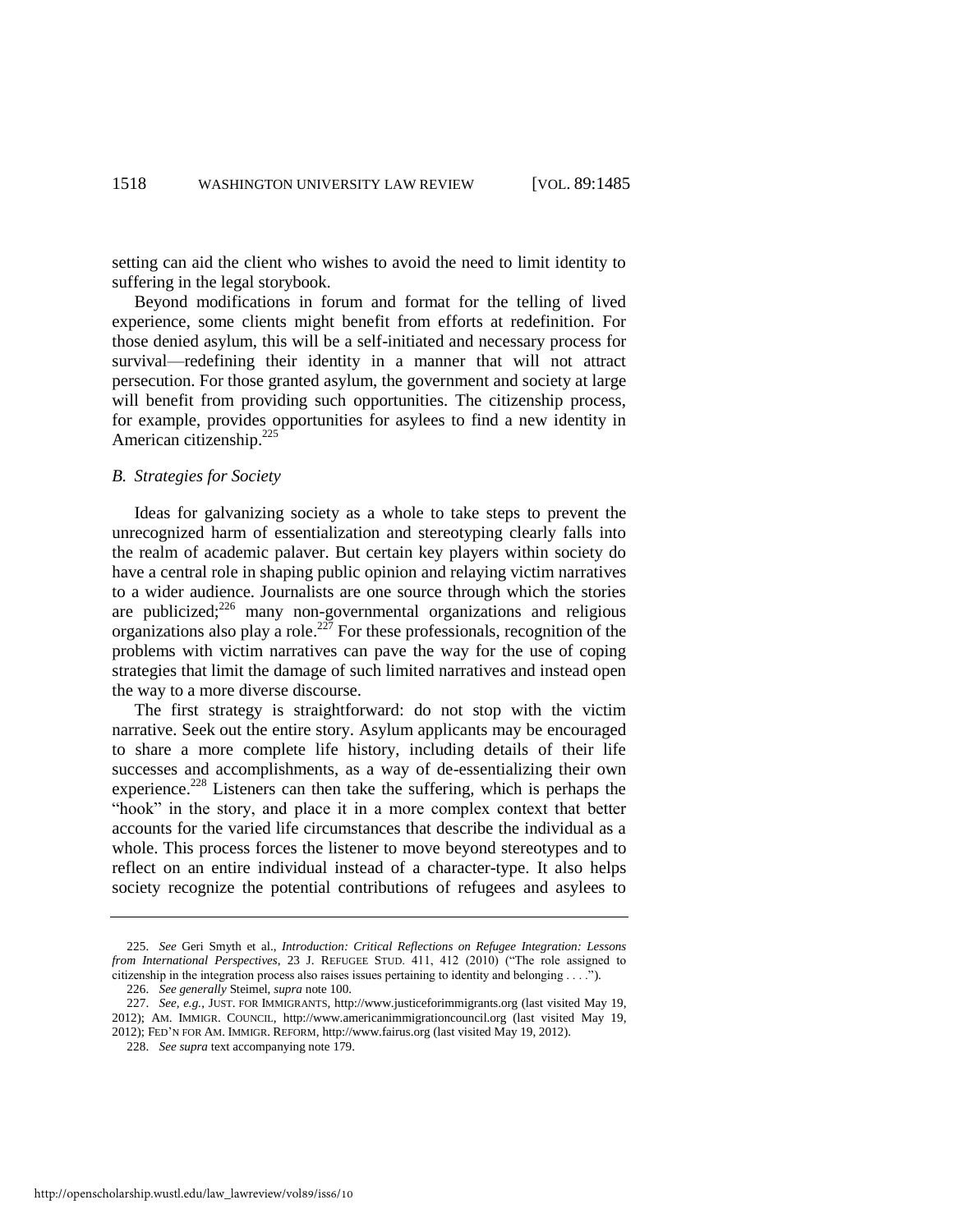their new homelands: benefiting, rather than burdening, society with their presence.<sup>229</sup>

Such expanded stories are necessarily less "catchy"—they cannot be told in a paragraph. Victim narratives are effective because they fit within a recognized narrative form that appeals to a listener's sense of form and order.<sup>230</sup> But a complete story "can promote a greater appreciation of the diversity of experience involved in forced migration, against universalizing and stereotypical descriptions of what it means to be a 'refugee'."<sup>231</sup> In the broader effort to subvert stereotypes, such efforts may even humanize political discourses concerning immigration as a whole by introducing a greater understanding of individualized experiences and social forces in place of stock characters and political sound bites.

In addition to expanding individual stories, society needs to hear *more* stories. This serves to broaden the stereotype, rather than narrowing it to the experiences of a single individual: "[f]rom personal accounts we may also glean the diversity behind over-generalized notions of 'the refugee experience'.<sup>3232</sup> Recognizing diversity is not a strong point of asylum law, making it unlikely that society will spontaneously develop such an understanding. But by hearing a broad range of experiences and stories, members of society can see asylees as a diverse group, perhaps eventually encouraging changes in the legal system from the ground up.

#### *C. Statutory Reforms*

Political realities make comprehensive reform elusive, $^{233}$  heightening the importance of the practical suggestions discussed *infra*. Nonetheless, change that reduces the harmful effects to applicants and still preserves the

<sup>229.</sup> Thanks to Professor Legomsky for this insight.

<sup>230</sup>*. See* Eastmond, *supra* not[e 80,](#page-12-0) at 250.

<sup>231.</sup> *Id*. at 253.

<sup>232.</sup> *Id*. at 249.

<sup>233.</sup> The Republican Party, traditionally known for more restrictionist immigration sentiments, gained control of the House of Representatives in the 2010 elections. Nonetheless, President Obama continued to call for comprehensive immigration reform in his 2011 State of the Union Address, leaving some activists with hope that change might still be on the horizon. President Barack Obama, Remarks by the President in State of Union Address (Jan. 25, 2011), *available at* http://www .whitehouse.gov/the-press-office/remarks-president-state-union-address*.* The administration began implementing some reforms through administrative channels, including changes to the standard for prosecutorial discretion, *see supra* note [8,](#page-1-1) and new regulations allowing in-country processing of family unity waivers. *USCIS to Propose Changing the Process for Certain Waivers*, U.S. CITIZENSHIP AND IMMIGR. SERVS. (Feb. 22, 2012), http://www.uscis.gov/portal/site/uscis/menuitem.5af9bb95919 f35e66f614176543f6d1a/?vgnextoid=95356a0d87aa4310VgnVCM100000082ca60aRCRD&vgnextch annel=8a2f6d26d17df110VgnVCM1000004718190aRCRD*.*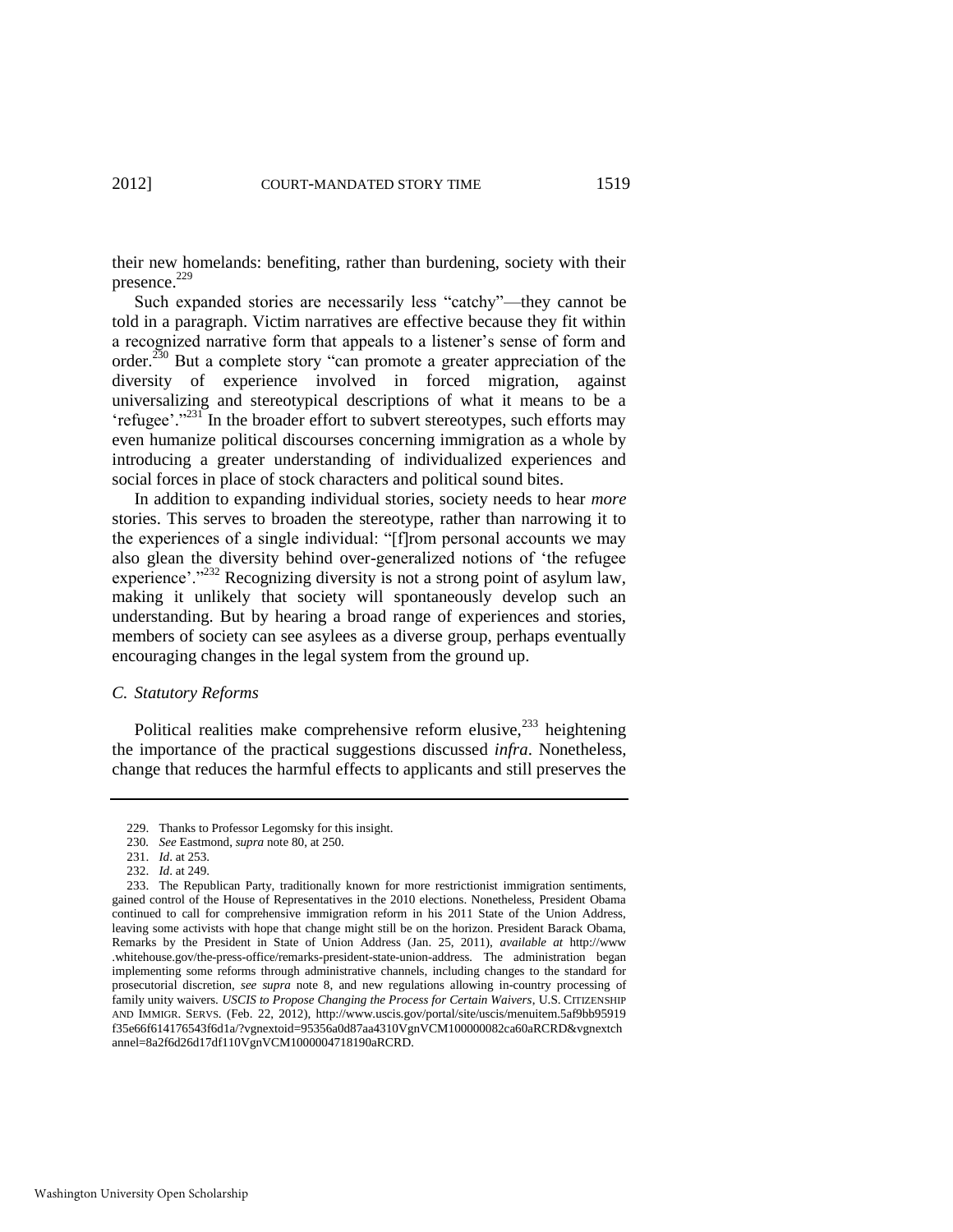goals of the U.S. asylum system is possible. The following section addresses those suggestions most likely to alleviate the negative impact of the victim narrative in asylum applications. These suggestions focus on the application process and objective judicial standards.<sup>234</sup>

<span id="page-36-0"></span>Many of the problems with the asylum system stem from a lack of sensitivity towards the extreme suffering—both past and present experienced by applicants. $^{235}$  One of the ways in which the asylum process accentuates this difficulty is by imposing a one-year deadline for affirmative<sup>236</sup> applications for asylum.<sup>237</sup> Eliminating the one-year deadline could specifically address the issue of the victim narrative by

Suzuki, *supra* not[e 81,](#page-12-1) at 240 (footnotes omitted); *see also* Kagan, *supra* not[e 53.](#page-8-2)

<sup>234.</sup> Reforming the procedures associated with credibility determinations is another area in which numerous suggestions have been made for reform. As previously discussed, credibility determinations present particular difficulty to traumatized clients and have the potential to negatively affect selfidentity. The scope of these proposals is outside the reach of this Note. One commentator, however, summarized the proposed reforms, which include

using objective criteria, considering trauma-related symptoms, requiring a rebuttable presumption of credibility of political asylum applicants on due process grounds, or adopting a 'benefit of the doubt' standard because of the emphasis on testimony and the lack of corroborating evidence when an individual flees his home country with little or no documentation.

<sup>235.</sup> United States Citizenship and Immigration Services perhaps recognizes such criticisms. Officers undergo several areas of sensitivity training, including lessons on interviewing survivors of torture and cross-cultural communication. *See, e.g.*, U.S. CITIZENSHIP AND IMMIGRATION SERVICES, *Interviewing Part V: Interviewing Survivors*, *in* PARTICIPANT HANDBOOK (2004), *available at* http://www.uscis.gov/USCIS/Humanitarian/Refugees%20&%20Asylum/Asylum/AOBTC%20Lesson %20Plans/Interview-Part5-Interviewing-Survivors31aug10.pdf; U.S. CITIZENSHIP AND IMMIGRATION SERVICES, *Interviewing Part IV: Inter-Cultural Communication and Other Factors That May Impede Communication at an Asylum Interview*, *in* PARTICIPANT HANDBOOK (2002), *available at* http://www.uscis.gov/USCIS/Humanitarian/Refugees%20&%20Asylum/Asylum/AOBTC%20Lesson %20Plans/Interview-Part4-Intercultural-Communication-31aug10.pdf. In addition to the potential lack of human sensitivity, the system itself lacks sensitivity, as will be explored *infra*.

<sup>236.</sup> *See supra* note [130](#page-19-1) (discussing the differences between affirmative and defensive applications for asylum).

<sup>237.</sup> I.N.A. § 208(a)(2)(B), 8 U.S.C. § 1158(a)(2)(B) (2006). For a critique of the one-year deadline, see HEARTLAND ALLIANCE NAT'L IMMIGRATION JUSTICE CTR. ET AL., THE ONE-YEAR ASYLUM DEADLINE AND THE BIA: NO PROTECTION, NO PROCESS 2 (2010) [hereinafter HEARTLAND ALLIANCE], *available at* http://www.humanrightsfirst.org/wp-content/uploads/pdf/1YD-report-FULL .pdf ("The one-year deadline threatens the U.S. government's fundamental moral and legal commitment to protect refugees. Legal experts conclude that the filing deadline results in the arbitrary denial of protection to refugees.").

Similar deadlines exist for other immigration benefits. For example, applications for family reunification for refugees must be filed within two years of the principal applicant's arrival in the United States. 8 C.F.R. § 207.7(d) (2011). The regulations were originally written to impose a oneyear deadline, but concerns raised during comment period persuaded the Immigration and Naturalization Service to extend the deadline to two years. *See* Procedures for Filing a Derivative Petition (Form I-730) for a Spouse and Unmarried Children of a Refugee/Asylee, 63 Fed. Reg. 3792 (Jan. 27, 1998) (responding to comments opposing a one-year deadline and amending to a two-year deadline for refugee family reunification petitions).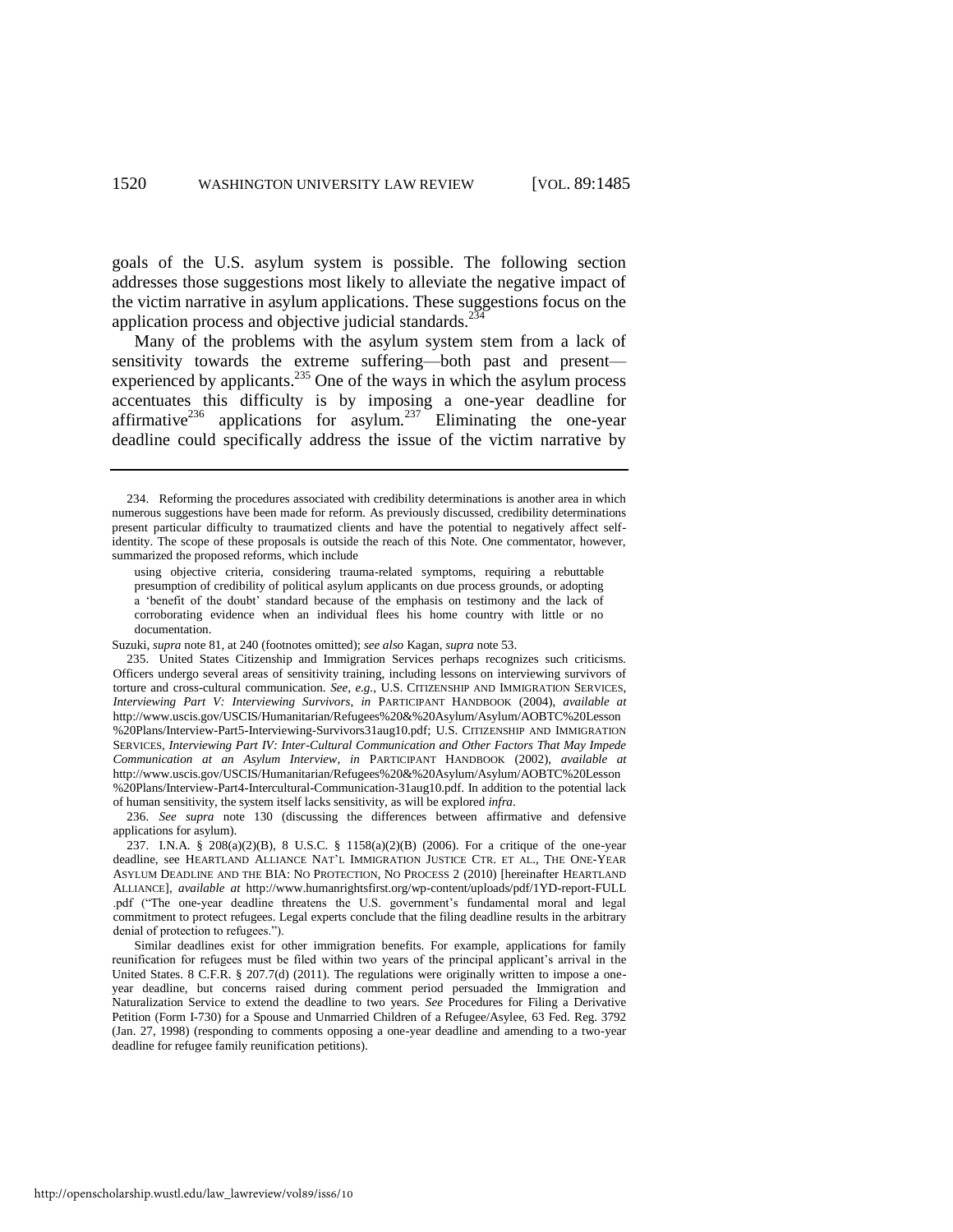eliminating an artificial pressure. Traumatized asylum applicants would have extra time to address psychological and emotional needs before rehashing their experiences in court. Appropriate care could help asylum applicants re-establish an identity distinct from their suffering, and they could then tell their stories without essentializing themselves and being defined by a moment of persecution. It would also eliminate the arbitrariness of asylum decisions based not on the legal standard, but on a procedural requirement.<sup>238</sup>

<span id="page-37-0"></span>An additional source of dissatisfaction with the asylum system stems from the substantial disparities in judicial decision-making.<sup>239</sup> This particular area offers a counterpoint to the idea that lawyers control their clients' cases through the shaping of various narratives; the final outcome might be more related to individual decision-making standards and personal ideologies than to a comprehensible system of law.<sup>240</sup> Suggestions for improving judicial decision-making focus on setting more objective standards and improving training, particularly related to cultural sensitivity.<sup>241</sup>

None of these suggestions will eliminate the need to rely on a victim narrative in crafting a successful asylum application. But they are possible coping methods that can alleviate the harmful effects of the human need for recognizable characters and stories. On another level, they allow the legal system to be flexible in the application of its formal standard to individual, real-life people. Even assuming that legislative changes will not be forthcoming in the near future, options exist for working towards the goal of providing holistic relief, rather than merely providing limited legal relief in the form of asylum, to the tired and poor who make their way to America's shores.<sup>242</sup>

241. Legomsky, *supra* not[e 239,](#page-37-0) at 444–57.

<sup>238.</sup> A 2010 report points out that the one-year deadline resulted in denials "on the basis of a technicality.‖ HEARTLAND ALLIANCE, *supra* not[e 237,](#page-36-0) at 3. It offered the following suggestions for the administrative agencies to address the issue even before the deadline is repealed: "DOJ and DHS should revisit regulations governing exceptions to the deadline, create additional training materials and guidance on the deadline, issue precedential decisions interpreting the deadline . . . and monitor the adjudication of asylum cases involving the deadline." *Id*.

<sup>239.</sup> Stephen H. Legomsky, *Learning to Live with Unequal Justice: Asylum and the Limits to Consistency*, 60 STAN. L. REV. 413, 415 (2007) ("[A]sylum outcomes often depend as much on the luck of the draw as on the merits of the case.").

<sup>240.</sup> Of course, zealous legal advocacy does not allow a prudent practitioner to accept that the outcome is out of her control; indeed, while their standards may vary, even the harshest judge is surely influenced by the strength of the applicant's claim and preparation.

<sup>242. &</sup>quot;Give me your tired, your poor/Your huddled masses yearning to breathe free." EMMA LAZARUS, THE NEW COLOSSUS (1883).